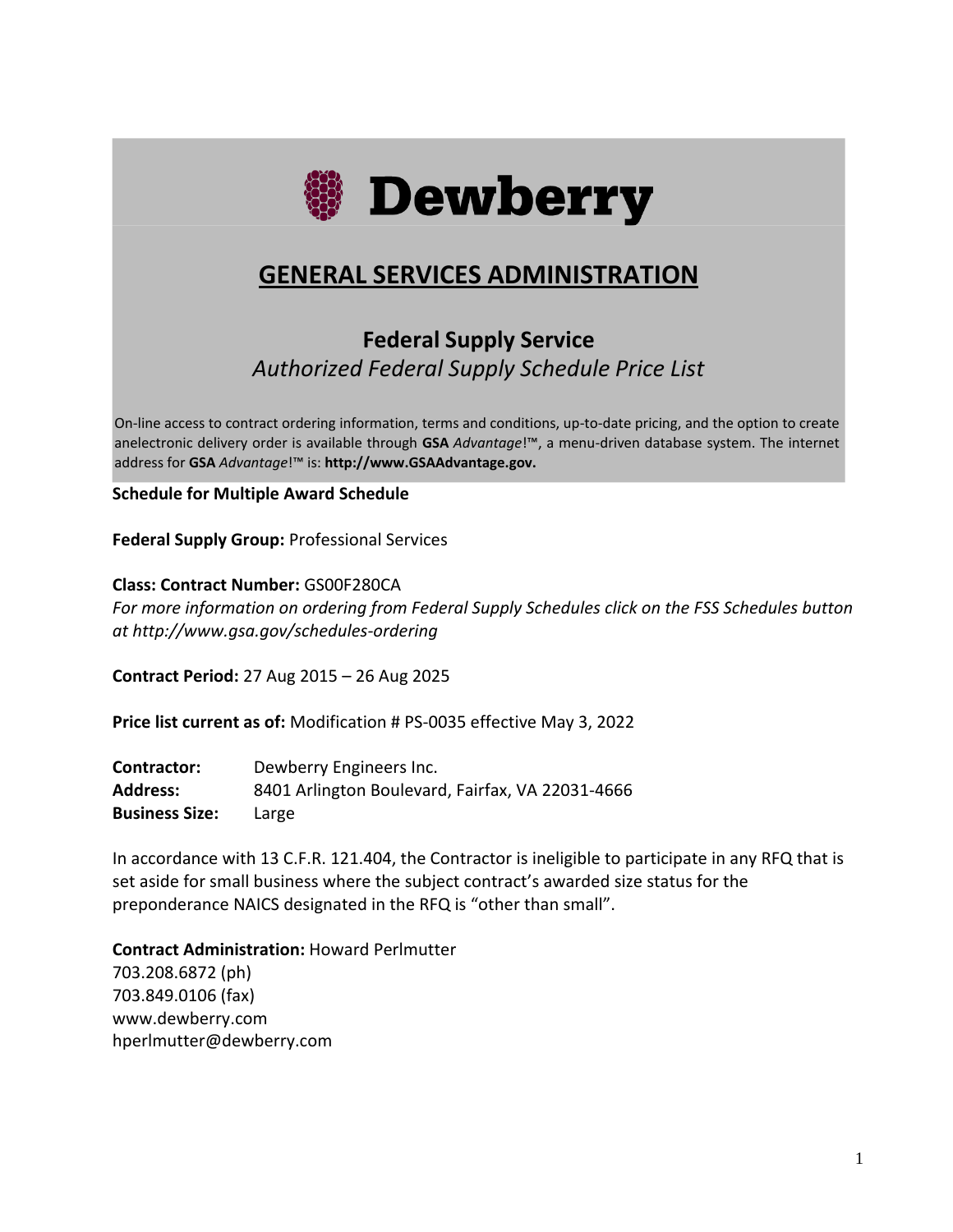#### **CUSTOMER INFORMATION:**

| <b>SIN</b> | <b>SIN Description</b>                                                                                                                 |
|------------|----------------------------------------------------------------------------------------------------------------------------------------|
| 541611     | Management and Financial Consulting, Acquisition and Grants Management<br>Support, and Business Program and Project ManagementServices |
| 541620     | <b>Environmental Consulting Services</b>                                                                                               |
| 541370GEO  | <b>Earth Observation Solutions</b>                                                                                                     |
| <b>OLM</b> | Order Level Material (OLM)                                                                                                             |

#### **1a. Table of Awarded Special Item Number(s) with appropriate cross-reference to page numbers:**

**1b.** Identification of the lowest priced model number and lowest unit price for that model for each specialitem number awarded in the contract. This price is the Government price based on a unit of one, exclusive of any quantity/dollar volume, prompt payment, or any other concession affecting price. Those contracts that have unit prices based on the geographic location of the customer, should show therange of the lowest price, and cite the areas to which the prices apply. See Price List

**1c.** If the Contractor is proposing hourly rates a description of all corresponding commercial job titles, experience, functional responsibility and education for those types of employees or subcontractors who will perform services shall be provided. If hourly rates are not applicable, indicate "Not applicable" forthis item. See Labor Category Descriptions

**2. Maximum Order:** \$1,000,000.00

**3. Minimum Order:** \$100.00

**4. Geographic Coverage (delivery Area):** Domestic and Overseas

**5. Point(s) of production (city, county, and state or foreign country):** Same as company address

**6. Discount from list prices or statement of net price:** Government net prices (discounts already deducted).See Attachment.

**7. Quantity discounts:** None offered

**8. Prompt payment terms:** Net 30 days. Information for Ordering Offices: Prompt payment terms cannot benegotiated out of the contractual agreement in exchange for other concessions

**9a. Notification that Government purchase cards are accepted up to the micro-purchase threshold:** Yes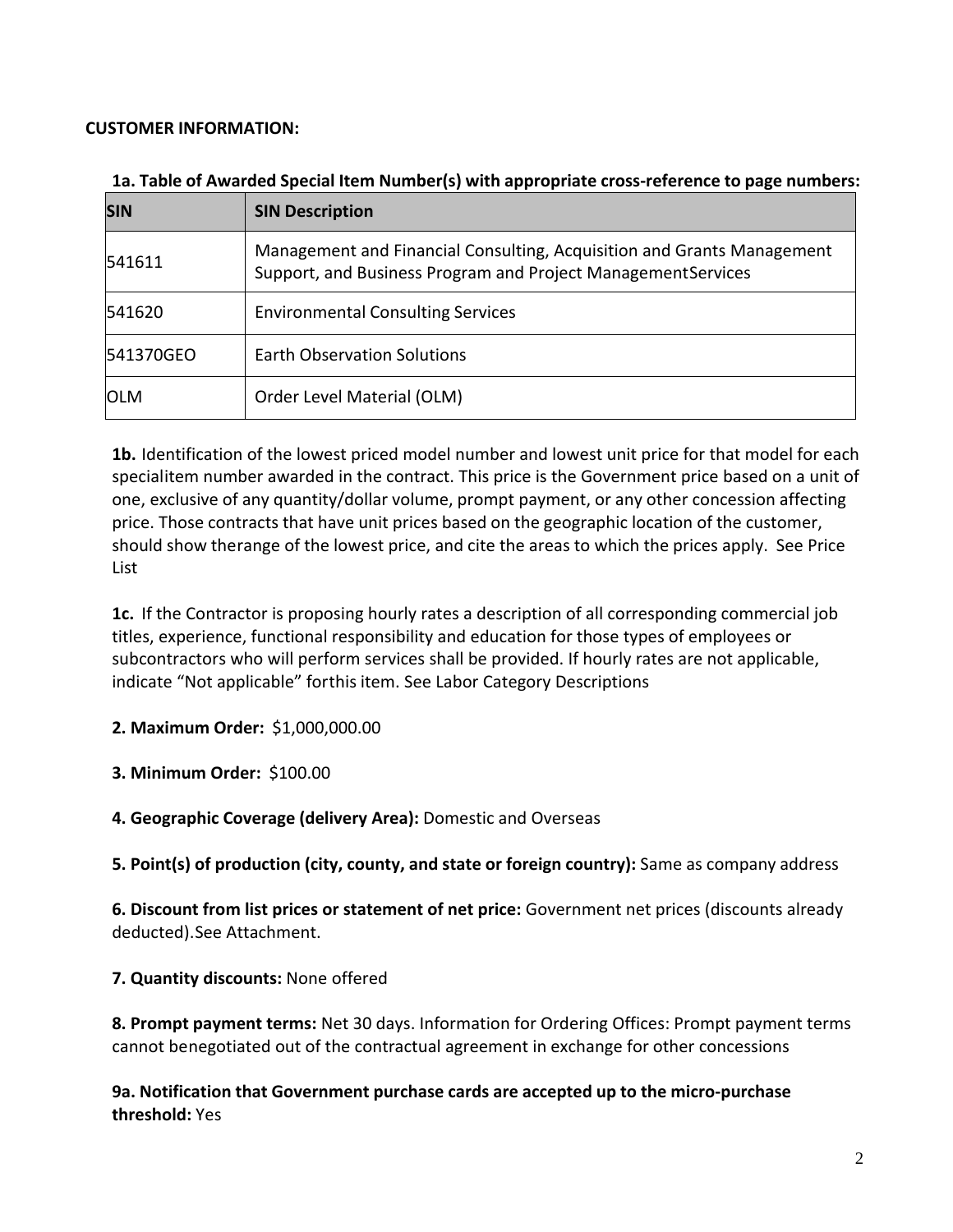**9b. Notification whether Government purchase cards are accepted or not accepted above the micro-purchase threshold:** will accept

**10. Foreign items (list items by country of origin):** None

**11a. Time of Delivery (Contractor insert number of days):** Specified on the Task Order

**11b. Expedited Delivery.** Items available for expedited delivery are noted in this price list.

**11c. Overnight and 2-day delivery.** Both overnight and 2-day deliveries are available. Contact the Dewberry ContractAdministrator for rates.

**11d. Urgent Requirements.** Please see the "Urgent Requirements" clause of this Contract. Contact the DewberryContract Administrator for rates and to ensure faster delivery.

**12. F.O.B Points(s):** Destination

**13a. Ordering Address(es):** Same as Contractor

**13b. Ordering procedures:** For supplies and services, the ordering procedures, information on Blanket PurchaseAgreements (BPA's) are found in Federal Acquisition Regulation (FAR) 8.405-3.

**14. Payment address(es):** Same as company address

**15. Warranty provision:** Contractor's standard commercial warranty.

**16. Export Packing Charges (if applicable):** To be determined with individual task orders.

**17. Terms and conditions of Government purchase card acceptance (any thresholds above the micro-purchase level):** Contact Contractor

**18. Terms and conditions of rental, maintenance, and repair (if applicable):** N/A

**19. Terms and conditions of installation (if applicable):** N/A

**20. Terms and conditions of repair parts indicating date of parts price lists and any discounts from listprices (if applicable):** N/A

**20a. Terms and conditions for any other services (if applicable):** N/A

**21. List of service and distribution points (if applicable):** N/A

**22. List of participating dealers (if applicable):** N/A

**23. Preventive maintenance (if applicable):** N/A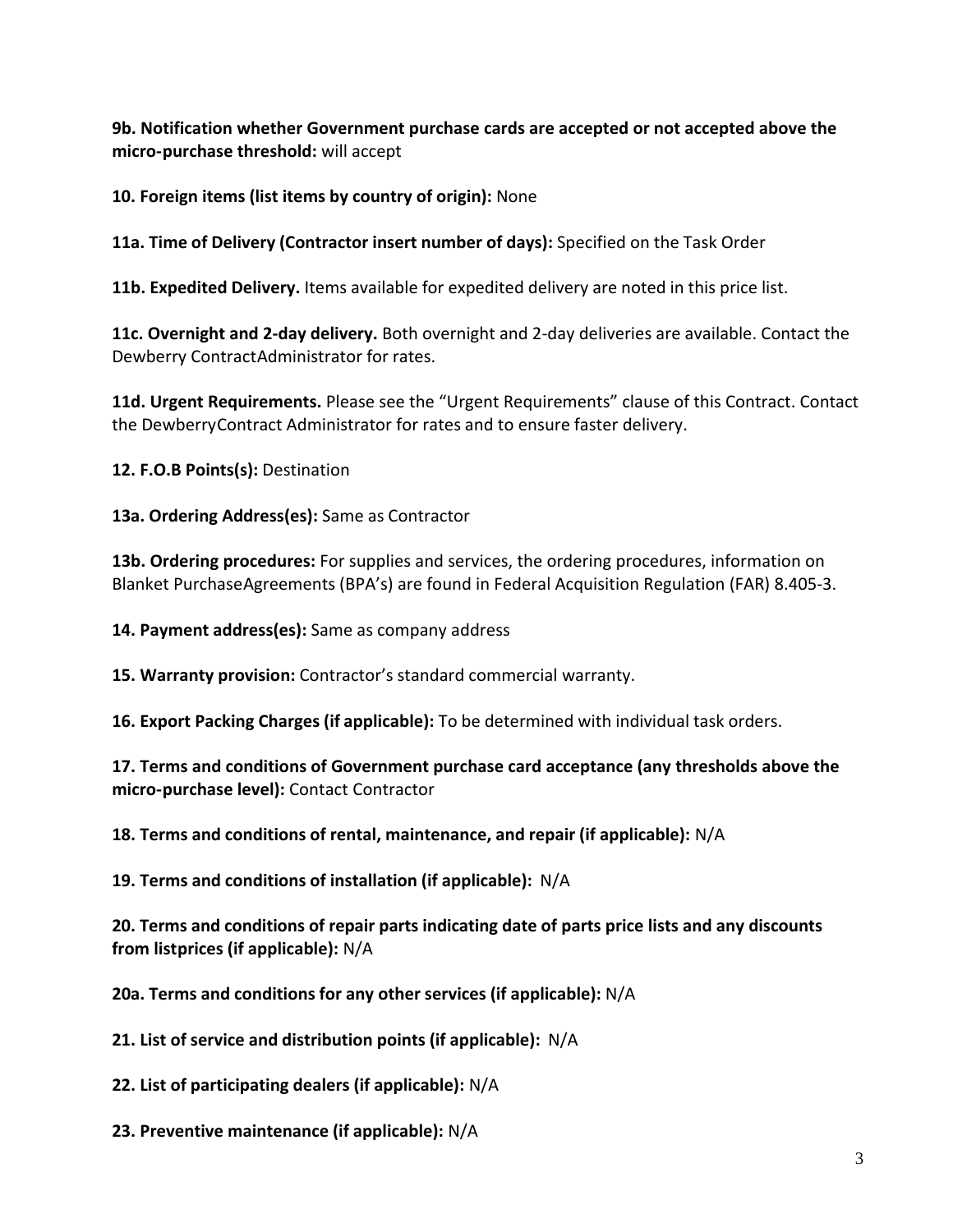**24a. Environmental attributes, e.g., recycled content, energy efficiency, and/or reduced pollutants:** N/A

**24b. Section 508 compliance information is available on Electronic and Information Technology (EIT) supplies and services. The EIT standards can be found at:** [www.Section508.gov/.](http://www.section508.gov/) Contact Contractor

**25. Data Universal Numbering System (DUNS) number:** 608302738

**26. Notification regarding registration in System for Award Management (SAM) database:** Registered

**Final Pricing:** The rates shown below include the Industrial Funding Fee (IFF) of 0.75%.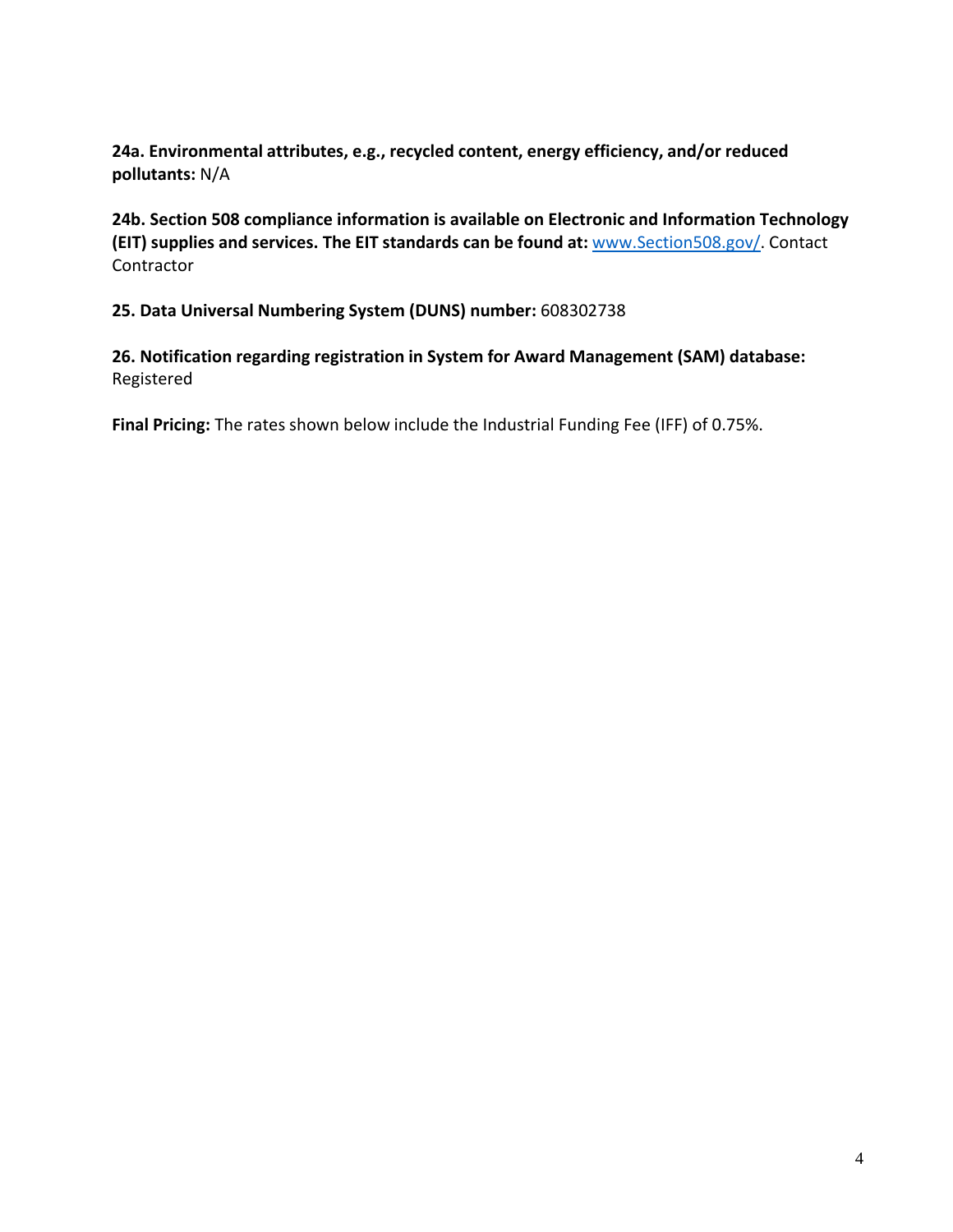|            |                         |             | Yr. 6     | <b>Yr. 7</b> | <b>Yr. 8</b> | Yr. 9                         | <b>Yr. 10</b> |
|------------|-------------------------|-------------|-----------|--------------|--------------|-------------------------------|---------------|
| <b>SIN</b> | <b>Labor Category</b>   | Location    | 8/27/2020 | 8/27/2021    | 8/27/2022    | 8/27/2023                     | 8/27/2024     |
|            |                         |             | 8/26/2021 | 8/26/2022    |              | 8/26/2023 8/26/2024 8/26/2025 |               |
| 541620     | Arborist                | <b>Both</b> | \$113.54  | \$116.38     | \$119.28     | \$122.27                      | \$125.32      |
| 541620     | Archaeologist I         | <b>Both</b> | \$62.26   | \$63.82      | \$65.41      | \$67.05                       | \$68.72       |
| 541620     | Archaeologist II        | <b>Both</b> | \$70.80   | \$72.57      | \$74.39      | \$76.25                       | \$78.15       |
| 541620     | Archaeologist III       | <b>Both</b> | \$117.20  | \$120.13     | \$123.14     | \$126.21                      | \$129.37      |
| 541620     | Architect I             | Both        | \$60.29   | \$61.80      | \$63.34      | \$64.93                       | \$66.55       |
| 541620     | Architect II            | <b>Both</b> | \$84.23   | \$86.34      | \$88.50      | \$90.71                       | \$92.98       |
| 541620     | Architect III           | <b>Both</b> | \$129.40  | \$132.63     | \$135.95     | \$139.35                      | \$142.83      |
| 541620     | Architectural Historian | <b>Both</b> | \$115.98  | \$118.88     | \$121.85     | \$124.90                      | \$128.02      |
| 541620     | <b>Biologist I</b>      | <b>Both</b> | \$59.82   | \$61.31      | \$62.85      | \$64.42                       | \$66.03       |
| 541620     | <b>Biologist II</b>     | <b>Both</b> | \$87.89   | \$90.09      | \$92.34      | \$94.65                       | \$97.01       |
| 541620     | <b>Biologist III</b>    | <b>Both</b> | \$119.64  | \$122.63     | \$125.69     | \$128.83                      | \$132.05      |
| 541620     | CADD/Graphics, Drafter  | <b>Both</b> | \$57.94   | \$59.39      | \$60.87      | \$62.39                       | \$63.95       |
| 541620     | <b>CADD Operator</b>    | <b>Both</b> | \$51.49   | \$52.78      | \$54.10      | \$55.45                       | \$56.84       |
| 541620     | CADD Operator, Senior   | <b>Both</b> | \$55.96   | \$57.36      | \$58.79      | \$60.26                       | \$61.77       |
| 541620     | CADD System Operator    | <b>Both</b> | \$71.09   | \$72.86      | \$74.69      | \$76.55                       | \$78.47       |
| 541620     | Cartographic Technician | Both        | \$53.62   | \$54.96      | \$56.34      | \$57.75                       | \$59.19       |
| 541620     | Cartographer            | Both        | \$62.79   | \$64.36      | \$65.97      | \$67.62                       | \$69.31       |
| 541620     | Chemical Engineer I     | Both        | \$65.93   | \$67.58      | \$69.26      | \$71.00                       | \$72.77       |
| 541620     | Chemical Engineer II    | Both        | \$101.33  | \$103.86     | \$106.46     | \$109.12                      | \$111.85      |
| 541620     | Chemical Engineer III   | Both        | \$144.05  | \$147.65     | \$151.34     | \$155.13                      | \$159.01      |
| 541620     | Civil Engineer I        | Both        | \$62.26   | \$63.82      | \$65.41      | \$67.05                       | \$68.72       |
| 541620     | Civil Engineer II       | Both        | \$84.23   | \$86.34      | \$88.50      | \$90.71                       | \$92.98       |
| 541620     | Civil Engineer III      | Both        | \$120.86  | \$123.88     | \$126.98     | \$130.15                      | \$133.40      |
| 541620     | Coastal Engineer I      | Both        | \$65.93   | \$67.58      | \$69.26      | \$71.00                       | \$72.77       |
| 541620     | Coastal Engineer II     | Both        | \$86.68   | \$88.84      | \$91.07      | \$93.34                       | \$95.68       |
| 541620     | Coastal Engineer III    | Both        | \$119.64  | \$122.63     | \$125.69     | \$128.83                      | \$132.05      |

#### **Labor Categories Pricing**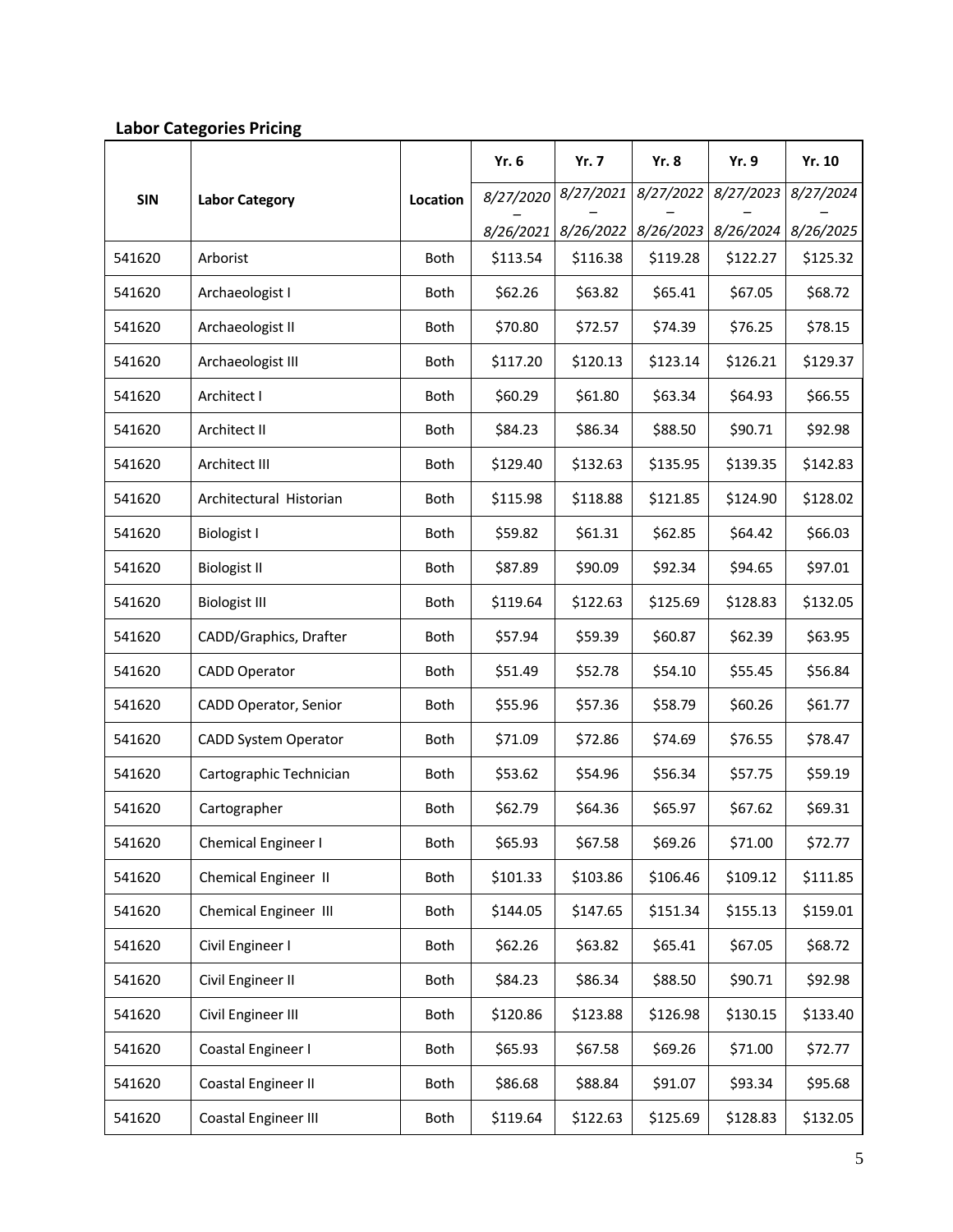|            |                                    |             | <b>Yr. 6</b> | <b>Yr. 7</b> | Yr. 8     | <b>Yr. 9</b> | Yr. 10    |
|------------|------------------------------------|-------------|--------------|--------------|-----------|--------------|-----------|
| <b>SIN</b> | <b>Labor Category</b>              | Location    | 8/27/2020    | 8/27/2021    | 8/27/2022 | 8/27/2023    | 8/27/2024 |
|            |                                    |             | 8/26/2021    | 8/26/2022    | 8/26/2023 | 8/26/2024    | 8/26/2025 |
| 541620     | Computer Specialist I              | <b>Both</b> | \$61.04      | \$62.57      | \$64.13   | \$65.73      | \$67.38   |
| 541620     | Computer Specialist II             | <b>Both</b> | \$76.90      | \$78.82      | \$80.80   | \$82.81      | \$84.89   |
| 541620     | Computer Specialist III            | Both        | \$107.44     | \$110.12     | \$112.88  | \$115.70     | \$118.59  |
| 541620     | Construction Inspector I           | <b>Both</b> | \$61.04      | \$62.57      | \$64.14   | \$65.74      | \$67.38   |
| 541620     | Construction Inspector II          | Both        | \$74.47      | \$76.34      | \$78.24   | \$80.20      | \$82.20   |
| 541620     | Construction Inspector III         | <b>Both</b> | \$112.32     | \$115.13     | \$118.01  | \$120.96     | \$123.98  |
| 541620     | <b>Electrical Engineer I</b>       | <b>Both</b> | \$62.26      | \$63.82      | \$65.41   | \$67.05      | \$68.72   |
| 541620     | <b>Electrical Engineer II</b>      | Both        | \$89.11      | \$91.34      | \$93.62   | \$95.96      | \$98.36   |
| 541620     | <b>Electrical Engineer III</b>     | <b>Both</b> | \$131.84     | \$135.14     | \$138.52  | \$141.98     | \$145.53  |
| 541620     | Engineer, Soil/Geotechnical II     | <b>Both</b> | \$100.11     | \$102.61     | \$105.17  | \$107.80     | \$110.50  |
| 541620     | Engineer, Soil/Geotechnical III    | <b>Both</b> | \$129.40     | \$132.63     | \$135.95  | \$139.35     | \$142.83  |
| 541620     | Engineer, Environmental I          | <b>Both</b> | \$63.48      | \$65.07      | \$66.70   | \$68.36      | \$70.07   |
| 541620     | Engineer, Environmental II         | <b>Both</b> | \$85.18      | \$87.31      | \$89.50   | \$91.73      | \$94.03   |
| 541620     | Engineer, Environmental III        | <b>Both</b> | \$98.18      | \$100.64     | \$103.15  | \$105.73     | \$108.38  |
| 541620     | Engineer, Environmental,<br>Senior | Both        | \$120.86     | \$123.88     | \$126.98  | \$130.15     | \$133.40  |
| 541620     | Engineer, Mechanical I             | <b>Both</b> | \$62.26      | \$63.82      | \$65.41   | \$67.05      | \$68.72   |
| 541620     | Engineer, Mechanical II            | <b>Both</b> | \$89.11      | \$91.34      | \$93.62   | \$95.96      | \$98.36   |
| 541620     | Engineer, Mechanical III           | Both        | \$131.84     | \$135.14     | \$138.52  | \$141.98     | \$145.53  |
| 541620     | Engineer, Sanitary I               | Both        | \$63.48      | \$65.07      | \$66.70   | \$68.36      | \$70.07   |
| 541620     | Engineer, Sanitary II              | Both        | \$86.68      | \$88.84      | \$91.07   | \$93.34      | \$95.68   |
| 541620     | Engineer, Sanitary III             | Both        | \$122.08     | \$125.13     | \$128.26  | \$131.47     | \$134.75  |
| 541620     | Engineer, Structural II            | Both        | \$91.56      | \$93.85      | \$96.20   | \$98.61      | \$101.07  |
| 541620     | Engineer, Structural III           | Both        | \$128.18     | \$131.38     | \$134.67  | \$138.03     | \$141.48  |
| 541620     | <b>Engineering Technician I</b>    | Both        | \$45.18      | \$46.31      | \$47.46   | \$48.65      | \$49.87   |
| 541620     | <b>Engineering Technician II</b>   | Both        | \$61.04      | \$62.57      | \$64.13   | \$65.73      | \$67.38   |
| 541620     | <b>Engineering Technician III</b>  | Both        | \$76.90      | \$78.82      | \$80.80   | \$82.81      | \$84.89   |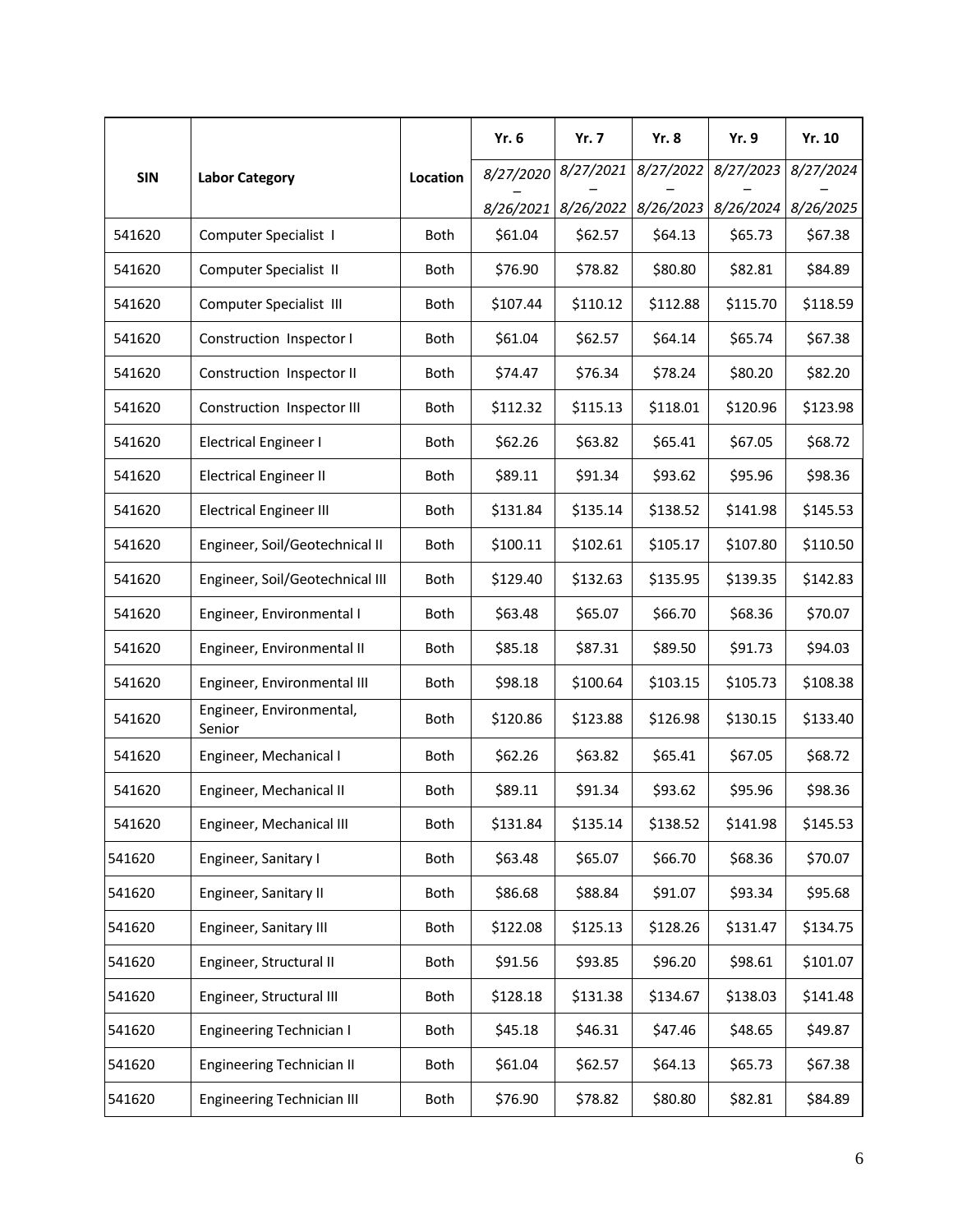|            |                                    |             | <b>Yr. 6</b> | <b>Yr. 7</b> | <b>Yr. 8</b> | Yr. 9     | Yr. 10    |
|------------|------------------------------------|-------------|--------------|--------------|--------------|-----------|-----------|
| <b>SIN</b> | <b>Labor Category</b>              | Location    | 8/27/2020    | 8/27/2021    | 8/27/2022    | 8/27/2023 | 8/27/2024 |
|            |                                    |             | 8/26/2021    | 8/26/2022    | 8/26/2023    | 8/26/2024 | 8/26/2025 |
| 541620     | Environmental Technician           | Both        | \$58.62      | \$60.08      | \$61.59      | \$63.13   | \$64.70   |
| 541620     | <b>Environmental Scientist</b>     | <b>Both</b> | \$77.63      | \$79.57      | \$81.56      | \$83.59   | \$85.68   |
| 541620     | Estimator I                        | Both        | \$70.80      | \$72.57      | \$74.39      | \$76.25   | \$78.15   |
| 541620     | <b>Estimator II</b>                | <b>Both</b> | \$92.79      | \$95.11      | \$97.48      | \$99.92   | \$102.42  |
| 541620     | <b>Exhibit Detailer</b>            | Both        | \$75.69      | \$77.58      | \$79.52      | \$81.51   | \$83.55   |
| 541620     | Geologist I                        | <b>Both</b> | \$63.88      | \$65.48      | \$67.11      | \$68.79   | \$70.51   |
| 541620     | Geologist II                       | <b>Both</b> | \$87.89      | \$90.09      | \$92.34      | \$94.65   | \$97.01   |
| 541620     | Geologist III                      | Both        | \$129.40     | \$132.63     | \$135.95     | \$139.35  | \$142.83  |
| 541620     | GIS Specialist / Remote<br>Sensing | Both        | \$98.03      | \$100.48     | \$102.99     | \$105.56  | \$108.20  |
| 541620     | GIS Technician / Remote<br>Sensing | <b>Both</b> | \$62.77      | \$64.34      | \$65.94      | \$67.59   | \$69.28   |
| 541620     | <b>GIS Programmer</b>              | Both        | \$97.95      | \$100.39     | \$102.90     | \$105.48  | \$108.11  |
| 541620     | <b>GPS Analyst</b>                 | Both        | \$65.34      | \$66.98      | \$68.65      | \$70.37   | \$72.13   |
| 541620     | <b>Graphic Artist</b>              | <b>Both</b> | \$67.13      | \$68.81      | \$70.53      | \$72.29   | \$74.10   |
| 541620     | Hydrogeologist                     | Both        | \$99.06      | \$101.54     | \$104.08     | \$106.68  | \$109.35  |
| 541620     | Hydrologist I                      | Both        | \$67.13      | \$68.81      | \$70.53      | \$72.29   | \$74.10   |
| 541620     | Hydrologist II                     | Both        | \$92.78      | \$95.10      | \$97.48      | \$99.92   | \$102.41  |
| 541620     | Hydrologist III                    | <b>Both</b> | \$124.52     | \$127.63     | \$130.82     | \$134.09  | \$137.44  |
| 541620     | Landscape Architect I              | Both        | \$58.69      | \$60.15      | \$61.66      | \$63.20   | \$64.78   |
| 541620     | Landscape Architect II             | Both        | \$78.12      | \$80.07      | \$82.08      | \$84.13   | \$86.23   |
| 541620     | Landscape Architect III            | Both        | \$98.18      | \$100.64     | \$103.16     | \$105.73  | \$108.38  |
| 541620     | Photogrammetrist, Certified        | Both        | \$85.39      | \$87.53      | \$89.72      | \$91.96   | \$94.26   |
| 541620     | Planner, Environmental I           | Both        | \$63.48      | \$65.07      | \$66.70      | \$68.36   | \$70.07   |
| 541620     | Planner, Environmental II          | Both        | \$83.01      | \$85.09      | \$87.21      | \$89.39   | \$91.63   |
| 541620     | Planner, Environmental III         | Both        | \$131.84     | \$135.14     | \$138.52     | \$141.98  | \$145.53  |
| 541620     | Principal                          | Both        | \$172.15     | \$176.45     | \$180.86     | \$185.38  | \$190.02  |
| 541620     | Program Director/QC                | Both        | \$172.15     | \$176.45     | \$180.86     | \$185.38  | \$190.02  |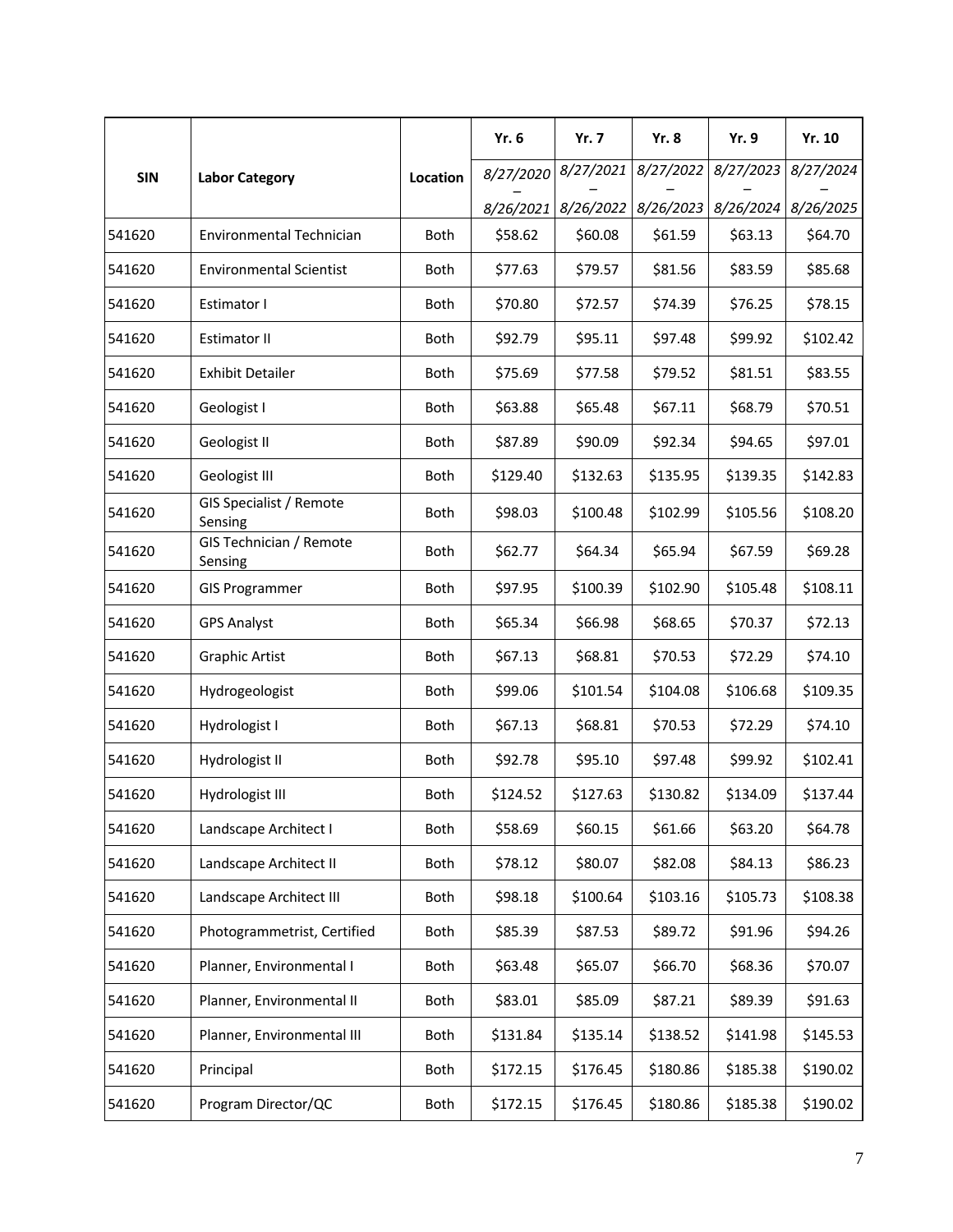|            |                                     |             | Yr. 6     | <b>Yr. 7</b> | <b>Yr. 8</b> | <b>Yr. 9</b> | Yr. 10    |
|------------|-------------------------------------|-------------|-----------|--------------|--------------|--------------|-----------|
| <b>SIN</b> | <b>Labor Category</b>               | Location    | 8/27/2020 | 8/27/2021    | 8/27/2022    | 8/27/2023    | 8/27/2024 |
|            |                                     |             | 8/26/2021 | 8/26/2022    | 8/26/2023    | 8/26/2024    | 8/26/2025 |
| 541620     | Program Manager                     | Both        | \$140.39  | \$143.90     | \$147.49     | \$151.18     | \$154.96  |
| 541620     | Project Manager I                   | <b>Both</b> | \$110.17  | \$112.92     | \$115.74     | \$118.64     | \$121.60  |
| 541620     | Project Manager II                  | <b>Both</b> | \$132.66  | \$135.97     | \$139.37     | \$142.86     | \$146.43  |
| 541620     | Surveyor I                          | Both        | \$47.60   | \$48.79      | \$50.01      | \$51.27      | \$52.55   |
| 541620     | Surveyor II                         | Both        | \$68.36   | \$70.07      | \$71.82      | \$73.62      | \$75.46   |
| 541620     | Surveyor III                        | <b>Both</b> | \$102.55  | \$105.11     | \$107.74     | \$110.44     | \$113.20  |
| 541620     | Surveyor Technician                 | <b>Both</b> | \$41.51   | \$42.54      | \$43.61      | \$44.70      | \$45.81   |
| 541620     | <b>Technical Writer</b>             | <b>Both</b> | \$67.13   | \$68.81      | \$70.53      | \$72.29      | \$74.10   |
| 541620     | <b>Wetlands Specialist 1</b>        | <b>Both</b> | \$54.95   | \$56.32      | \$57.73      | \$59.17      | \$60.65   |
| 541620     | Wetlands Specialist II              | <b>Both</b> | \$81.79   | \$83.84      | \$85.93      | \$88.08      | \$90.28   |
| 541620     | Wetlands Specialist III             | Both        | \$113.54  | \$116.38     | \$119.29     | \$122.27     | \$125.33  |
| 541620     | <b>Word Processor</b>               | <b>Both</b> | \$43.67   | \$44.76      | \$45.88      | \$47.03      | \$48.21   |
| 541611     | Admin Asst                          | <b>Both</b> | \$66.30   | \$67.96      | \$69.66      | \$71.40      | \$73.18   |
| 541611     | <b>Business Process Engineer 1</b>  | <b>Both</b> | \$157.36  | \$161.29     | \$165.33     | \$169.46     | \$173.70  |
| 541611     | <b>Business Process Engineer 2</b>  | <b>Both</b> | \$193.87  | \$198.72     | \$203.69     | \$208.78     | \$214.00  |
| 541611     | <b>Business Process Engineer 3</b>  | Both        | \$228.54  | \$234.26     | \$240.11     | \$246.12     | \$252.27  |
| 541611     | Consultant 1                        | <b>Both</b> | \$93.54   | \$95.88      | \$98.28      | \$100.74     | \$103.26  |
| 541611     | Consultant 2                        | Both        | \$128.01  | \$131.21     | \$134.49     | \$137.85     | \$141.29  |
| 541611     | Consultant 3                        | Both        | \$184.07  | \$188.67     | \$193.39     | \$198.22     | \$203.18  |
| 541611     | Database Management<br>Specialist 1 | Both        | \$164.85  | \$168.97     | \$173.19     | \$177.52     | \$181.96  |
| 541611     | Database Management<br>Specialist 2 | Both        | \$202.32  | \$207.38     | \$212.56     | \$217.88     | \$223.32  |
| 541611     | <b>Functional Analyst 2</b>         | Both        | \$157.36  | \$161.29     | \$165.33     | \$169.46     | \$173.70  |
| 541611     | <b>Functional Analyst 3</b>         | Both        | \$224.80  | \$230.42     | \$236.18     | \$242.08     | \$248.14  |
| 541611     | <b>Graphic Designer</b>             | Both        | \$96.01   | \$98.41      | \$100.87     | \$103.39     | \$105.97  |
| 541611     | IT Professional 1                   | Both        | \$120.70  | \$123.72     | \$126.81     | \$129.98     | \$133.23  |
| 541611     | It Professional 2                   | Both        | \$168.99  | \$173.21     | \$177.54     | \$181.98     | \$186.53  |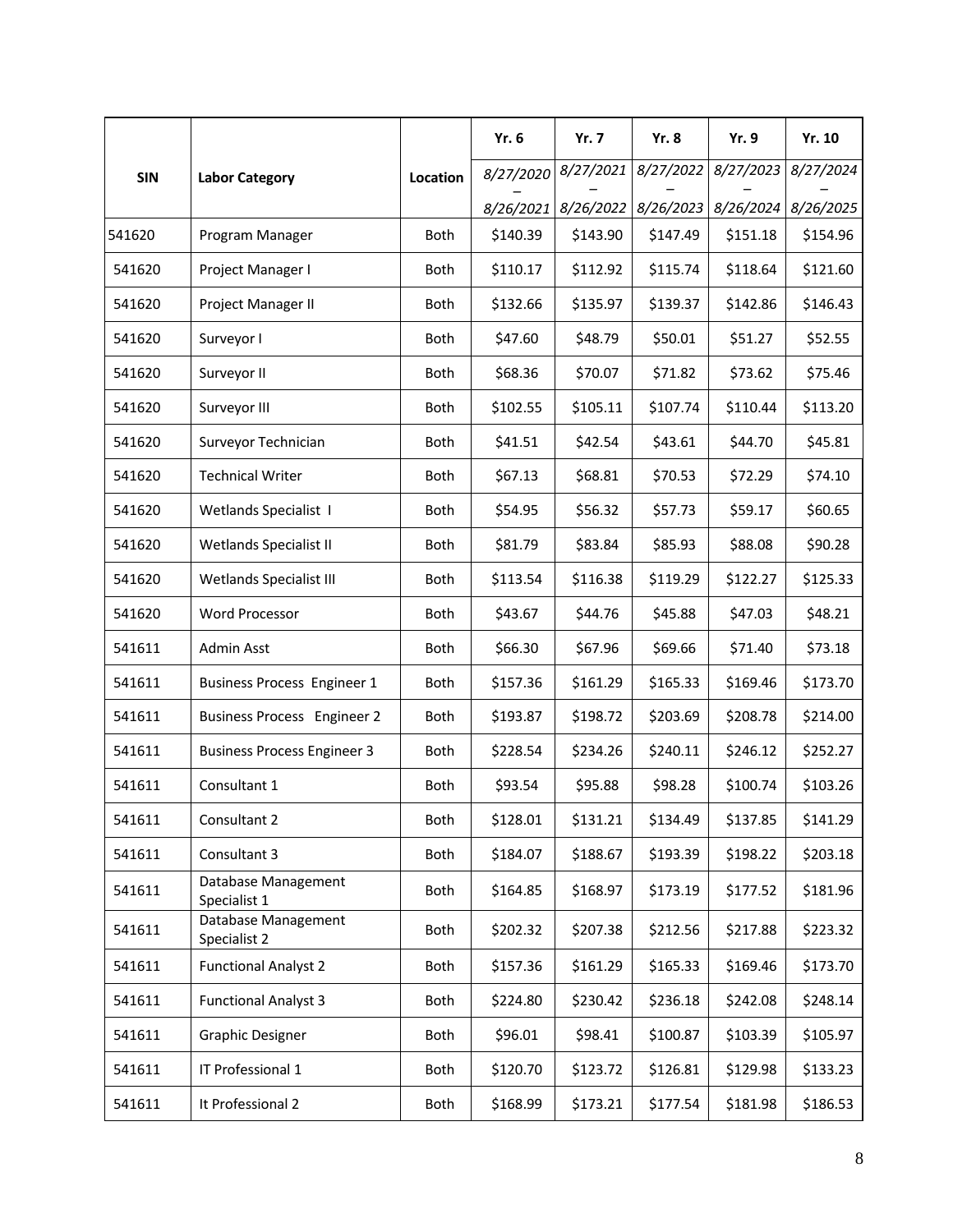|            |                                         |             | Yr. 6     | <b>Yr. 7</b> | <b>Yr. 8</b> | <b>Yr. 9</b> | Yr. 10    |
|------------|-----------------------------------------|-------------|-----------|--------------|--------------|--------------|-----------|
| <b>SIN</b> | <b>Labor Category</b>                   | Location    | 8/27/2020 | 8/27/2021    | 8/27/2022    | 8/27/2023    | 8/27/2024 |
|            |                                         |             | 8/26/2021 | 8/26/2022    | 8/26/2023    | 8/26/2024    | 8/26/2025 |
| 541611     | IT Professional 3                       | Both        | \$196.13  | \$201.03     | \$206.06     | \$211.21     | \$216.49  |
| 541611     | <b>Principal Consultant</b>             | <b>Both</b> | \$311.98  | \$319.78     | \$327.78     | \$335.97     | \$344.37  |
| 541611     | Program Manager                         | Both        | \$301.76  | \$309.30     | \$317.03     | \$324.96     | \$333.08  |
| 541611     | Project Manager 1                       | Both        | \$193.58  | \$198.42     | \$203.38     | \$208.46     | \$213.67  |
| 541611     | Project Manager 2                       | Both        | \$206.06  | \$211.21     | \$216.49     | \$221.90     | \$227.45  |
| 541611     | QA Analyst                              | <b>Both</b> | \$162.35  | \$166.41     | \$170.57     | \$174.84     | \$179.21  |
| 541611     | Sr Consultant 1                         | <b>Both</b> | \$211.22  | \$216.50     | \$221.92     | \$227.46     | \$233.15  |
| 541611     | Sr Consultant 2                         | <b>Both</b> | \$226.30  | \$231.96     | \$237.76     | \$243.71     | \$249.80  |
| 541611     | Sr Consultant 3                         | <b>Both</b> | \$298.74  | \$306.21     | \$313.86     | \$321.71     | \$329.75  |
| 541611     | <b>Sr Training Specialist</b>           | <b>Both</b> | \$161.92  | \$165.97     | \$170.12     | \$174.37     | \$178.73  |
| 541611     | Subject Matter Expert 1                 | Both        | \$161.43  | \$165.47     | \$169.60     | \$173.84     | \$178.19  |
| 541611     | Subject Matter Expert 2                 | <b>Both</b> | \$184.07  | \$188.67     | \$193.39     | \$198.22     | \$203.18  |
| 541611     | Subject Matter Expert 3                 | <b>Both</b> | \$226.30  | \$231.96     | \$237.76     | \$243.71     | \$249.80  |
| 541611     | Subject Matter Expert 4                 | <b>Both</b> | \$359.42  | \$368.40     | \$377.61     | \$387.05     | \$396.73  |
| 541611     | <b>Writer Editor</b>                    | Both        | \$93.54   | \$95.88      | \$98.28      | \$100.74     | \$103.26  |
| 541370GEO  | <b>GIS Specialist/Remote Sensing</b>    | Both        | \$98.03   | \$100.48     | \$102.99     | \$105.56     | \$108.20  |
| 541370GEO  | <b>GIS Technician/Remote</b><br>Sensing | <b>Both</b> | \$62.77   | \$64.34      | \$65.95      | \$67.60      | \$69.29   |
| 541370GEO  | <b>GIS Programmer</b>                   | Both        | \$97.94   | \$100.39     | \$102.90     | \$105.47     | \$108.11  |
| 541370GEO  | <b>GPS Analyst</b>                      | Both        | \$65.33   | \$66.96      | \$68.63      | \$70.35      | \$72.11   |
| 541370GEO  | Photogrammetrist, Certified             | Both        | \$85.39   | \$87.52      | \$89.71      | \$91.95      | \$94.25   |
| 541370GEO  | Principal                               | Both        | \$172.15  | \$176.45     | \$180.86     | \$185.38     | \$190.01  |
| 541370GEO  | Program Director/QC                     | Both        | \$172.15  | \$176.45     | \$180.86     | \$185.38     | \$190.01  |
| 541370GEO  | Program Manager                         | Both        | \$140.38  | \$143.89     | \$147.49     | \$151.18     | \$154.96  |
| 541370GEO  | Project Manager I                       | Both        | \$110.17  | \$112.92     | \$115.74     | \$118.63     | \$121.60  |
| 541370GEO  | Project Manager II                      | Both        | \$132.66  | \$135.98     | \$139.38     | \$142.86     | \$146.43  |
| 541370GEO  | <b>Technical Writer</b>                 | Both        | \$67.14   | \$68.82      | \$70.54      | \$72.30      | \$74.11   |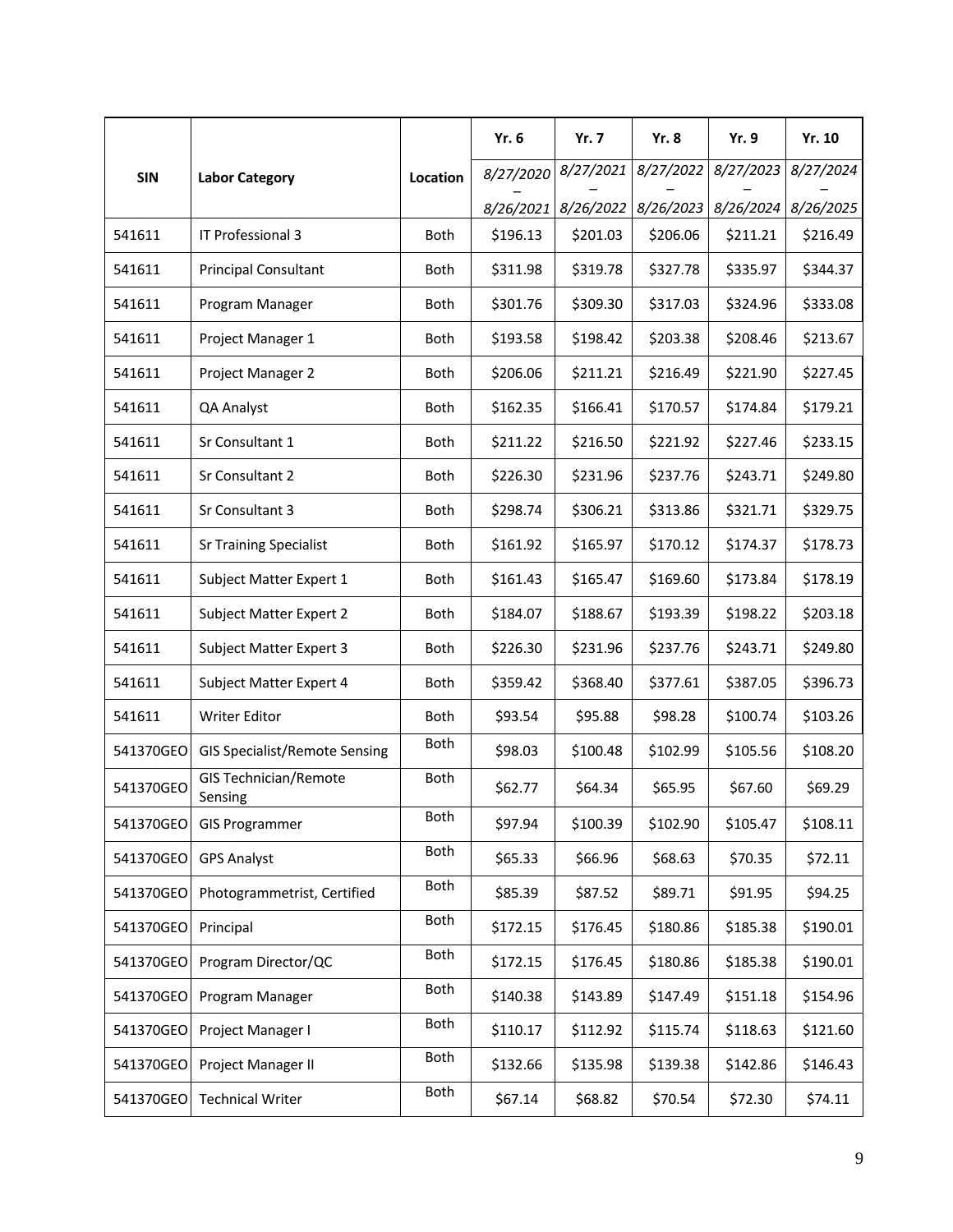|            | <b>Labor Category</b> |             | <b>Yr. 6</b>                                      | <b>Yr. 7</b> | <b>Yr. 8</b> | Yr. 9   | Yr. 10                                            |
|------------|-----------------------|-------------|---------------------------------------------------|--------------|--------------|---------|---------------------------------------------------|
| <b>SIN</b> |                       | Location    | 8/27/2020 8/27/2021 8/27/2022 8/27/2023 8/27/2024 |              |              |         |                                                   |
|            |                       |             |                                                   |              |              |         |                                                   |
|            |                       |             |                                                   |              |              |         | 8/26/2021 8/26/2022 8/26/2023 8/26/2024 8/26/2025 |
| 541370GEO  | <b>Word Processor</b> | <b>Both</b> | \$43.68                                           | \$44.77      | \$45.89      | \$47.04 | \$48.22                                           |

The Service Contract Labor Standards (SCLS) is applicable to this contract and it includes SCLS applicable labor categories. The prices for the indicated (\*\*) SCLS labor categories are based on the U.S. Department of Labor Wage Determination Number(s) identified in the SCLS matrix. The prices awarded are in line with the geographic scope of the contract (i.e. nationwide).

#### Service Contract Labor Standards (SCLS) Matrix

| <b>SCLS Eligible Labor Category</b> | <b>SCLS Equivalent Code Title</b> | <b>Wage Determination No</b> |
|-------------------------------------|-----------------------------------|------------------------------|
| Graphic Artist                      | 15080 – Graphic Artist            | 2015-4282                    |
| Word Processor                      | 01613 - Word Processor III        | 2015-4282                    |
| Administrative Assistant            | 01020 - Administrative Assistant  | 2015-4282                    |
| Graphic Designer                    | 30062 Drafter/CAD Operator        | 2015-4282                    |

#### **Labor Category Descriptions:**

Detailed labor category descriptions are shown on the following pages.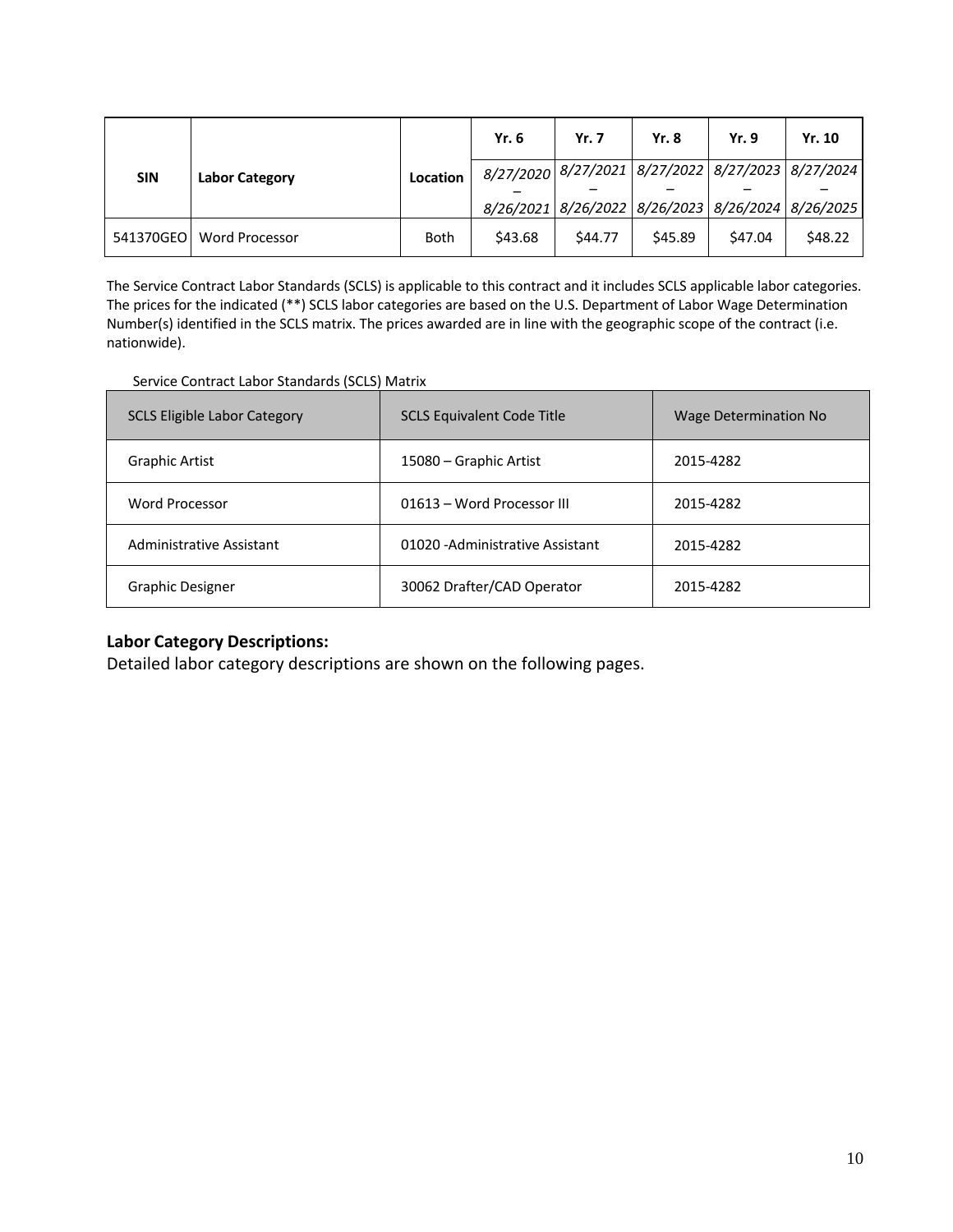# **SIN 541611**

### **Administrative Assistant (SIN 541611)**

**Responsibilities.** Types, proofreads materials for reports, manuals, briefs, instruction materials, catalogs, training materials, and other documents and publications, using established quality standards.

**Education and Experience.** High school diploma and at least four years' experience creating, maintaining, and updating documents, reports, and correspondence using PowerPoint, Excel, MS Word, and the Internet.

## **Business Process Engineer I (SIN 541611)**

**Responsibilities.** Applies process improvement and reengineering methodologies and principles to conduct process modernization projects. Responsible for effective transitioning of existing project teams and the facilitation of project teams in the accomplishment of project activities and objectives. Provides group facilitation, interviewing, training, and provides additional forms of knowledge transfer. Coordinates between multiple project teams to ensure enterprise-wide integration of reengineering efforts. Includes activity and data modeling, developing modem business methods, identifying best practices, and creating and assessing performance measurements.

**Education and Experience.** A bachelor's degree in Computer Science, Information Systems, Engineering, Business, Education, Management Sciences, Human Resources or other related discipline and at least three years' specialized experience. Specialized experience may include facilitation, training, methodology development and evaluation, process reengineering across all phases, identifying best practices, change management, business process improvement, business management techniques, organizational development, activity and data modeling, or information system development methods.

### **Business Process Engineer II (SIN 541611)**

**Responsibilities.** Applies process improvement and reengineering methodologies and principles to conduct process modernization projects. Responsible for effective transitioning of existing project teams and the facilitation of project teams in the accomplishment of project activities and objectives. Provides group facilitation, interviewing, training, and provides additional forms of knowledge transfer. Coordinates between multiple project teams to ensure enterprise-wide integration of reengineering efforts. Includes activity and data modeling, developing modem business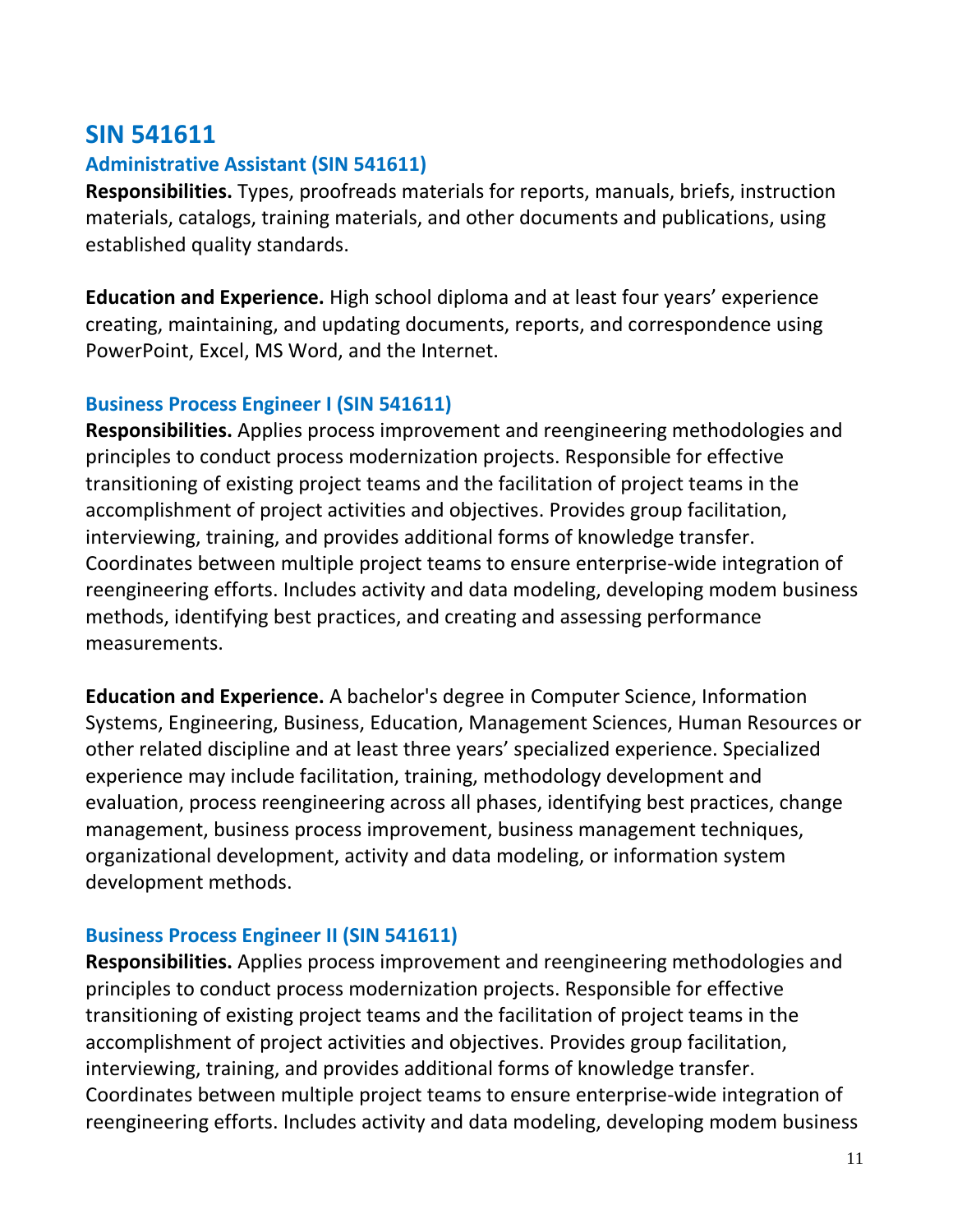methods, identifying best practices, and creating and assessing performance measurements.

**Education and Experience.** A bachelor's degree in Computer Science, Information Systems, Engineering, Business, Education, Management Sciences, Human Resources or other related discipline and at least four years' specialized experience. Specialized experience may include facilitation, training, methodology development and evaluation, process reengineering across all phases, identifying best practices, change management, business process improvement, business management techniques, organizational development, activity and data modeling, or information system development methods.

### **Business Process Engineer III (SIN 541611)**

**Responsibilities.** Applies process improvement and reengineering methodologies and principles to conduct process modernization projects. Responsible for effective transitioning of existing project teams and the facilitation of project teams in the accomplishment of project activities and objectives. Provides group facilitation, interviewing, training, and provides additional forms of knowledge transfer. Coordinates between multiple project teams to ensure enterprise-wide integration of reengineering efforts. Includes activity and data modeling, developing modem business methods, identifying best practices, and creating and assessing performance measurements.

**Education and Experience.** A master's degree in Computer Science, Information Systems, Engineering, Business, Education, Management Sciences, Human Resources or other related discipline and at least six years' specialized experience. Specialized experience may include facilitation, training, methodology development and evaluation, process reengineering across all phases, identifying best practices, change management, business process improvement, business management techniques, organizational development, activity and data modeling, or information system development methods.

#### **Senior Consultant I (SIN 541611)**

**Responsibilities.** Senior technical staff member who manages multiple projects. Provides specialized technical or functional expertise and task order management. Supplies expertise in the areas of business management, environmental management, emergency management, security and homeland defense, strategic and tactical planning, personnel training and development, transportation planning, facilities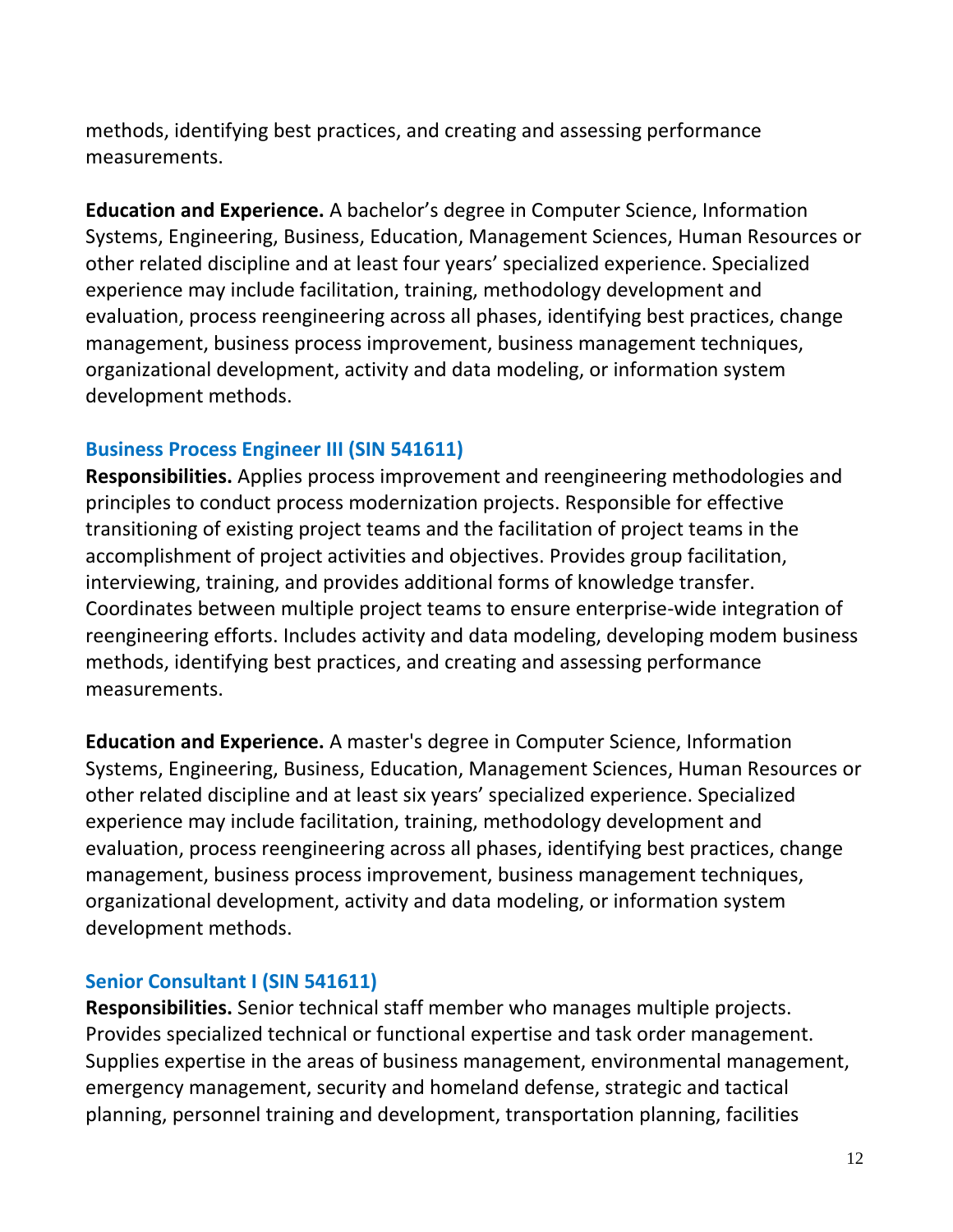planning, emergency/disaster management and planning, surveying, cost/benefit analyses, process improvement, risk mitigation, or facilitation. Operates with wide latitude for independent action.

**Education and Experience.** Must possess a graduate degree or equivalent and have a minimum of six years' specialized experience, or 12 years' specialized experience with a bachelor's degree.

### **Consultant I (SIN 541611)**

**Responsibilities.** Uses a wide application of principles, theories, concepts, and techniques to develop innovative solutions to problems. Leads concept development, system design and simulation, and modeling functions to support life-cycle engineering and program activities. Applies expert knowledge to gather facts, research and analyze data, and develop conclusions and recommendations.

**Education and Experience.** A bachelor's degree or equivalent and six years' specialized experience. Specialized expertise must be in a technical or functional discipline, subdiscipline, and/or technology involving definition and interpretation of performance requirements and measurements. Experienced in decision-making and managing multiple programs/projects simultaneously. May have authored and published articles and books in their field of expertise.

### **Consultant II (SIN 541611)**

**Responsibilities.** Uses a wide application of principles, theories, concepts, and techniques to develop innovative solutions to problems. Leads concept development, system design and simulation, and modeling functions to support life-cycle engineering and program activities. Applies expert knowledge to gather facts, research and analyze data, and develop conclusions and recommendations.

**Education and Experience.** A bachelor's degree or equivalent and eight years' specialized experience. Specialized expertise must be in a technical or functional discipline, sub-discipline, and/or technology involving definition and interpretation of performance requirements and measurements. Experienced in decision-making and managing multiple programs/projects simultaneously. May have authored and published articles and books in their field of expertise.

### **Consultant III (SIN 541611)**

**Responsibilities.** Uses a wide application of principles, theories, concepts, and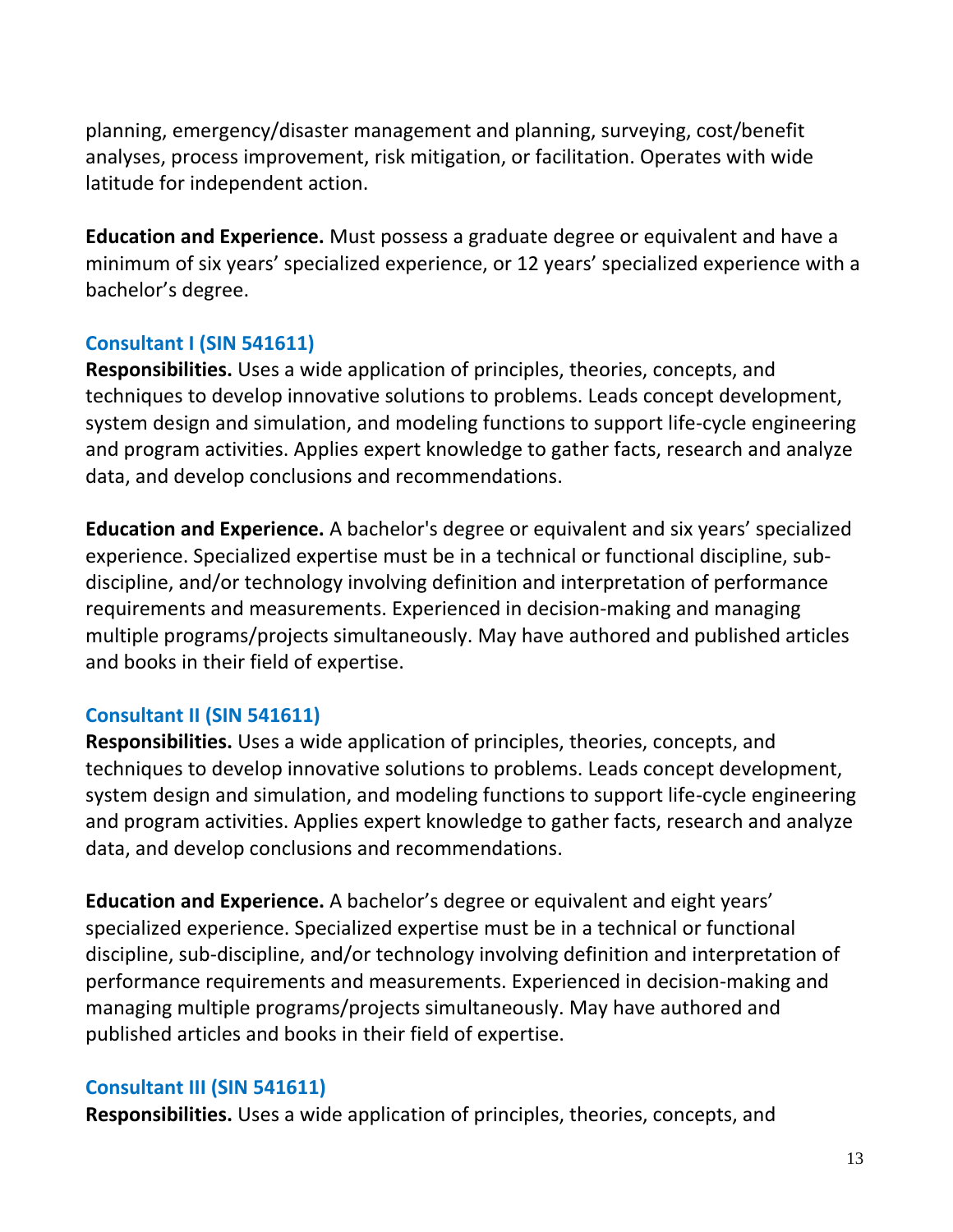techniques to develop innovation solutions to problems. Leads concept development, system design and simulation, and modeling functions to support life-cycle engineering and program activities. Applies expert knowledge to gather facts, research and analyze data, and develop conclusions and recommendations.

**Education and Experience.** A master's degree or equivalent and 10 years' specialized experience or 16 years' specialized experience with a bachelor's degree. Possesses specialized expertise in a technical or functional discipline, sub-discipline, and/or technology involving definition and interpretation of performance requirements and measurements. Experienced in decision-making and managing multiple programs/projects simultaneously. May have authored and published articles and books in their field of expertise.

### **Data Base Management Specialist I (SIN 541611)**

**Responsibilities.** Provides highly technical expertise in the use of DBMS. Evaluates and recommends available DBMS products to support validated user requirements. Defines file organization, indexing methods, and security procedures for specific user applications.

**Education and Experience.** A bachelor's degree in Computer Science, Information Systems, Engineering, Business, or other related discipline and at least four years' specialized experience. Specialized experience includes demonstrated experience using current DBMS technologies, application design utilizing various DBMS, and experience with DBMS internals.

### **Data Base Management Specialist II (SIN 541611)**

**Responsibilities.** Manages the development of data base projects. Plans and budgets staff and data base resources. When necessary, reallocates resources to maximize benefits. Prepares and delivers presentations on data base management systems (DBMS) concepts. Provides daily supervision and direction to support staff.

**Education and Experience.** A bachelor's degree in Computer Science, Information Systems, Engineering, Business, or other related discipline and eight years' specialized experience. Specialized experience includes demonstrated experience with DBMS design and system analysis, current operating systems software internals, and data manipulation languages.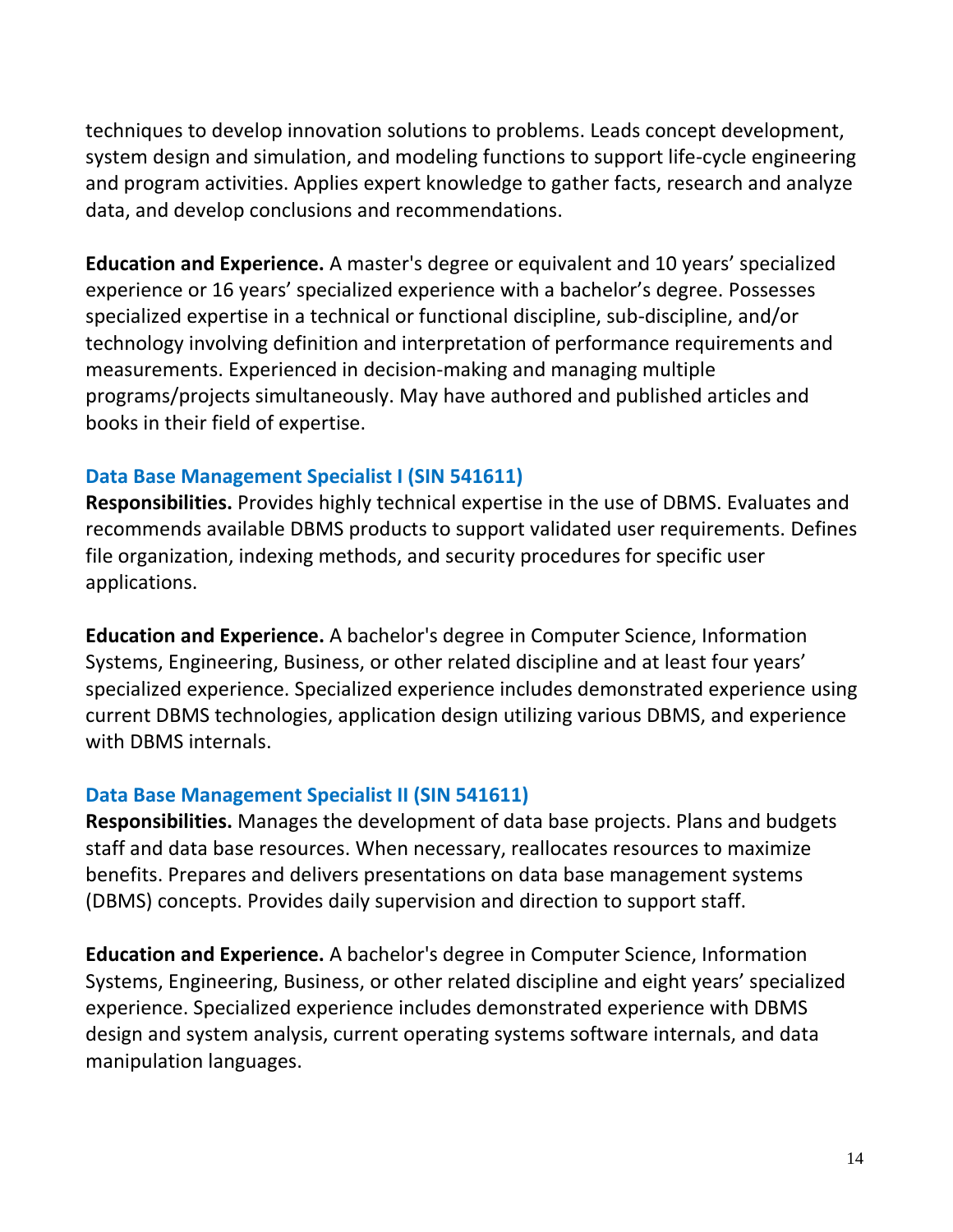### **Functional Analyst II (SIN 541611)**

**Responsibilities.** Analyzes user needs to determine functional and cross-functional requirements. Performs functional allocation to identify required tasks and their interrelationships. Identifies resources required for each task.

**Education and Experience.** A bachelor's degree and at least three years' specialized experience. Specialized experience includes developing functional requirements for complex integrated systems, programs, and projects. Must demonstrate the ability to work independently or under only general direction.

### **Functional Analyst III (SIN 541611)**

**Responsibilities.** Analyzes user needs to determine functional and cross-functional requirements. Performs functional allocation to identify required tasks and their interrelationships. Identifies resources required foreach task. Provides daily supervision and direction to support staff.

**Education and Experience.** A bachelor's degree in Computer Science and at least eight years' specialized experience. Specialized experience includes superior functional knowledge of task order specific requirements, or developing functional requirements for complex integrated systems, programs and projects. Must demonstrate the ability to work independently or under only general direction.

### **Graphic Designer (SIN 541611)**

**Responsibilities.** Prepares sketches, artwork, line drawings, flowcharts, and other visual illustrations in support of technical documents and presentations. Skilled in the use of standard personal computer/desktop graphic applications such as MS PowerPoint, Corel Presentations, Corel Draw, and/or Adobe Illustrator. Produces camera- ready copy for incorporation into manuals, technical documents, and slide show or viewgraph presentations.

**Education and Experience.** Must have an associate degree in a technical field (e.g., Mathematics, Computer Science, Electronics, or Engineering). A minimum of three years' experience in creating the aforementioned products is required.

### **IT Professional I (SIN 541611)**

**Responsibilities.** Assists in establishing the information requirements for the development of enterprise-wide or large-scale information systems. Assists in designing system architecture to include the software, hardware, and communications needed to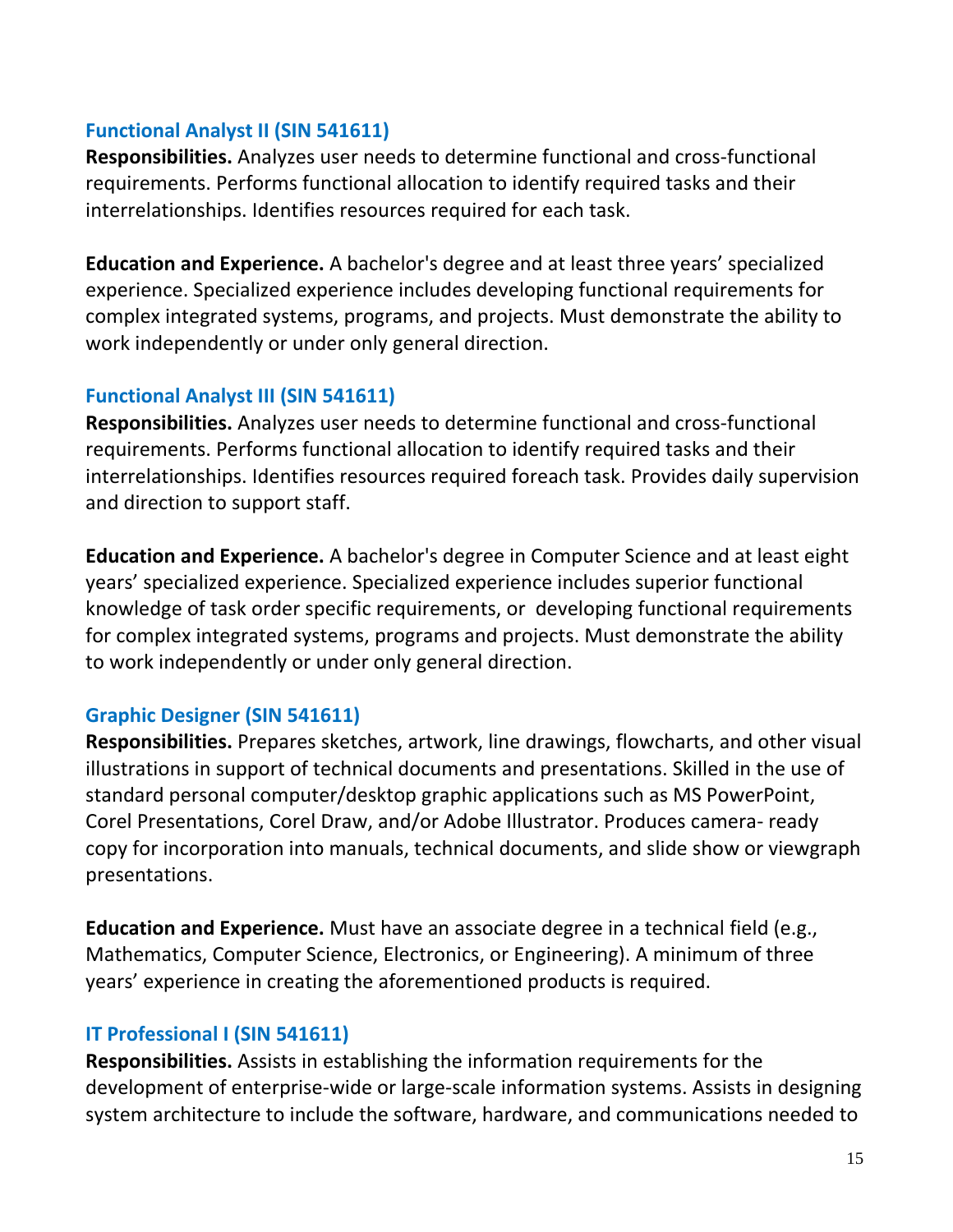support the total requirements as well as provide for present and future crossfunctional requirements and interfaces. Ensures the system is compatible and in compliance with the information technology standards of the requesting organization as they apply to the implementation and specification of the IT solution proposed. Evaluates analytically and systematically problems of workflows, organization, planning, and develops appropriate corrective action.

**Education and Experience.** A bachelor's degree in Computer Science, Information Systems, Software Engineering, or other discipline related to Systems Engineering and Software Engineering and at least four years' specialized experience. Specialized experience includes use of system design methodologies and design tools such as UML, entity relationship diagrams, and other design techniques.

### **IT Professional II (SIN 541611)**

**Responsibilities.** Establishes the information requirements for the development of enterprise-wide or large-scale information systems. Designs system architecture to include the software, hardware, and communications needed to support the total requirements as well as provide for present and future cross-functional requirements and interfaces. Ensures the system is compatible and in compliance with the information technology standards of the requesting organization as they apply to the implementation and specification of the IT solution proposed. Evaluates analytically and systematically problems of workflows, organization, planning, and develops appropriate corrective action.

**Education and Experience.** A bachelor's degree in Computer Science, Information Systems, Software Engineering, or other discipline related to Systems Engineering and Software Engineering and at least six years' specialized experience. Specialized experience includes use of system design methodologies and design tools such as UML, entity relationship diagrams, and other design techniques.

### **IT Professional III (SIN 541611)**

**Responsibilities.** Establishes the information requirements for the development of enterprise-wide or large-scale information systems. Designs system architecture to include the software, hardware, and communications needed to support the total requirements as well as provide for present and future cross-functional requirements and interfaces. Ensures the system is compatible and in compliance with the information technology standards of the requesting organization as they apply to the implementation and specification of the IT solution proposed. Evaluates analytically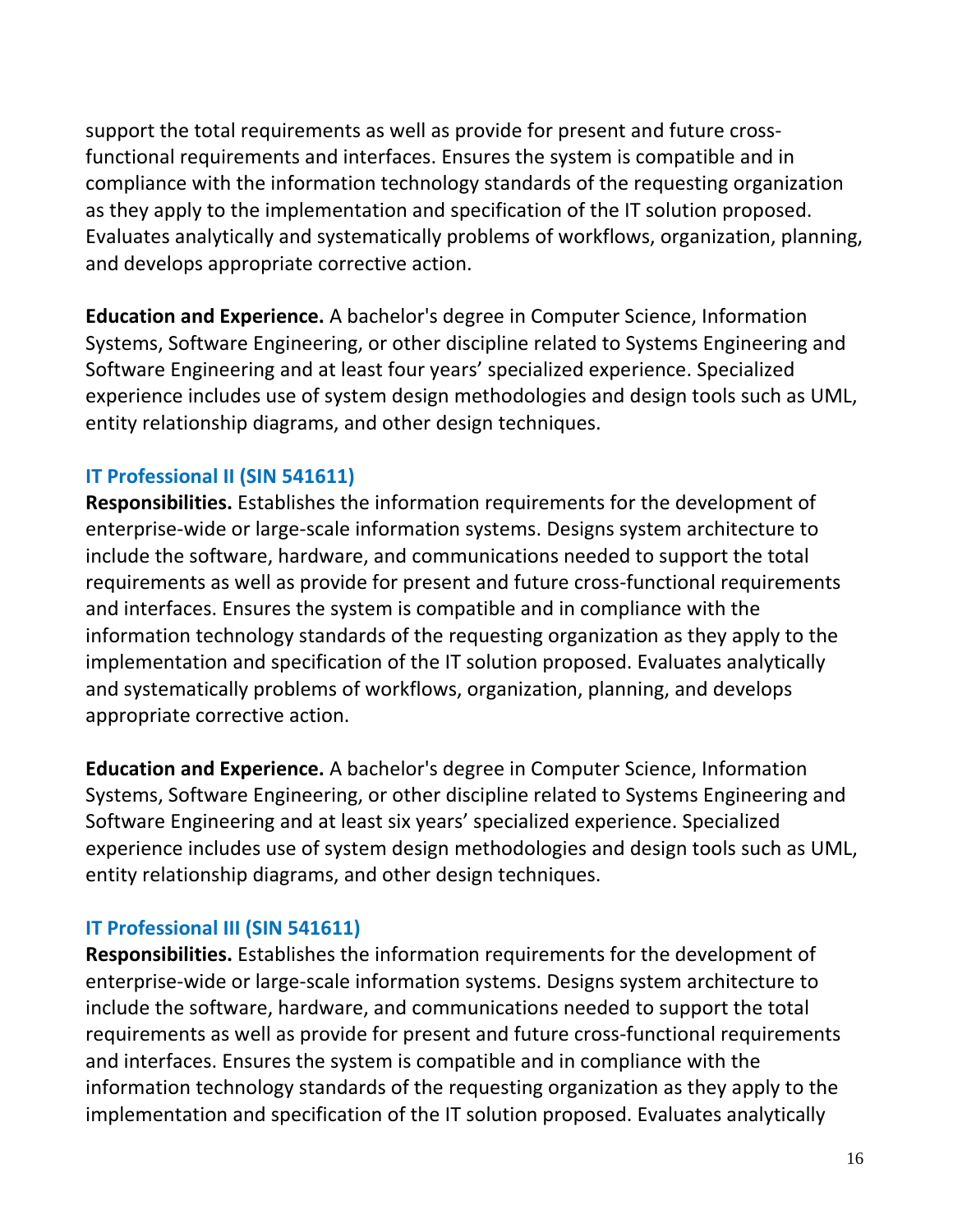and systematically problems of workflows, organization, planning, and develops appropriate corrective action.

**Education and Experience.** A master's degree in Computer Science, Information Systems, Software Engineering, or other discipline related to Systems Engineering and Software Engineering and at least five years' specialized experience. Specialized experience includes use of system design methodologies and design tools such as UML, entity relationship diagrams, and other design techniques.

### **Principal Consultant (SIN 541611)**

**Responsibilities.** Uses a wide application of principles, theories, concepts, and techniques to develop innovative solutions to problems. Leads concept development, system design, simulation and modeling functions to support life-cycle engineering and program activities. Applies expert knowledge to gather facts, research and analyze the data, and develop conclusions and recommendations. Provides specialized expertise and oversight on projects and programs and supplies technical advice and counsel to other professionals. Operates with wide latitude for independent action. Possesses expertise in the areas of business management, environmental management, emergency management, security and homeland defense, strategic and tactical planning, personnel training and development, transportation planning, facilities planning, emergency/disaster management and planning, surveying, facilitation, cost/benefit analyses, process improvement, or risk mitigation.

**Experience and Education.** Must possess a graduate degree or equivalent with 15 years' specialized experience or have a minimum of 18 years' specialized experience with a bachelor's degree. Possesses a high-level of specialized expertise in a technical or functional discipline, sub-discipline, and/or technology involving definition and interpretation of performance requirements and measurements. Experienced in decision-making and managing multiple programs/projects simultaneously.

### **Program Manager (SIN 541611)**

**Responsibilities.** Directs, coordinates, and exercises supervisory authority for planning, organizing, controlling, integrating, and completing programs. Develops and establishes procedures and guidelines for daily operation of assigned program. Executes and implements program directives and develops systems and controls to carry out program tasks. Determines work schedules, sets priorities, and implements procedures for performing work activities. Directs and monitors work results for meeting customer requirements, specifications, and quality assurance standards. Evaluates performance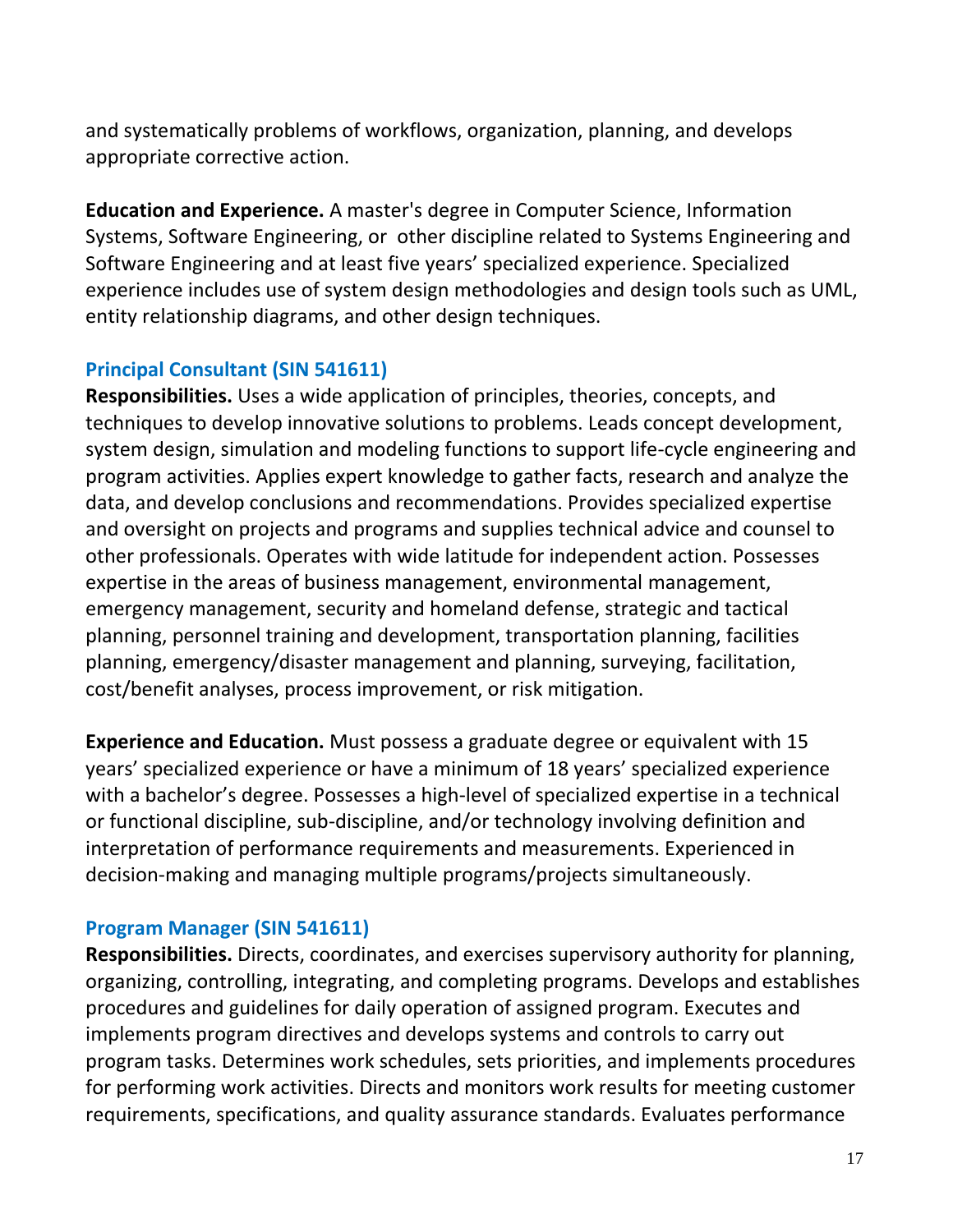of assigned program tasks in terms of quality, cost control, and program schedules.

**Education and Experience.** A bachelor's degree or equivalent and 10 years' specialized experience in general program management. Specialized experience must be in a technical or functional discipline and must have involved management of multiple programs simultaneously.

### **Project Manager I (SIN 541611)**

**Responsibilities.** Directs, coordinates, and exercises supervisory authority for planning, organizing, controlling, integrating, and completing programs. Develops and establishes procedures and guidelines for daily operation of assigned program. Executes and implements program directives and develops complex systems and controls to carry out program tasks. Determines work schedules, sets priorities and implements procedures for performing work activities. Directs and monitors work results for meeting customer requirements, specifications, and quality assurance standards. Evaluates performance of assigned program tasks in terms of quality, cost control, and program schedules.

**Education and Experience.** A bachelor's degree or equivalent and five years' experience in general program management. Specialized experience must be in a technical or functional discipline and must have involved management of multiple projects simultaneously.

### **Project Manager II (SIN 541611)**

**Responsibilities.** Directs, coordinates, and exercises supervisory authority for planning, organizing, controlling, integrating, and completing programs. Develops and establishes procedures and guidelines for daily operation of assigned program. Executes and implements program directives and develops complex systems and controls to carry out program tasks. Determines work schedules, sets priorities and implements procedures for performing work activities. Directs and monitors work results for meeting customer requirements, specifications, and quality assurance standards. Evaluates performance of assigned program tasks in terms of quality, cost control, and program schedules.

**Education and Experience.** A bachelor's degree or equivalent and eight years' experience in general program management. Specialized experience must be in a technical or functional discipline and must have involved management of multiple projects simultaneously.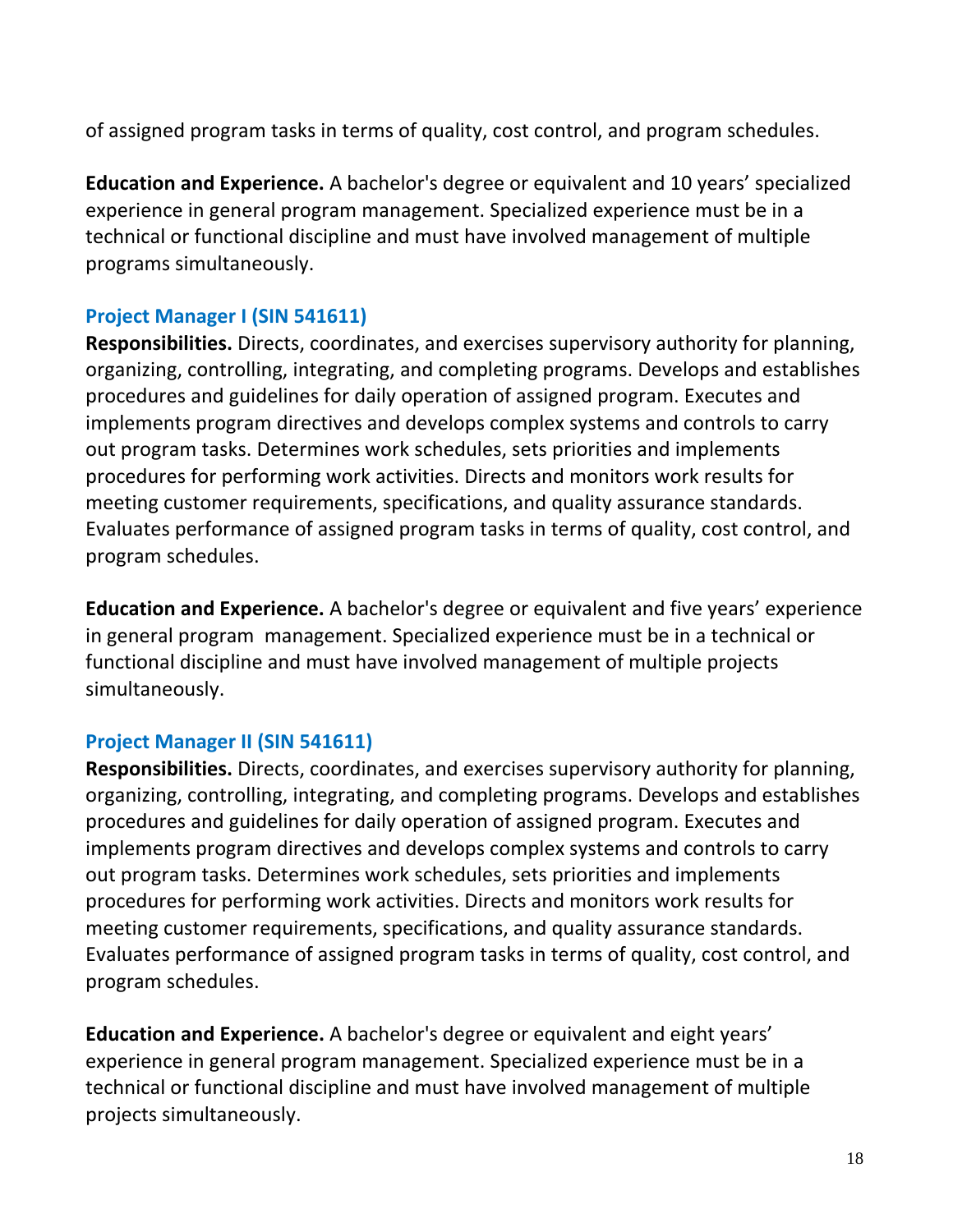### **Quality Assurance Analyst (SIN 541611)**

**Responsibilities.** Provides technical and administrative direction for personnel performing project development tasks, including the review of work products for correctness, adherence to the design concept and to user standards, review of program documentation to assure government/client standards and requirements are adhered, and for progress in accordance with schedules. Coordinates with the Project Manager and/or Quality Assurance Manager to ensure problem solution and user satisfaction. Makes recommendations, if needed, for approval of major systems installations. Prepares milestone status reports and deliveries/presentations on the system concept to colleagues, subordinates, and end-user representatives.

**Education and Experience.** A bachelor's degree and a minimum of three years' specialized experience. Specialized experience includes work in TQM systems, ISO 9001:2000, Personal Software Processes (PSP) auditing, integrated program management, and SPS processes. Proven understanding and application of government and ISO 9001:2000 documentation standards. Proven ability to work independently or under only general direction on complex application problems involving all phases of systems analysis is required.

### **Senior Consultant I (SIN 541611)**

**Responsibilities.** Senior technical staff member who manages multiple projects. Provides specialized technical or functional expertise and task order management. Supplies expertise in the areas of business management, environmental management, emergency management, security and homeland defense, strategic and tactical planning, personnel training and development, transportation planning, facilities planning, emergency/disaster management and planning, surveying, cost/benefit analyses, process improvement, risk mitigation, or facilitation. Operates with wide latitude for independent action.

**Education and Experience.** Must possess a graduate degree or equivalent and have a minimum of six years' specialized experience, or 12 years' specialized experience with a bachelor's degree.

### **Senior Consultant II (SIN 541611)**

**Responsibilities.** Senior staff member who manages multiple projects. Uses a wide application of principles, theories, concepts, and techniques to develop innovation solutions to problems. Leads concept development, system design, and simulation modeling functions to support life cycle engineering and program activities. Applies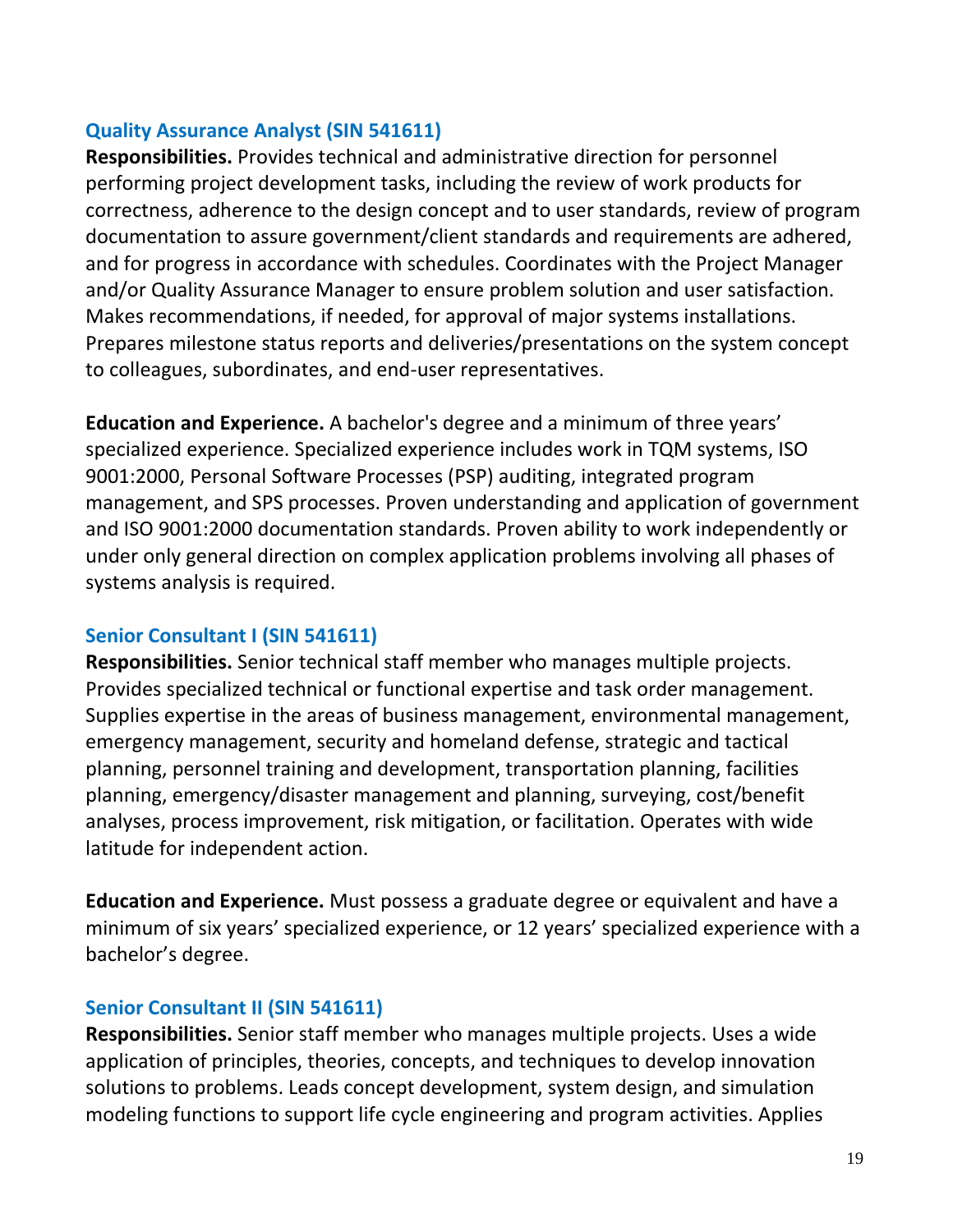expert knowledge to gather facts, research and analyze data, and develop conclusions and recommendations. Provides specialized expertise and oversees the staffing, scooping, budgeting, and scheduling of task orders. Supplies expertise in the areas of business management, environmental management, emergency management, security and homeland defense, strategic and tactical planning, personnel training and development, transportation planning, facilities planning, emergency/disaster management and planning, surveying, cost/benefit analyses, process improvement, risk mitigation, or facilitation. Operates with wide latitude for independent action.

**Education and Experience.** Must possess a graduate degree or equivalent with 10 years' specialized experience or have a minimum of 14 years' specialized experience with a bachelor's degree. Possesses a high-level of specialized experience in a technical or functional discipline, sub-discipline, and/or technology involving definition and interpretation of performance requirements and measurements. Experienced in decision-making and managing multiple programs/projects simultaneously. May have authorized or published books or articles in field of expertise.

### **Senior Consultant III (SIN 541611)**

**Responsibilities.** Senior manager responsible for multiple projects that involve different organizational and functional entities. Directs multiple projects, overseeing costs and administration, managing QC/QA review, and overseeing resource allocations and assignments. Uses a wide application of principles, theories, concepts, and techniques to develop innovative solutions to problems. Leads concept development, system design, simulation and modeling functions to support life-cycle engineering and program activities. Applies expert knowledge to gather facts, research and analyze the data, and develop conclusions and recommendations. Provides specialized expertise and oversight on projects and programs. Supplies advice and counsel to other professionals and operates with wide latitude for independent action. Possesses expertise in the areas of business management, environmental management, emergency management, security and homeland defense, strategic and tactical planning, personnel training and development, transportation planning, facilities planning, emergency/disaster management and planning, surveying, cost/benefit analyses, process improvement, risk mitigation and facilitation. Operates with wide latitude for independent action.

**Education and Experience.** Must possess a graduate degree or equivalent with 12 years' specialized experience or have a have a minimum of 15 years' specialized experience with a bachelor's degree. Possesses a high-level of specialized expertise in a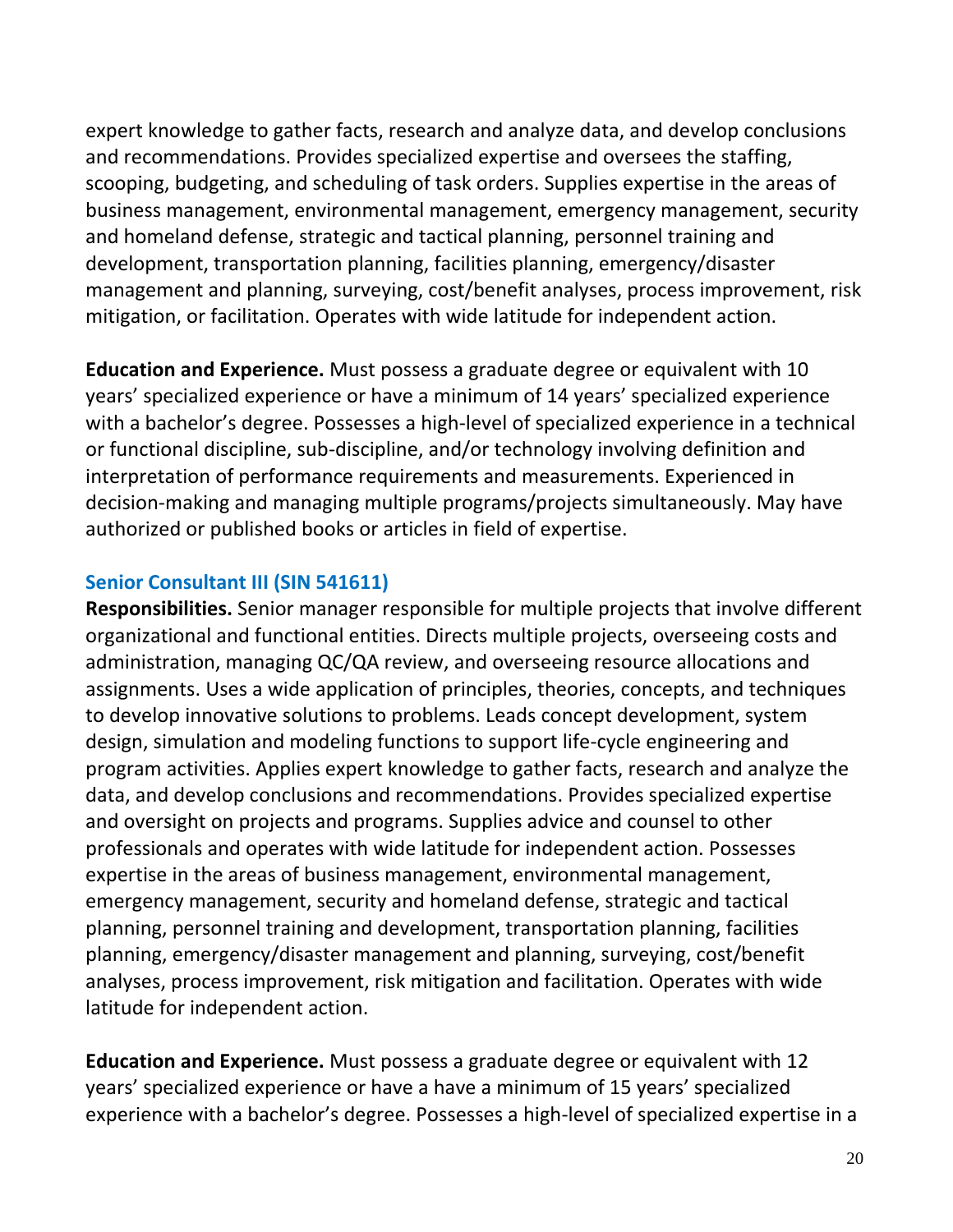technical or functional discipline, sub-discipline, and/or technology involving definition and interpretation of performance requirements and measurements. Experienced in decision-making and managing multiple programs/projects simultaneously.

### **Senior Training Specialist (SIN 541611)**

**Responsibilities.** Conducts the research necessary to develop and revise training courses and prepares appropriate training catalogs. Develops all instructor materials (course outline, background material, and training aids). Develops all student materials (course manuals, workbooks, handouts, completion certificates, and course critique forms). Trains personnel by conducting formal classroom courses, workshops, seminars, and/or computer- based/computer aided training. Provides daily supervision and direction to staff.

**Education and Experience.** A bachelor's degree and a minimum of five years' specialized experience. Specialized experience includes experience in developing and providing technical and end-user training. Demonstrated ability to communicate orally and in writing. Demonstrated ability to work independently or under only general direction.

### **Subject Matter Expert I (SIN 541611)**

**Responsibilities.** Performs analytical and subject matter work in support of Client and project objectives. Uses a wide range of principles, theories, concepts, and techniques to develop innovative solutions to problems. Provides expert advice, assistance, or guidance in support of programs and projects. Applies expert knowledge to gather facts, research and analyze data, and develop conclusions and recommendations.

**Education and Experience.** A master's degree or equivalent and seven years' specialized experience in the applicable subject area.

### **Subject Matter Expert II (SIN 541611)**

**Responsibilities.** Performs complex analytical and subject matter work in support of Client and project objectives. Uses a wide range of principles, theories, concepts, and techniques to develop innovative solutions to problems. Provides expert advice, assistance, or guidance in support of programs and projects. Applies expert knowledge to gather facts, research and analyze data, and develop conclusions and recommendations.

**Education and Experience.** A master's degree or equivalent and nine years' specialized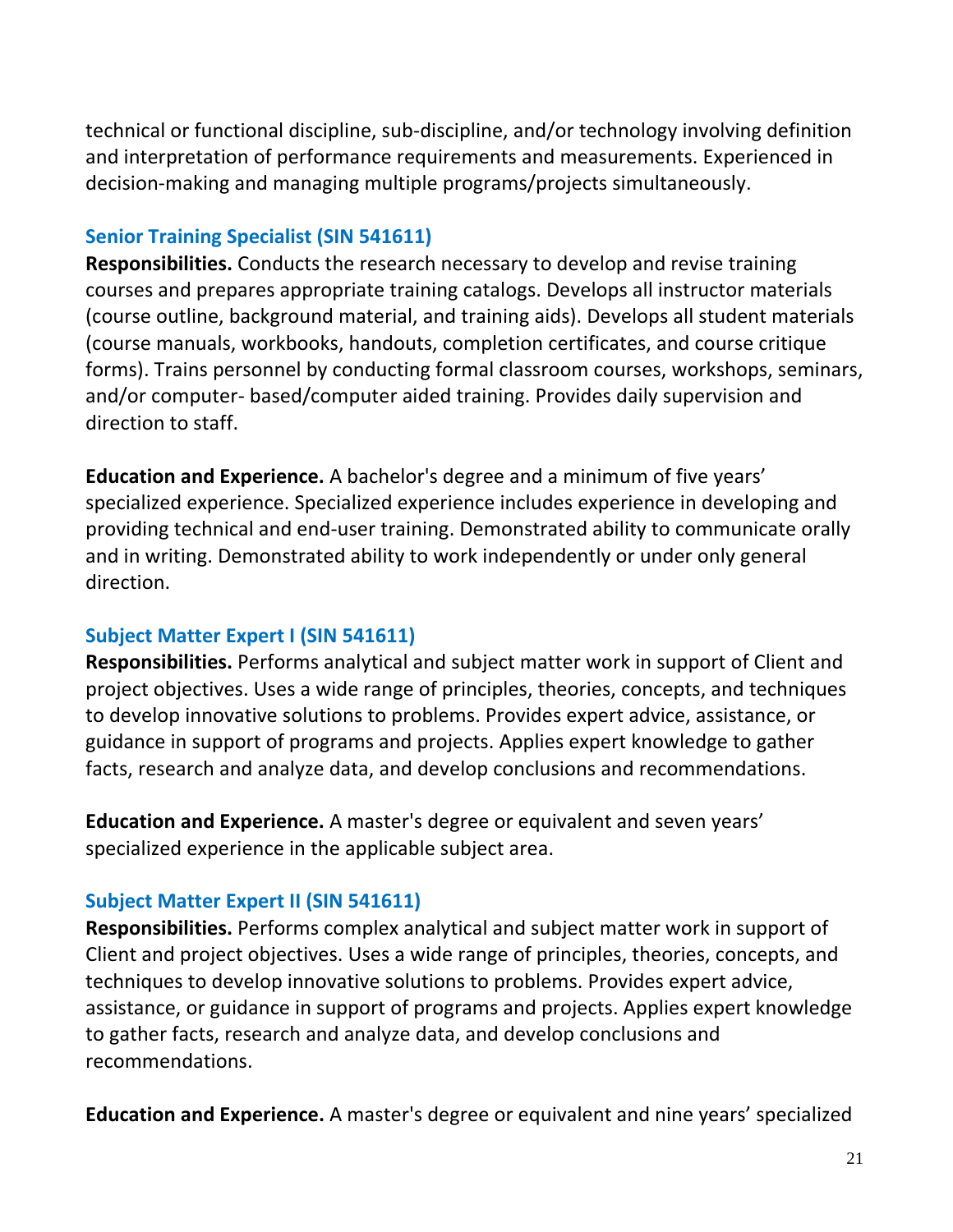experience in the applicable subject area.

### **Subject Matter Expert III (SIN 541611)**

**Responsibilities.** Performs highly complex analytical and subject matter work in support of Client and project objectives. Uses a wide range of principles, theories, concepts, and techniques to develop innovative solutions to problems. Provides expert advice, assistance, or guidance in support of programs and projects. Applies expert knowledge to gather facts, research and analyze data, and develop conclusions and recommendations. Expert in one of the following areas: strategic planning, cost/benefit analyses, process improvement, and risk mitigation. May have authorized or published articles or books in field of expertise.

**Education and Experience.** A master's degree or equivalent and 12 years' specialized experience in the applicable subject area.

### **Subject Matter Expert IV (SIN 541611)**

**Responsibilities.** Performs highly complex analytical and subject matter work in support of Client and project objectives. Uses a wide range of principles, theories, concepts, and techniques to develop innovative solutions to problems. Provides expert advice, assistance, or guidance in support of programs and projects. Applies expert knowledge to gather facts, research and analyze data, and develop conclusions and recommendations. Expert in one of the following areas: strategic planning, cost/benefit analyses, process improvement, and risk mitigation. May have authorized or published articles or books in field of expertise.

**Education and Experience.** A master's degree or equivalent and 12 years' specialized experience in the applicable subject area.

### **Writer/Editor (SIN 541611)**

**Responsibilities.** Develops and edits materials for reports, manuals, briefs, instruction materials, catalogs, training material, and other publications. Reviews journals, reports, and similar material to become familiar with product or process terminology.

**Education and Experience.** A bachelor's degree and at least six years' experience writing and editing for technical disciplines.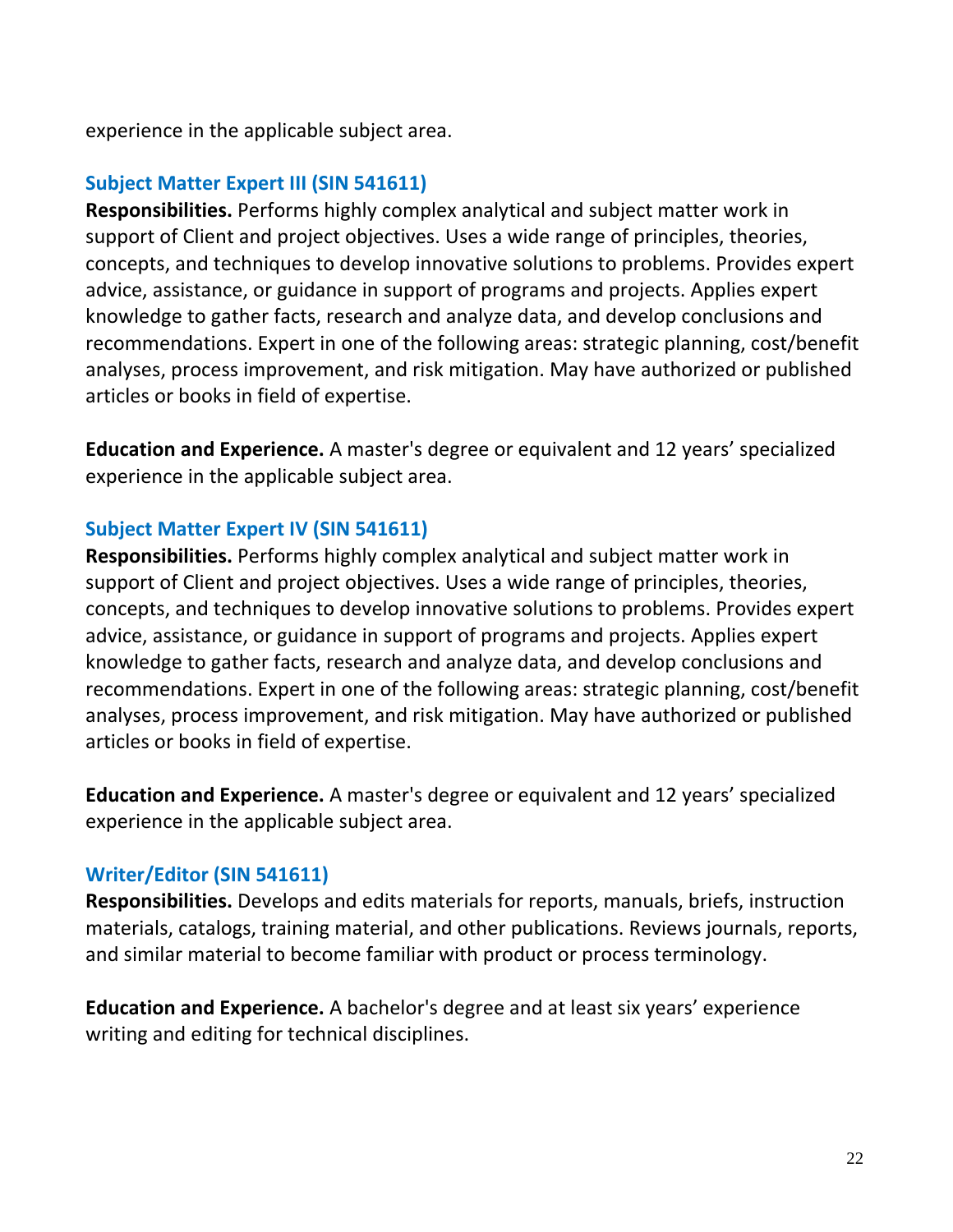# **SIN 541620**

### **Arborist (SIN 541620)**

**Responsibilities.** Survey areas to be worked on to suggest best way to achieve objectives (e.g., pruning, planting, pest control and tree removal) according to type of trees and location of work to best fit the needs of the client. Provide written estimates and suggested solutions to client. Implement agreed work and inspect for compliance.

**Education and Experience.** ISA-Certified Arborist certificate. Three years' field experience in commercial and government sectors.

### **Archaeologist I (SIN 541620)**

**Responsibilities.** Responsibilities. Under the general supervision of the Field Supervisor or Project Manager, performs field tasks including, survey, excavation, data recovery, monitoring, and testing, while working with crew members. Participates in data analysis and assists in writing project reports. Conducts surveys and locates sites using topographic maps, compass, and aerial photographs. Completes or assigns completion of site forms and Archaeological Reconnaissance Reports (AARFs) and maps. Performs site file searches using museum, university, and federal and state records. Contributes to report writing and production as needed.

Participates in data analysis and assists in writing project reports. Conducts surveys and locates sites using topographic maps, compass, and aerial photographs. Completes or assigns completion of site forms and Archaeological Reconnaissance Reports (AARFs) and maps. Performs site file searches using museum, university, and federal and state records. Contributes to report writing and production as needed.

**Education and Experience.** A bachelor's degree in Archaeology, Anthropology, or related field. One year project related experience.

### **Archaeologist II (SIN 541620)**

**Responsibilities.** Under the general supervision of the Field Supervisor or Project Manager, performs field tasks including, survey, excavation, data recovery, monitoring, and testing, while working with crew members.

Participates in data analysis and assists in writing project reports. Conducts surveys and locates sites using topographic maps, compass, and aerial photographs. Completes or assigns completion of site forms and Archaeological Reconnaissance Reports (AARFs)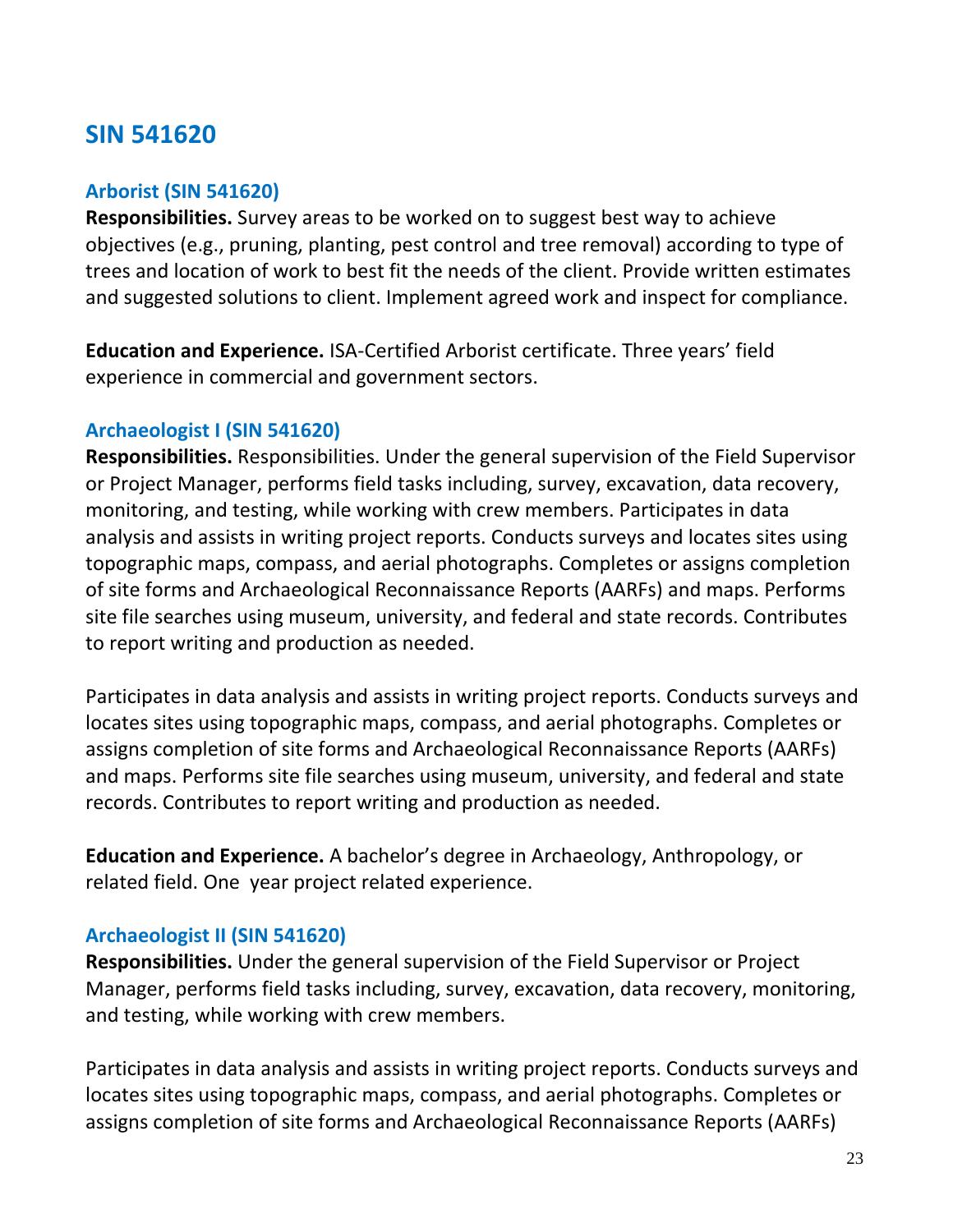and maps. Performs site file searches using museum, university, and federal and state records. Contributes to report writing and production as needed.

**Education and Experience.** A bachelor's degree in Archaeology, Anthropology or related field. Two years' project related experience.

### **Archaeologist III (SIN 541620)**

**Responsibilities**. Performs field tasks including, survey, excavation, data recovery, monitoring, and testing, while working with crew members. Participates in data analysis and assists in writing project reports. Conducts surveys and locates sites using topographic maps, compass, and aerial photographs. Completes or assigns completion of site forms and Archaeological Reconnaissance Reports (AARFs) and maps. Performs site file searches using museum, university, and federal and state records. Contributes to report writing and production as needed.

**Education and Experience.** A bachelor's degree in Archaeology, Anthropology or related field. Four years' specialized experience in archaeology.

#### **Architect I (SIN 541620)**

**Responsibilities**. Advises in the design, erection, and alteration of buildings and structures for the purpose of assisting in addressing environmental issues and initiatives. Reviews plans, specifications and methodologies. Assignments may involve use of the latest technologies and approaches in design and Architecture. Consults with Stakeholders to determine functional requirements of a project and the objectives of green and other environmental initiatives.

**Education and Experience.** A bachelor's degree in Architecture and two years' experience.

#### **Architect II (SIN 541620)**

**Responsibilities.** Advises in the design, erection, and alteration of buildings and structures for the purpose of assisting in addressing environmental issues and initiatives. Reviews plans, specifications and methodologies. Assignments may involve use of the latest technologies and approaches in design and Architecture. Consults with Stakeholders to determine functional requirements of a project and the objectives of green and other environmental initiatives.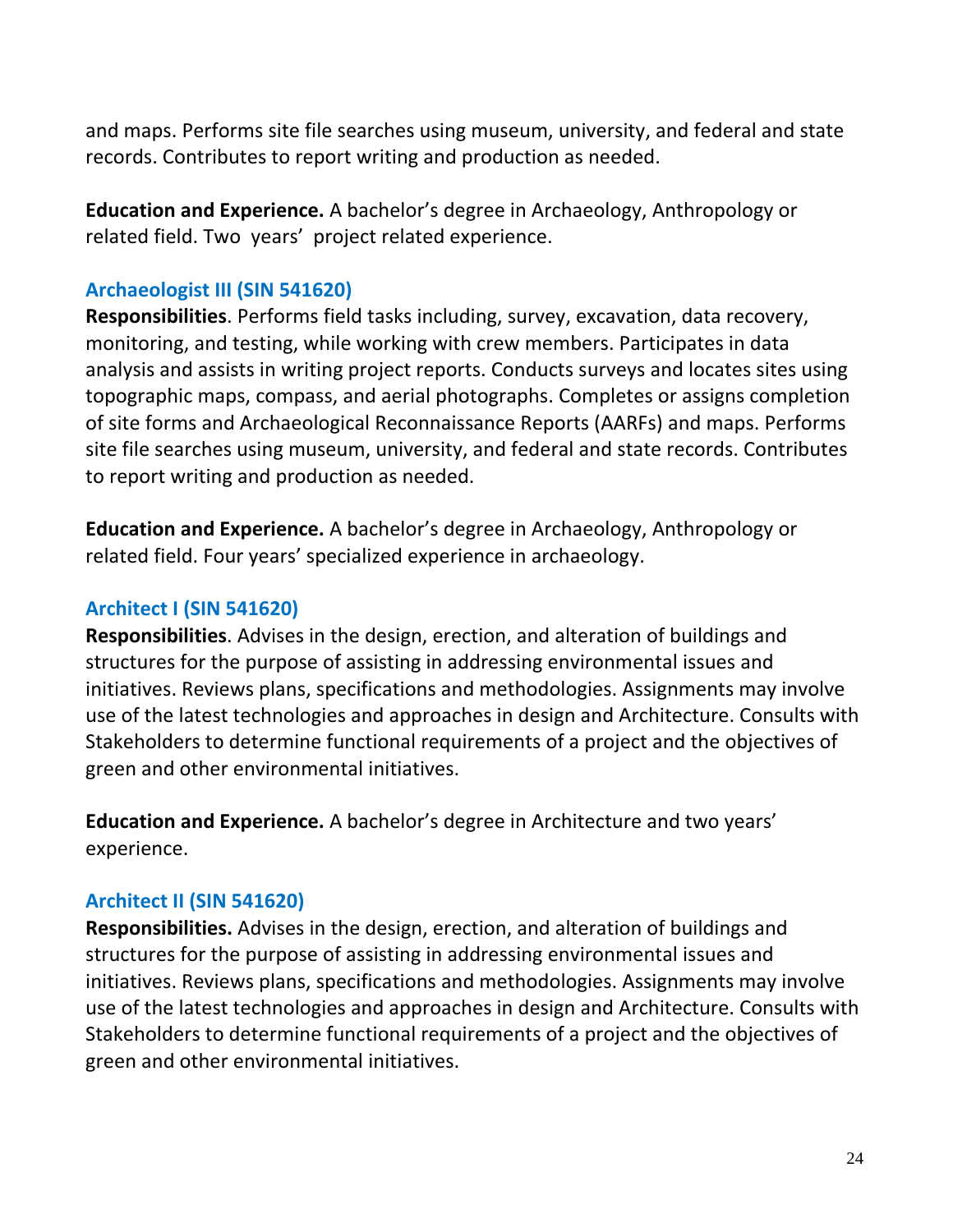**Education and Experience.** A bachelor's degree in Architecture and four years' experience.

### **Architect III (SIN 541620)**

**Responsibilities.** Advises in the design, erection, and alteration of buildings and structures for the purpose of assisting in addressing environmental issues and initiatives. Reviews plans, specifications and methodologies. Assignments may involve use of the latest technologies and approaches in design and Architecture. Consults with Stakeholders to determine functional requirements of a project and the objectives of green and other environmental Initiatives.

**Education and Experience**. A bachelor's degree in Architecture and six years' experience.

### **Architectural Historian (SIN 541620)**

**Responsibilities**. Project-level supervision. Responsibilities include conducting background research, survey and excavation fieldwork, and laboratory analysis; and writing reports. Work involves determinations of National Register eligibility, evaluation of impacts, and design of mitigation measures.

**Education and Experience.** A bachelor's or master's degree and experience in CRM involving Section 106 compliance projects, to meet federal and state agency permitting requirements as a Field Director. Experience identifying late nineteenth and early twentieth-century artifacts, preparing architectural descriptions, conducting historical research, and conducting research on artifacts, manufacturers, and technology. Proficiency in identifying, recording, and evaluating archaeological sites.

### **Biologist I (SIN 541620)**

**Responsibilities.** Studies the basic principles of plant and animal life and the effects of varying environmental and physical conditions such as radioactivity or pollution. Studies reactions of plants, animals, and marine species to parasites, bacteria, pharmaceuticals and chemicals.

**Education and Experience.** A bachelor's degree in biology or a related science. Has knowledge of commonly-used concepts, practices, and procedures within a particular field. Relies on instructions and pre- established guidelines to perform the functions of the job. Works under immediate supervision. Primary job functions do not typically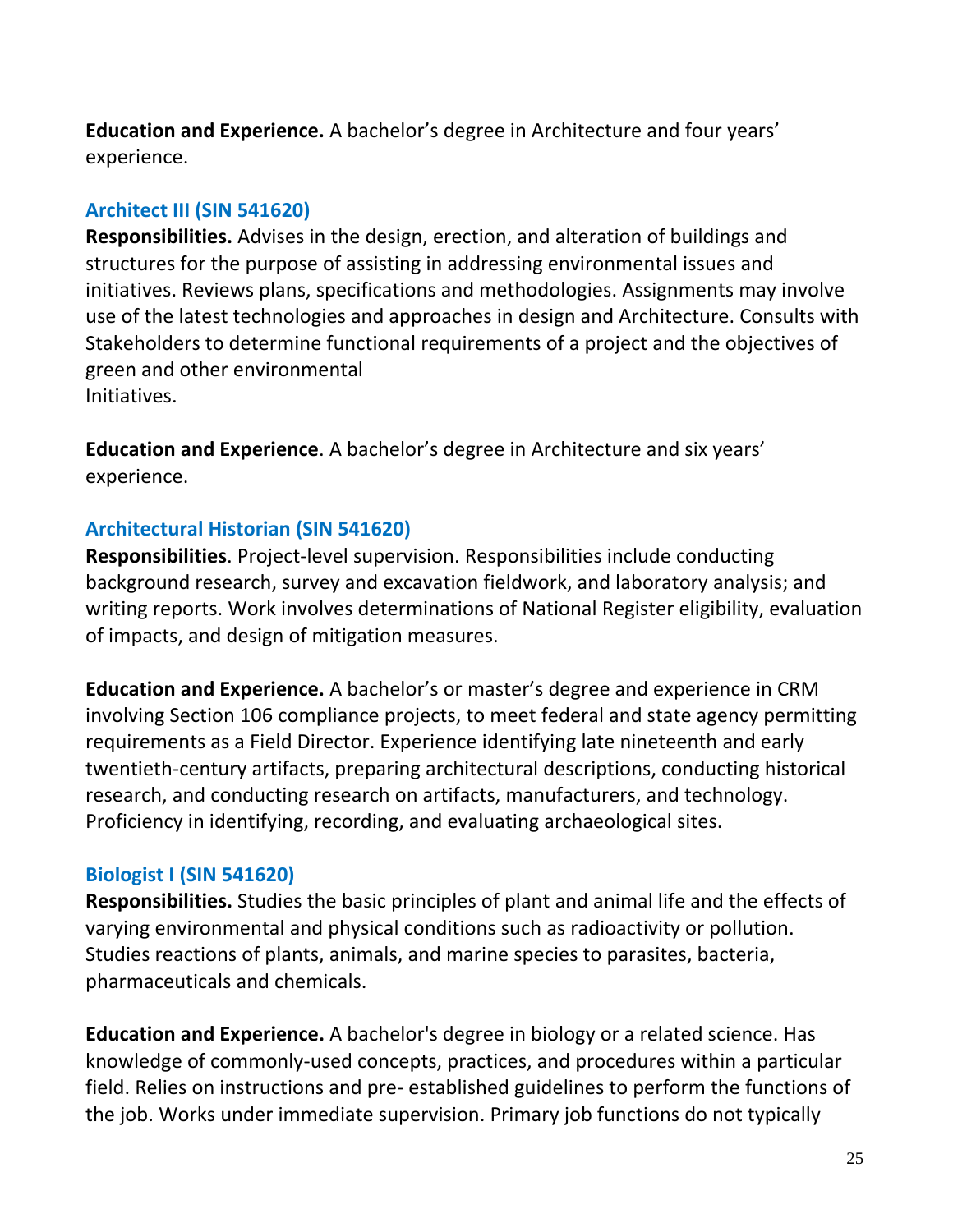require exercising independent judgment.

### **Biologist II (SIN 541620)**

**Responsibilities.** Studies the advanced principles of plant and animal life and the effects of varying environmental and physical conditions such as radioactivity or pollution. Studies reactions of plants, animals, and marine species to parasites, bacteria.

**Education and Experience.** A bachelor's degree in Biology or a related science. Two years' experience in the field or in a related area. Familiar with standard concepts, practices, and procedures within a particular field. Relies on limited experience and judgment to plan and accomplish goals. Performs a variety of tasks. Works under general supervision. A certain degree of creativity and latitude is required.

### **Biologist III (SIN 541620)**

**Responsibilities.** Studies the basic principles of plant and animal life and the effects of varying environmental and physical conditions such as radioactivity or pollution. Studies reactions of plants, animals, and marine species to parasites, bacteria, pharmaceuticals and chemicals.

**Education and Experience.** A master's degree in Biology or a related science. Four years' experience in the field or in a related area. Familiar with a variety of the field's concepts, practices, and procedures. Relies on experience and judgment to plan and accomplish goals. Performs a variety of complicated tasks. A wide degree of creativity and latitude is expected. Typically reports to a supervisor or manager.

### **CADD/Graphics, Drafter (SIN 541620)**

**Responsibilities.** Work with design team in support of designs, studies and analyses.

**Education and Experience.** High school diploma or equivalent. 2-3 years' experience in related field.

## **CADD Operator (SIN 541620)**

Responsibilities. Determines design criteria, drawing sequence and presentation, sizing various system components and refining rough sketches and notes to include material quantities and equipment specifications obtained from standard calculations and vendor catalogues. Technical adequacy of non-routine work is reviewed by supervisor during progress and completion.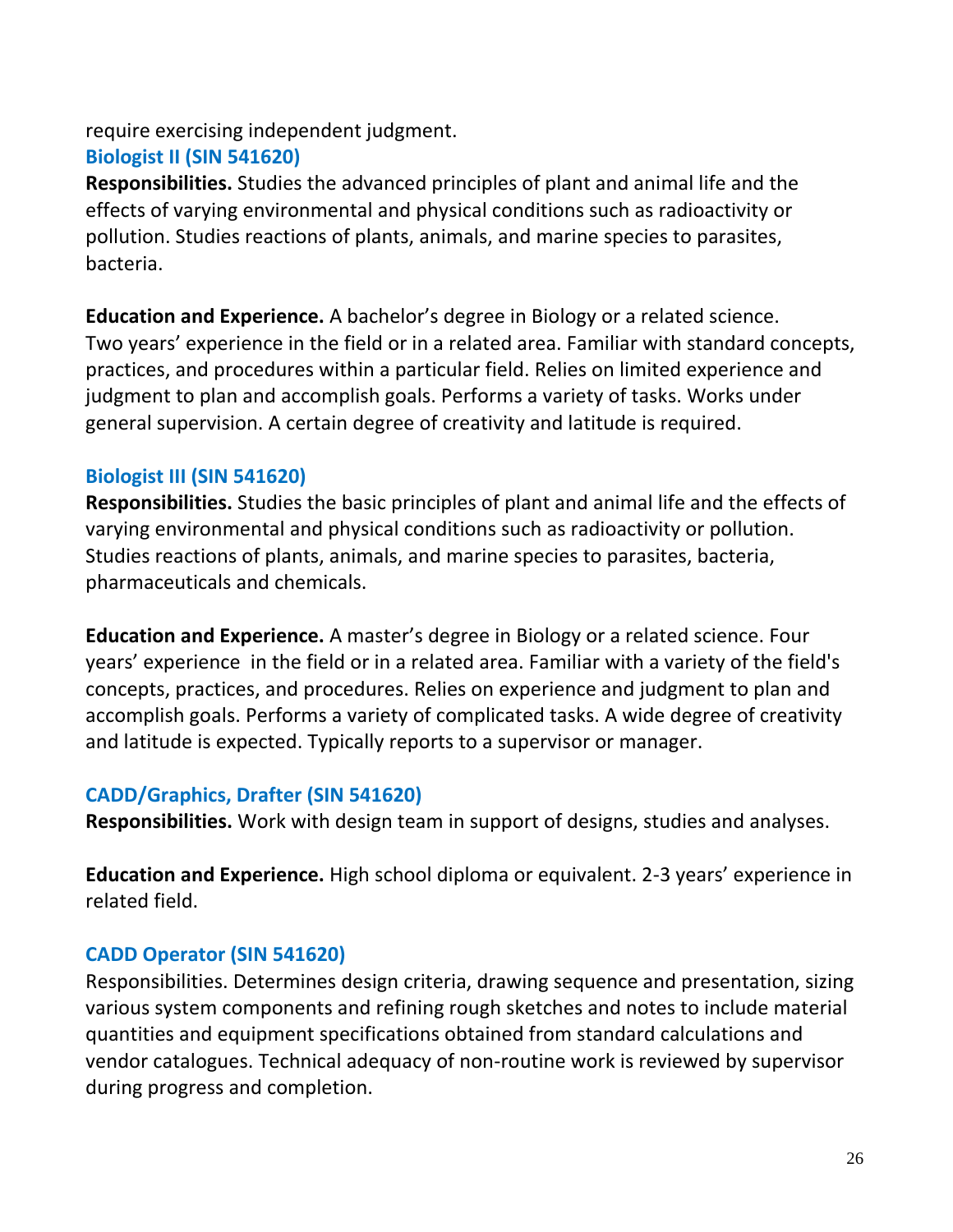**Education and Experience.** High school diploma or equivalent. 3-5 years' experience as a CADD Operator.

### **CADD Operator, Senior (SIN 541620)**

**Responsibilities.** Performs non-routine and complex assignments from verbal instructions and under minimal supervision; considerable drafting/CADD skills are required to visualize and portray complex design features.

**Education and Experience.** High school diploma and some advanced education preferred but not required. 5-7 years' experience.

### **CADD System Operator (SIN 541620)**

**Responsibilities.** Determines design criteria, drawing sequence and presentation, sizing various system components and refining rough sketches and notes to include material quantities and equipment specifications obtained from standard calculations and vendor catalogues. Technical adequacy of non-routine work is reviewed by supervisor during progress and completion.

**Education and Experience.** High school diploma or equivalent. Two years' experience as a CADD System Operator.

### **Cartographic Technician (SIN 541620)**

Responsibilities. Applies practical knowledge of processes, practices, methods and techniques involved in the construction of new or the revision of existing maps and charts. Performs pre-compilation tasks, assembling aerial photographs into mosaics, drafting, digitizing and editing.

**Education and Experience.** A bachelor's degree and two years' specialized experience.

### **Cartographer (SIN 541620)**

Responsibilities. Applies professional knowledge and skills in the GIS sciences and relevant mathematics and statistics to plan, design, research, develop, construct, evaluate and modify mapping and charting systems and products such as digital orthophotography, GIS databases, and remote sensing products.

**Education and Experience.** A bachelor's degree and three years' specialized experience. Must be proficient in the latest GIS-related software.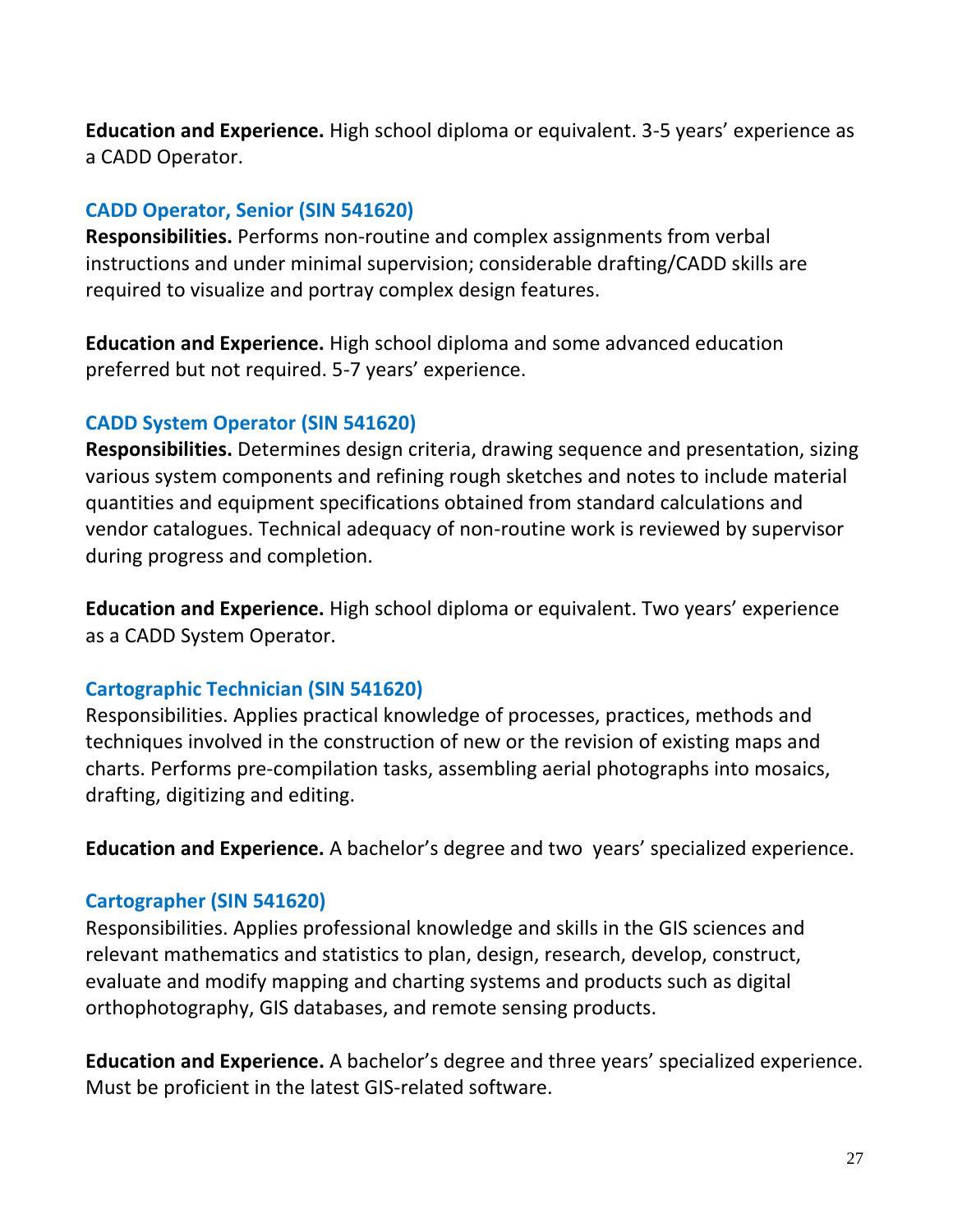### **Chemical Engineer I (SIN 541620)**

**Responsibilities.** Designs and initiates processes for the manufacturing of chemicals and related products such as cement, detergents, gasoline, plastics, and synthetics. Runs experiments and tests to aid in the development of improved manufacturing procedures and processes.

**Education and Experience.** A bachelor's in Engineering. Has knowledge of commonlyused concepts, practices, and procedures within a particular field. Relies on instructions and pre-established guidelines to perform the functions of the job. Works under immediate supervision. Primary job functions do not typically require exercising independent judgment. Typically reports to a supervisor or manager. Focus on support for environmental services projects

### **Chemical Engineer II (SIN 541620)**

**Responsibilities.** Designs and initiates solutions and studies addressing environmental issues and initiatives. Runs experiments and tests to aid in the development of improved procedures and processes.

**Education and Experience.** A bachelor's in Engineering. Two years' experience in the field or in a related area. Familiar with standard concepts, practices, and procedures within a particular field. Relies on limited experience and judgment to plan and accomplish goals to perform a variety of tasks. Works under general supervision. A certain degree of creativity and latitude is required.

### **Chemical Engineer III (SIN 541620)**

**Responsibilities.** Designs and initiates advanced solutions and studies addressing environmental issues and initiatives. Runs experiments and tests to aid in the development of improved procedures and processes.

**Education and Experience.** A bachelor's in Engineering. Four years' experience in the field or in a related area. Familiar with a variety of the field's concepts, practices, and procedures. Relies on experience and judgment to plan and accomplish goals. Performs a variety of complicated tasks. May lead and direct the work of others. A wide degree of creativity and latitude is expected. May report to a manager or head of a unit/department.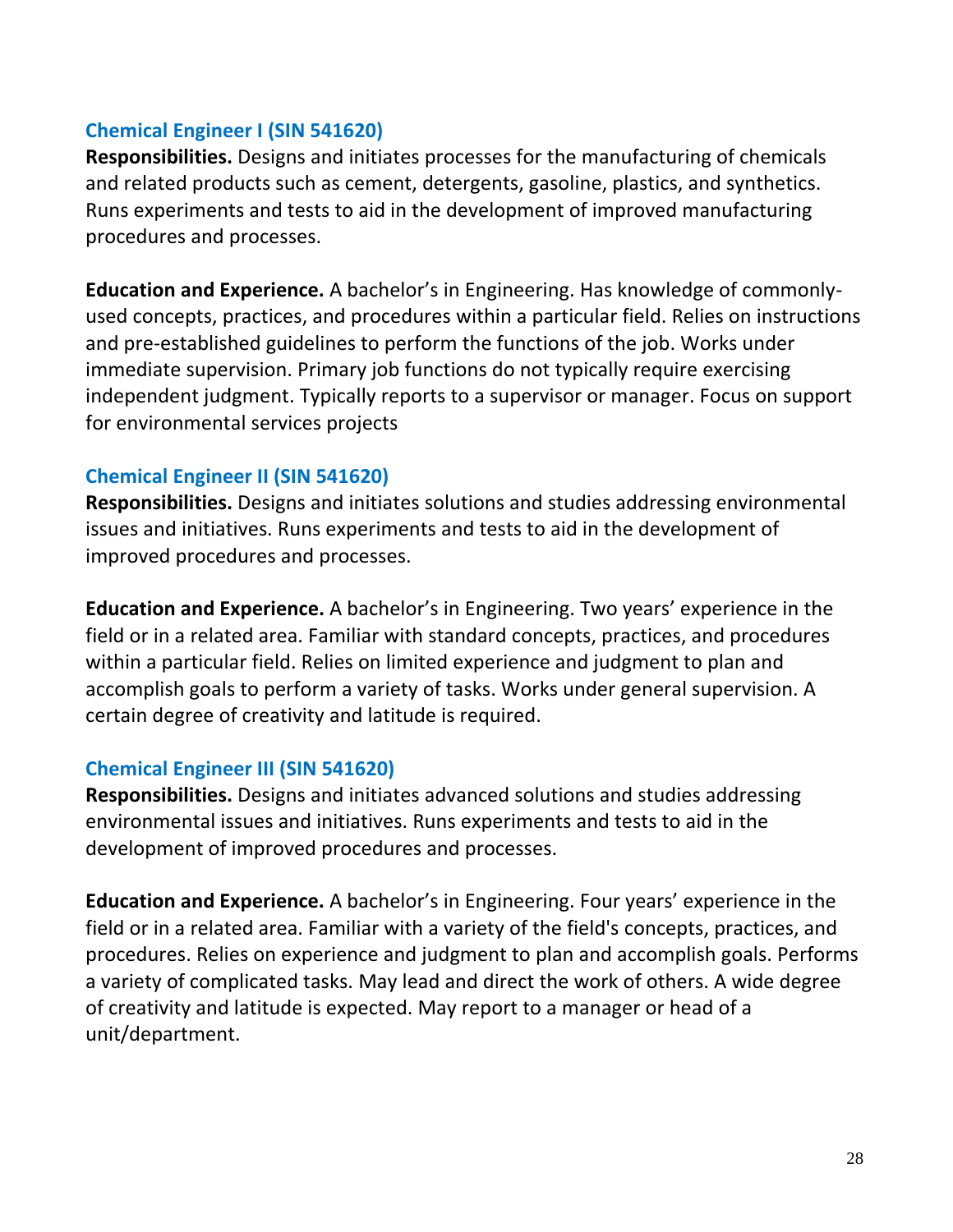### **Civil Engineer I (SIN 541620)**

**Responsibilities.** Performs complex analytical work related to environmental sciences, including water resources engineering and flood hazard mapping in support of client and project objectives. Uses a wide range of principles, theories, concepts, and techniques to develop innovative solutions to problems. Under supervision, prepares flood studies and engineering reviews. Analyzes reports and topographical and geologic data. Prepares or directs preparation and modification of reports. Analyzes coastal and oceanographic processes and the environmental impact of and interactions among waves, currents, sediments, and structures. Assists with collection and analysis of field data. Performs analytical and numerical modeling of waves, currents, and sediment transport in open coast, inlet, and estuarine environments. Performs analysis, visualization, and interpretation of geospatial data, and time- series. May prepare work plans or time estimates and may lead small, select projects.

**Education and Experience.** A bachelor's in Environmental Engineering or equivalent. Two years' experience on various environmental or engineering related projects including one year specialized experience in floodplain and/or watershed analyses.

### **Civil Engineer, II (SIN 541620)**

**Responsibilities.** Performs flood and other hazard reviews on hazard mapping products and analyses produced by other entities and prepares associated reports and documentation. May assist in the collection of data and the coordination of activities with other teams and departments. Performs complex analytical work related to water resources engineering and flood hazard mapping in support of client and project objectives. Uses a wide range of principles, theories, concepts, and techniques to develop innovative solutions to problems. Provides expert advice, assistance, or guidance in support of programs and projects. Applies expert knowledge to research, analyze data, and develop conclusions and recommendations.

**Education and Experience.** A bachelor's of degree in Civil/Environmental Engineering or equivalent. Four years' experience in floodplain and/or watershed mapping analyses. In-depth knowledge of the NFIP and flood mapping program, particularly as related to their history, regulations, and processes.

### **Civil Engineer III (SIN 541620)**

**Responsibilities.** Analyzes coastal and oceanographic processes and the interactions among waves, currents, sediments, and structures. Assists with collection and analysis of field data. Performs analytical and numerical modeling of waves, currents, and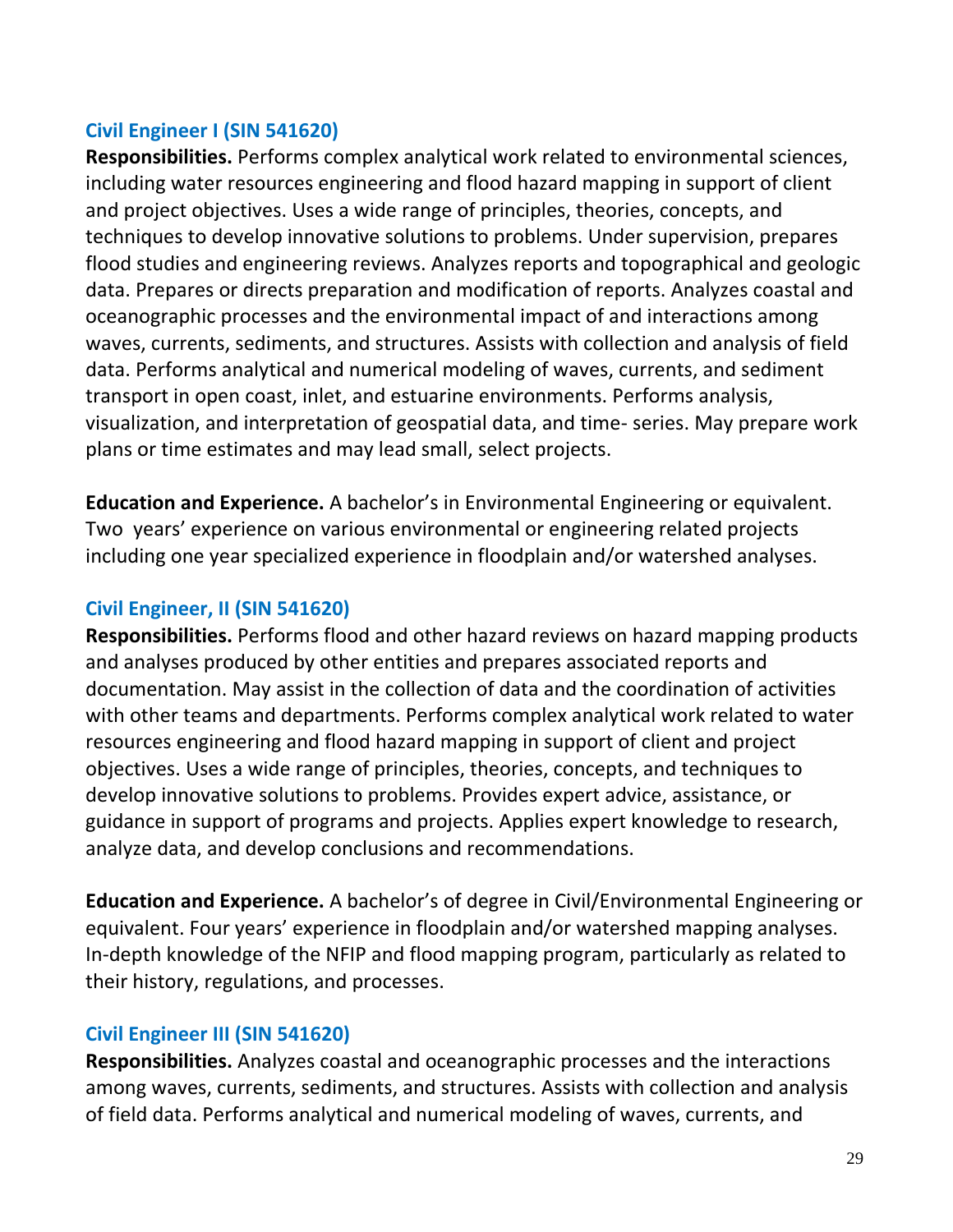sediment transport in open coast, inlet, and estuarine environments. Performs analysis, visualization, and interpretation of geospatial data, and time-series. Uses a wide range of principles, theories, concepts, and techniques to develop innovative solutions to problems. Applies expert knowledge to research, analyze data, and develop conclusions and recommendations.

**Education and Experience.** A bachelor's degree in Civil/Environmental Engineering or Equivalent. Six years' experience in various environmental engineering projects including three years' specialized experience in coastal engineering. M.S. in Coastal Engineering preferred. In-depth knowledge of the NFIP and flood mapping program, particularly as related to history, regulations, and processes

### **Coastal Engineer I (SIN 541620)**

**Responsibilities.** Analyzes coastal and oceanographic processes and the interactions among waves, currents, sediments, and structures. Assists with collection and analysis of field data. Performs analytical and numerical modeling of waves, currents, and sediment transport in open coast, inlet, and estuarine environments. Performs analysis, visualization, and interpretation of geospatial data, and time-series. Uses a wide range of principles, theories, concepts, and techniques to develop innovative solutions to problems. Applies expert knowledge to research, analyze data, and develop conclusions and recommendations.

**Education and Experience.** A bachelor's degree in Civil/Environmental Engineering. Two years' experience in various coastal engineering projects including three years' specialized experience in coastal engineering. M.S. in Coastal Engineering preferred. Indepth knowledge of the NFIP and flood mapping program, particularly as related to history, regulations, and processes.

### **Coastal Engineer II (SIN 541620)**

**Responsibilities.** Analyzes coastal and oceanographic processes and the interactions among waves, currents, sediments, and structures. Assists with collection and advanced analysis of field data. Performs complex analytical and numerical modeling of waves, currents, and sediment transport in open coast, inlet, and estuarine environments. Performs analysis, visualization, and interpretation of geospatial data, and time-series. Uses a wide range of principles, theories, concepts, and techniques to develop innovative solutions to problems. Applies expert knowledge to research, analyze data, and develop conclusions and recommendations.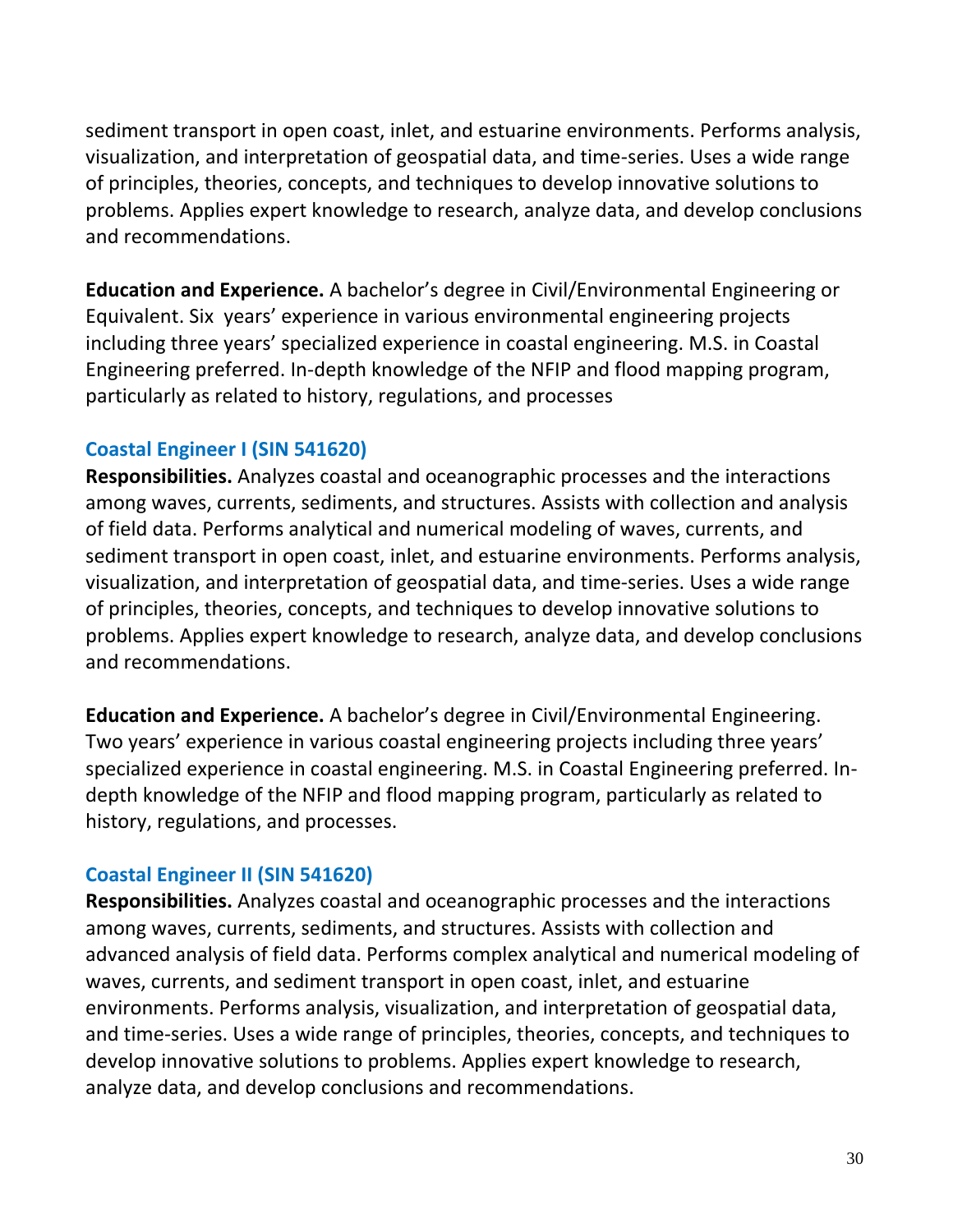**Education and Experience.** A bachelor's degree in Civil/Environmental Engineering. Four years' experience in various coastal engineering projects including five years' specialized experience in coastal engineering. In-depth knowledge of the NFIP and flood mapping program, particularly as related to history, regulations, and processes.

### **Coastal Engineer III (SIN 541620)**

**Functional Responsibilities.** Manages analytical and numerical modeling of waves, currents, and sediment transport in open coast, inlet, and estuarine environments. Supervise analysis, visualization, and interpretation of geospatial data, and time-series. Uses advance range of principles, theories, concepts, and techniques to develop innovative solutions to problems. Applies expert knowledge to research, analyze data, and develop conclusions and recommendations.

**Education and Experience.** A bachelor's degree in Civil/Environmental Engineering. A master's degree preferred. Six years' experience in various engineering projects including five years' specialized experience in coastal engineering. In-depth knowledge of the NFIP and flood mapping program, particularly as related to history, regulations, and processes

### **Computer Specialist I (SIN 541620)**

**Responsibilities.** Operates and monitors computer equipment. Performs routine tasks to maintain computer equipment and their peripherals. Loads peripheral equipment such as tapes and printer paper for operating runs. Observes peripheral equipment and error messages displayed on monitor of terminal to detect faulty output or machine stoppage.

**Education and Experience.** An associate degree. Familiar with a variety of the field's concepts, practices, and procedures. Relies on experience and judgment to plan and accomplish goals. Performs a variety of complicated tasks. May lead and direct the work of others. May report directly to a project lead or manager. A wide degree of creativity and latitude is expected.

### **Computer Specialist II (SIN 541620)**

**Responsibilities.** Operates and monitors computer equipment. Performs routine tasks to maintain computer equipment and their peripherals. Loads peripheral equipment such as tapes and printer paper for operating runs. Observes peripheral equipment and error messages displayed on monitor of terminal to detect faulty output or machine stoppage.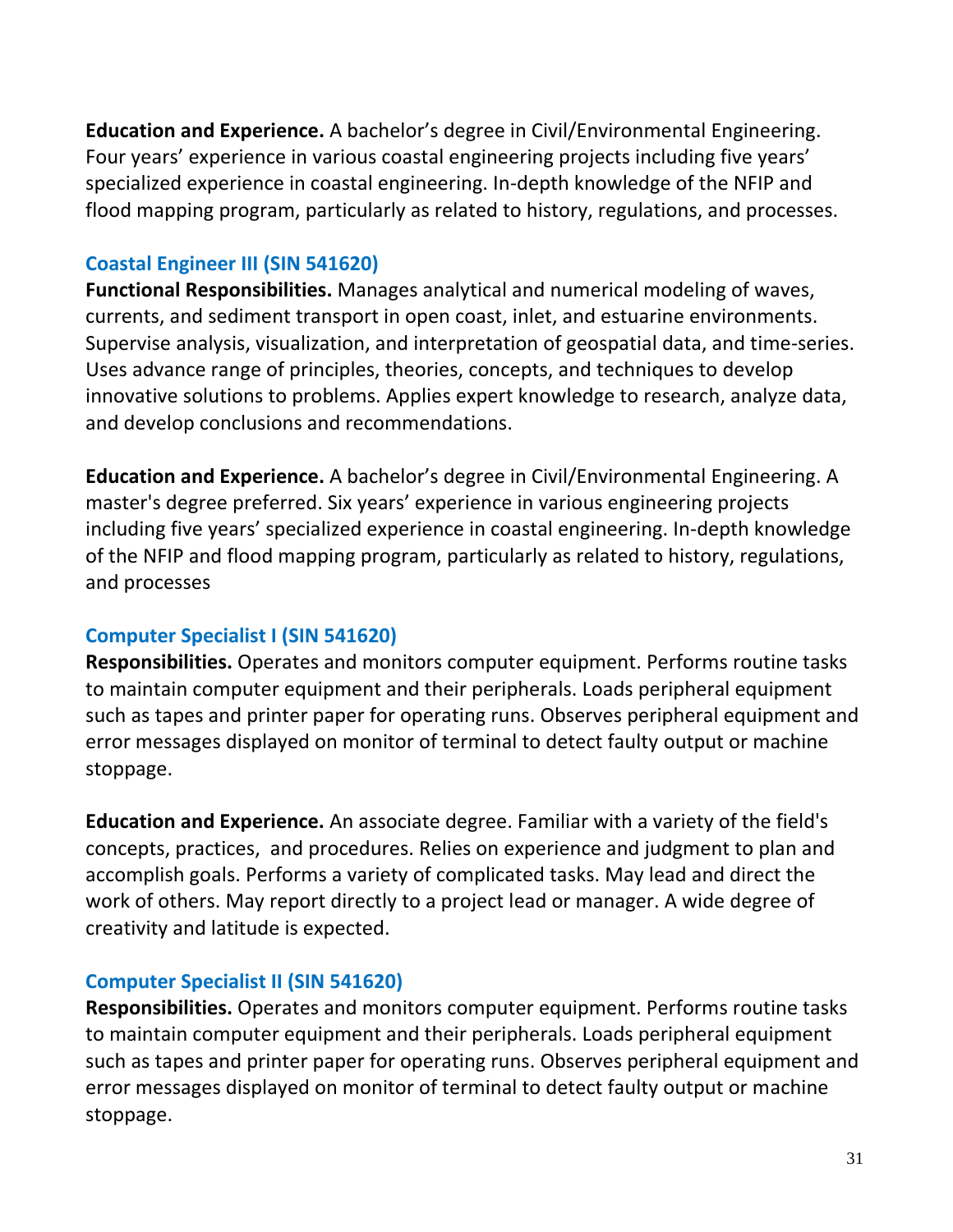**Education and Experience.** A bachelor's degree. Three years' experience in the field or in a related area. Has knowledge of commonly-used concepts, practices, and procedures within a particular field. Relies on instructions and pre-established guidelines to perform the functions of the job. Works under immediate supervision. Primary job functions do not typically require exercising independent judgment. Typically reports to a project leader or manager.

### **Computer Specialist III (SIN 541620)**

**Responsibilities.** Operates and monitors computer equipment. Performs routine tasks to maintain computer equipment and their peripherals. Loads peripheral equipment such as tapes and printer paper for operating runs. Observes peripheral equipment and error messages displayed on monitor of terminal to detect faulty output or machine stoppage

**Education and Experience.** A bachelor's degree. Five years' experience as a computer operator. Familiar with a variety of the field's concepts, practices, and procedures. Relies on experience and judgment to plan and accomplish goals. Performs a variety of complicated tasks. May lead and direct the work of others. May report directly to a project lead or manager. A wide degree of creativity and latitude is expected.

### **Construction Inspector I (SIN 541620)**

**Responsibilities.** Inspects initial construction and additional repairs to ensure adherence to contract specifications, environmental requirements, building ordinances, and zoning laws. May be assigned to residential or commercial structures.

**Education and Experience.** A bachelor's degree. Has knowledge of commonly-used concepts, practices, and procedures within a particular field. Relies on instructions and pre-established guidelines to perform the functions of the job.

## **Construction Inspector II (SIN 541620)**

**Responsibilities.** Inspects construction and additional repairs to ensure adherence to contract specifications, environmental requirements, building ordinances, and zoning laws. May be assigned to residential or commercial structures.

**Education and Experience.** Two years' direct experience in the field. Familiar with standard concepts, practices, and procedures within a particular field. Relies on limited experience and judgment to plan and accomplish goals. Performs a variety of tasks.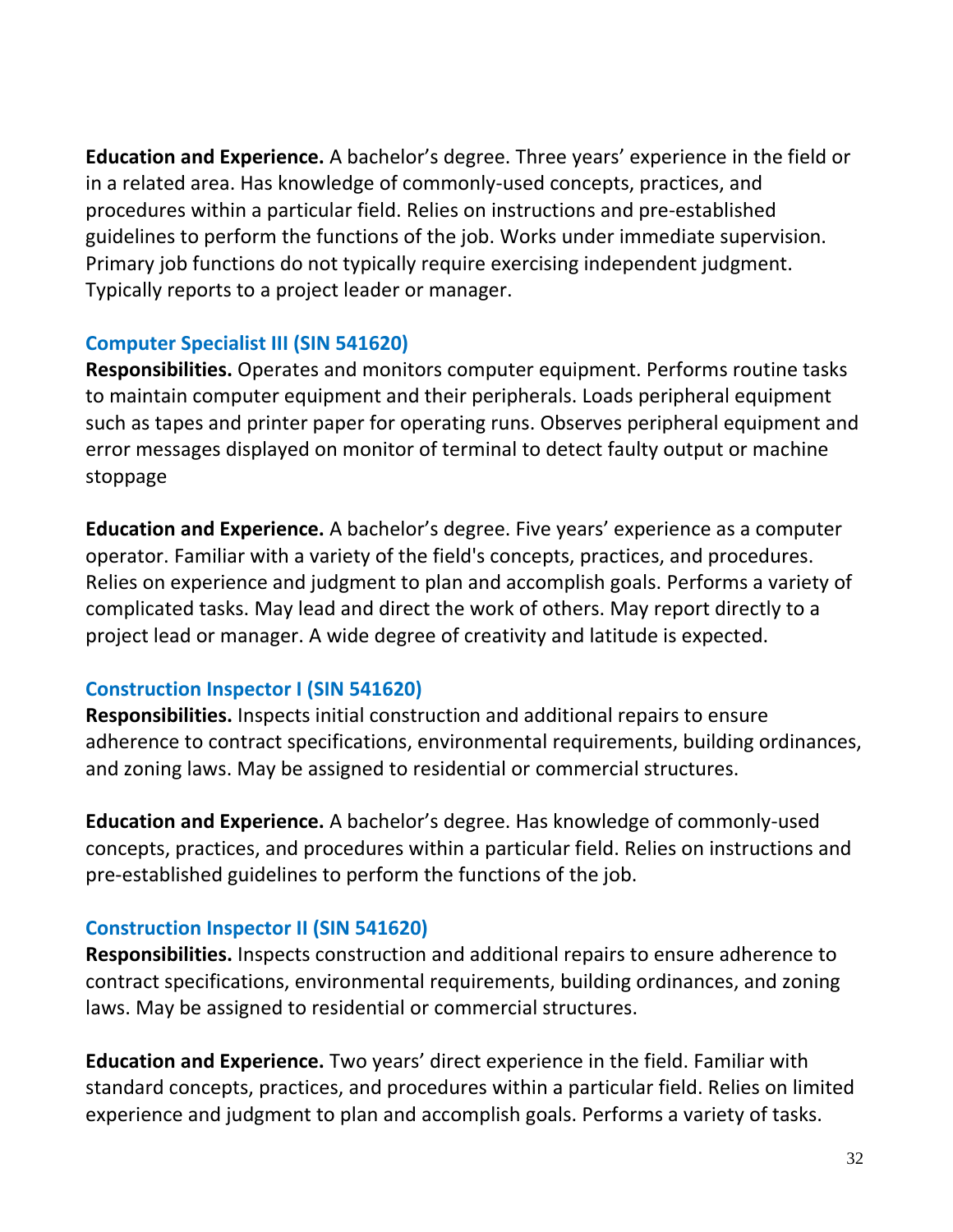Works under general supervision. A certain degree of creativity and latitude is required.

### **Construction Inspector III (SIN 541620)**

**Responsibilities.** Inspects and supervise initial construction and additional repairs to ensure adherence to contract specifications, environmental requirements, building ordinances, and zoning laws. May be assigned to residential or commercial structures.

**Education and Experience.** A bachelor's degree. Two years' direct experience in the field. Familiar with standard concepts, practices, and procedures within a particular field. Relies on limited experience and judgment to plan and accomplish goals. Performs a variety of tasks. Works under general supervision. A certain degree of creativity and latitude is required.

### **Electrical Engineer I (SIN 541620)**

**Responsibilities.** Designs, tests, installs, and maintains large-scale electronic equipment or machinery for use in manufacturing or power generation or transmission as a part of major environmental initiative or to correct major/mitigate environmental problem. May use computer-assisted engineering and design software and equipment to perform assignments. Applies principles and techniques of electrical engineering to accomplish goals.

**Education and Experience.** A bachelor's degree in Engineering. Two years' experience in the field or in a related area. Has knowledge of commonly-used concepts, practices, and procedures within a particular field. Relies on instructions and pre-established guidelines to perform the functions of the job. Works under immediate supervision. Primary job functions do not typically require exercising independent judgment. Typically reports to a supervisor or manager.

### **Electrical Engineer II (SIN 541620)**

**Responsibilities.** Designs, tests, installs, and maintains large-scale electronic equipment or machinery for use in manufacturing or power generation or transmission as a part of major environmental initiative or to correct major/mitigate environmental problem. May use computer-assisted engineering and design software and equipment to perform assignments. Applies principles and techniques of electrical engineering to accomplish goals.

**Education and Experience.** A bachelor's degree in Engineering. Four years' experience in the field or in a related area. Familiar with standard concepts, practices, and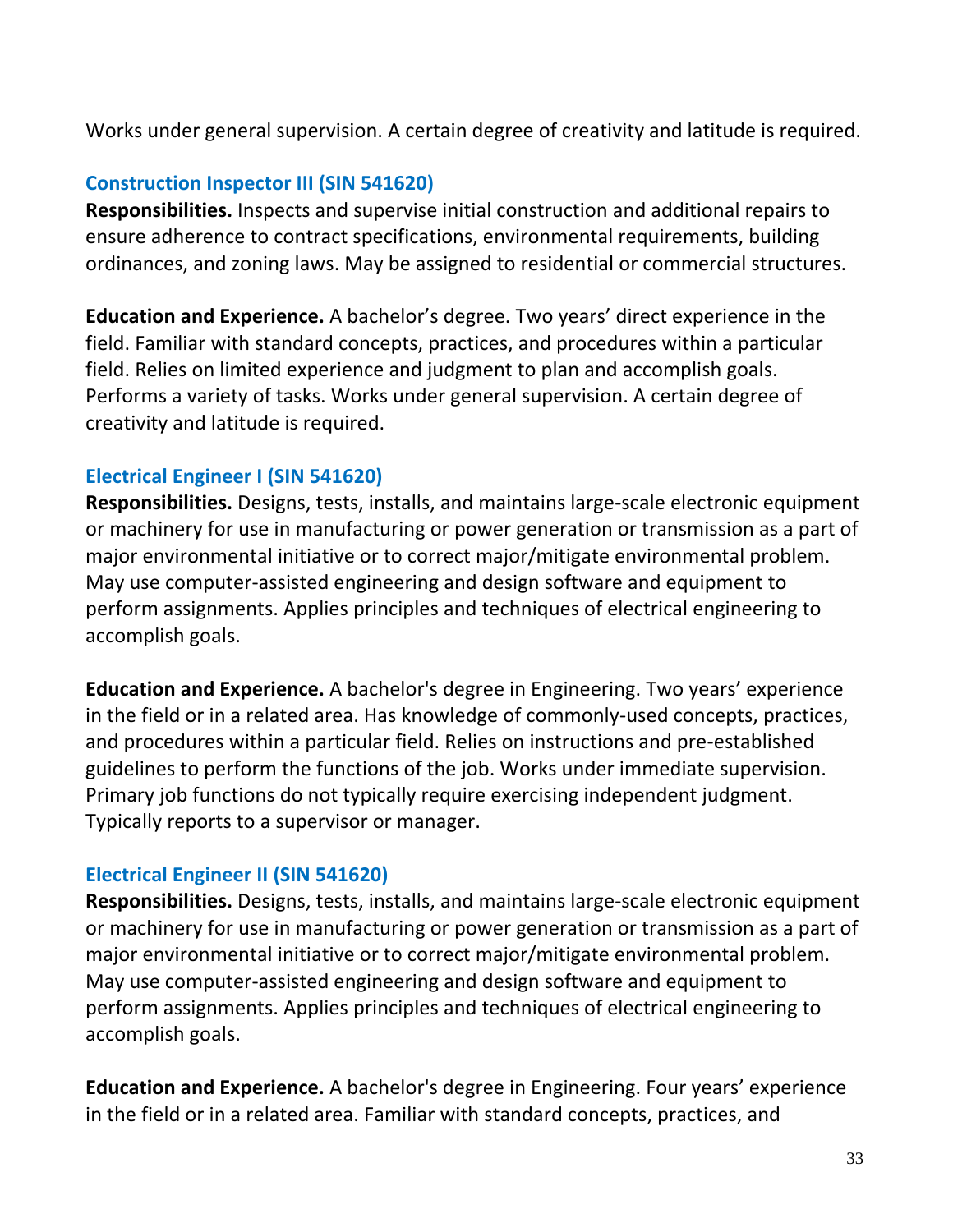procedures within a particular field. Relies on limited experience and judgment to plan and accomplish goals. Performs a variety of tasks. Works under general supervision; typically reports to a supervisor or manager. A certain degree of creativity and latitude is required.

#### **Electrical Engineer III (SIN 541620)**

**Responsibilities**. Designs, tests, installs, and maintains large-scale electronic equipment or machinery for use in manufacturing or power generation or transmission as a part of major environmental initiative or to correct major/mitigate environmental problem. May use computer-assisted engineering and design software and equipment to perform assignments. Applies principles and techniques of electrical engineering to accomplish goals.

**Education and Experience.** A bachelor's degree in Engineering. Six years' experience in the field or in a related area. Familiar with a variety of the field's concepts, practices, and procedures. Relies on experience and judgment to plan and accomplish goals. Performs a variety of complicated tasks. May report to an executive or a manager. A wide degree of creativity and latitude is expected.

### **Engineer, Soil/Geotechnical II (SIN 541620)**

**Responsibilities.** Civil/Geotechnical Engineer to work on a variety of geotechnical and civil projects in the surface water, industrial, transportation, and energy sectors. Works in teams and independently. Provides technical support on complex geotechnical projects. Analysis and report writing, identifying and defining scope, techniques, and prices for project proposals.

**Education and Experience.** A bachelor's degree in Engineering. Four years' experience in geotechnical or civil engineering. Managed technical programs and projects, both multiple and individual, with overall program/project responsibilities.

### **Engineer, Soil/Geotechnical III (SIN 541620)**

**Responsibilities.** Civil/Geotechnical Engineer to work on a variety of geotechnical and civil projects in the surface water, industrial, transportation, and energy sectors. Works in teams and independently. Provides technical support on complex geotechnical projects. Analysis and report writing, identifying and defining scope, techniques, and prices for project proposals. Ensuring consistently accurate and timely client and management communications.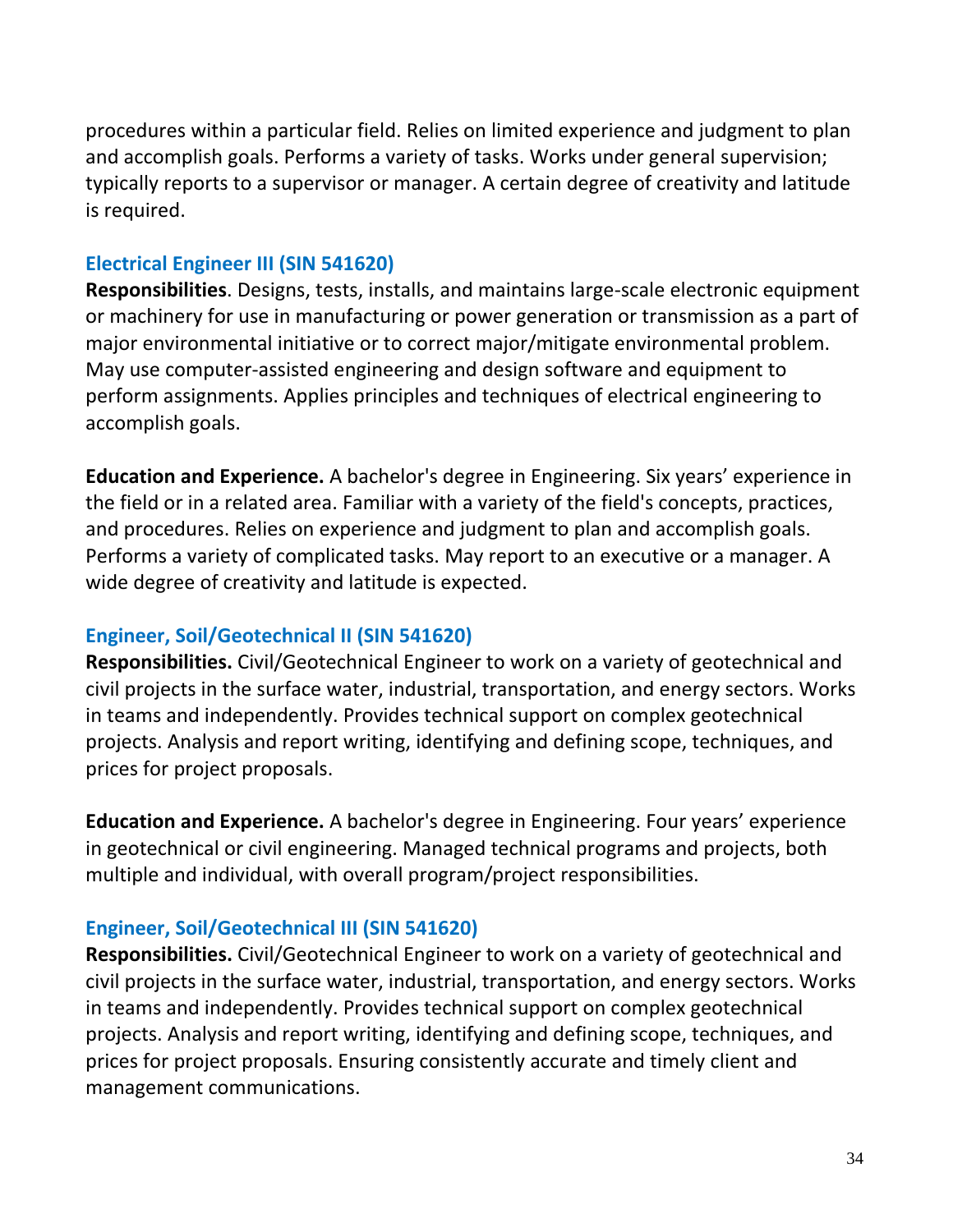**Education and Experience.** A bachelor's degree in Engineering. Six years' experience in geotechnical or civil engineering consulting. Directed technical programs and projects, both multiple and individual, with overall program/project responsibilities.

### **Engineer, Environmental I (SIN 541620)**

**Responsibilities.** Identifies, assesses and resolves problems concerning the environment. May also design, install, operate and maintain measuring apparatus to determine the level of pollutants involving air, land, and water. Performs experiments and reports findings on environmental consequences of equipment, tools, and procedures. Ensures the organization's conformance to federal, state, and local environmental legislation.

**Education and Experience.** A bachelor's degree in Engineering. Two years' experience in the field or in a related area. Has knowledge of commonly-used concepts, practices, and procedures within a particular field. Relies on instructions and pre-established guidelines to perform the functions of the job. Works under immediate supervision.

### **Engineer, Environmental II (SIN 541620)**

**Responsibilities.** Implements and maintains policies adhering to local, state and federal environmental, health and safety regulations. Involved in the design and development of facilities, work areas and work procedures and makes environmental, health and safety recommendations accordingly. Responsible for preparing, maintaining, and updating environmental policy and procedure manuals. Ensures compliance with all environmental, health and safety regulations, and keeps abreast of any changes to laws and regulations that impact the organization.

**Education and Experience.** A bachelor's degree in Engineering. Four years' experience in the field or in a related area. Familiar with standard concepts, practices, and procedures within a particular field. Relies on limited experience and judgment to plan and accomplish goals. Performs a variety of tasks. A certain degree of creativity and latitude is required.

### **Engineer, Environmental III (SIN 541620)**

**Responsibilities.** Implements and maintains company policies adhering to local, state and federal environmental, health and safety regulations. Involved in the design and development of facilities, work areas and work procedures and makes environmental, health and safety recommendations accordingly. Responsible for preparing, maintaining, and updating environmental and policy and procedure manuals. Ensures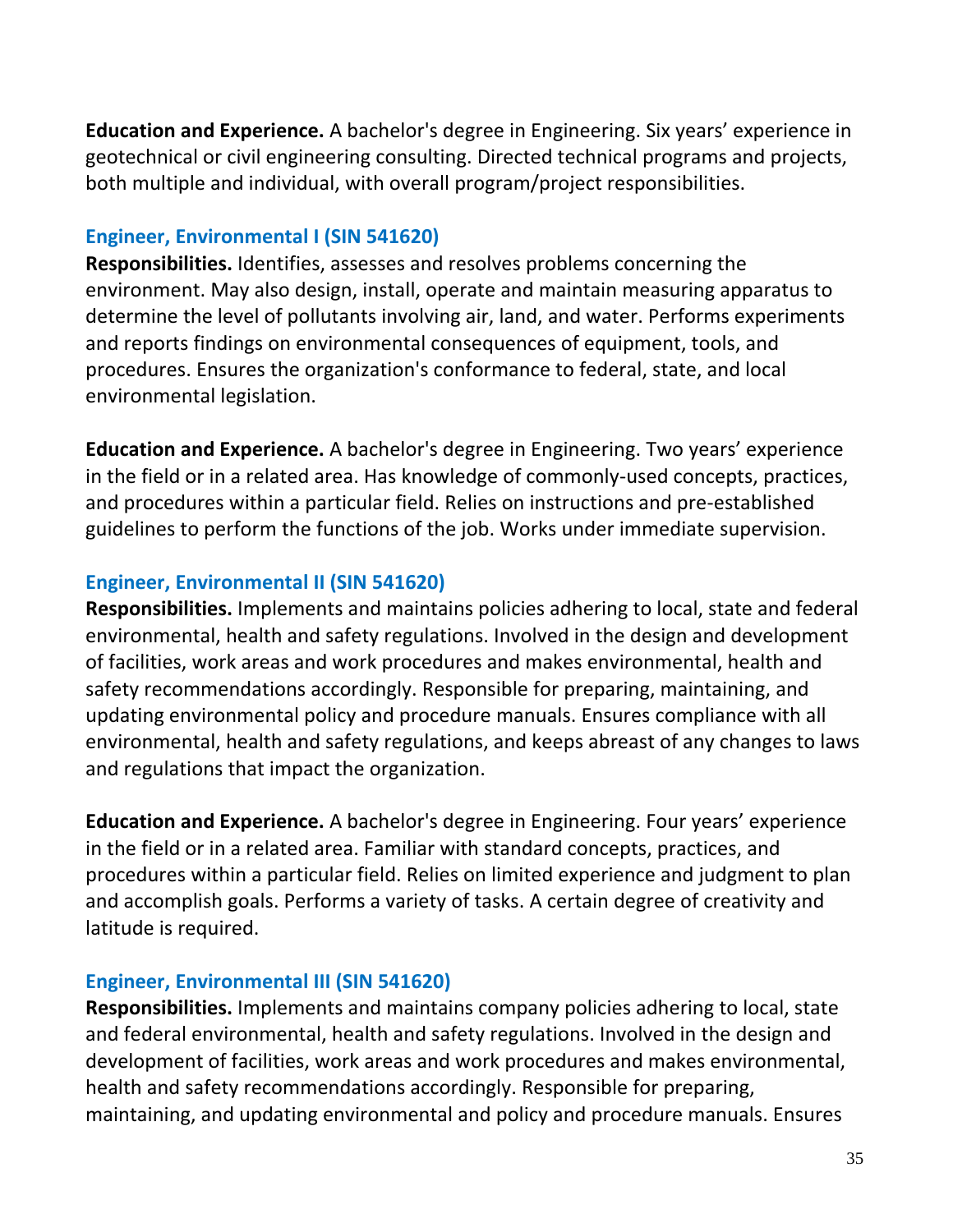compliance with all environmental, health and safety regulations, and keeps abreast of any changes to laws and regulations that impact the organization. Serves as contact with all federal, state, and local regulatory bodies.

Education and Experience. A bachelor's degree in Engineering. Six years' experience in the field or in a related area. Familiar with standard concepts, practices, and procedures within a particular field. Relies on experience and judgment to plan and accomplish goals. Performs a variety of complex tasks. A certain degree of creativity and latitude is required.

### **Engineer, Environmental Sr (SIN 541620)**

**Responsibilities.** Identifies, assesses and resolves problems concerning the environment. May also design, install, operate and maintain measuring apparatus to determine the level of pollutants involving air, land, and water. Performs experiments and reports findings on environmental consequences of equipment, tools, and procedures. Ensures the organization's conformance to federal, state, and local environmental legislation.

**Education and Experience.** A bachelor's degree in Engineering. Seven years' experience in the field or in a related area. Familiar with a variety of the field's concepts, practices, and procedures. Relies on extensive experience and judgment to plan and accomplish goals. Performs a variety of tasks. Leads and directs the work of others. A wide degree of creativity and latitude is expected. Typically reports to a manager or head of a unit/department.

### **Engineer, Mechanical I (SIN 541620)**

**Responsibilities**. Perform task level engineering duties in planning or assessing mechanical processes, tools and solutions to address environmental concerns or initiatives. Analyze impact and appropriateness of installation, operation, maintenance, and repair of such equipment as centralized heat, gas, water, and steam systems for specific environments. Design, plan, or perform engineering duties in the prevention, control, and remediation of environmental health hazards utilizing various engineering disciplines. Work may include waste treatment, site remediation, or pollution control technology.

**Education and Experience.** A bachelor's degree and two years' experience in field of expertise.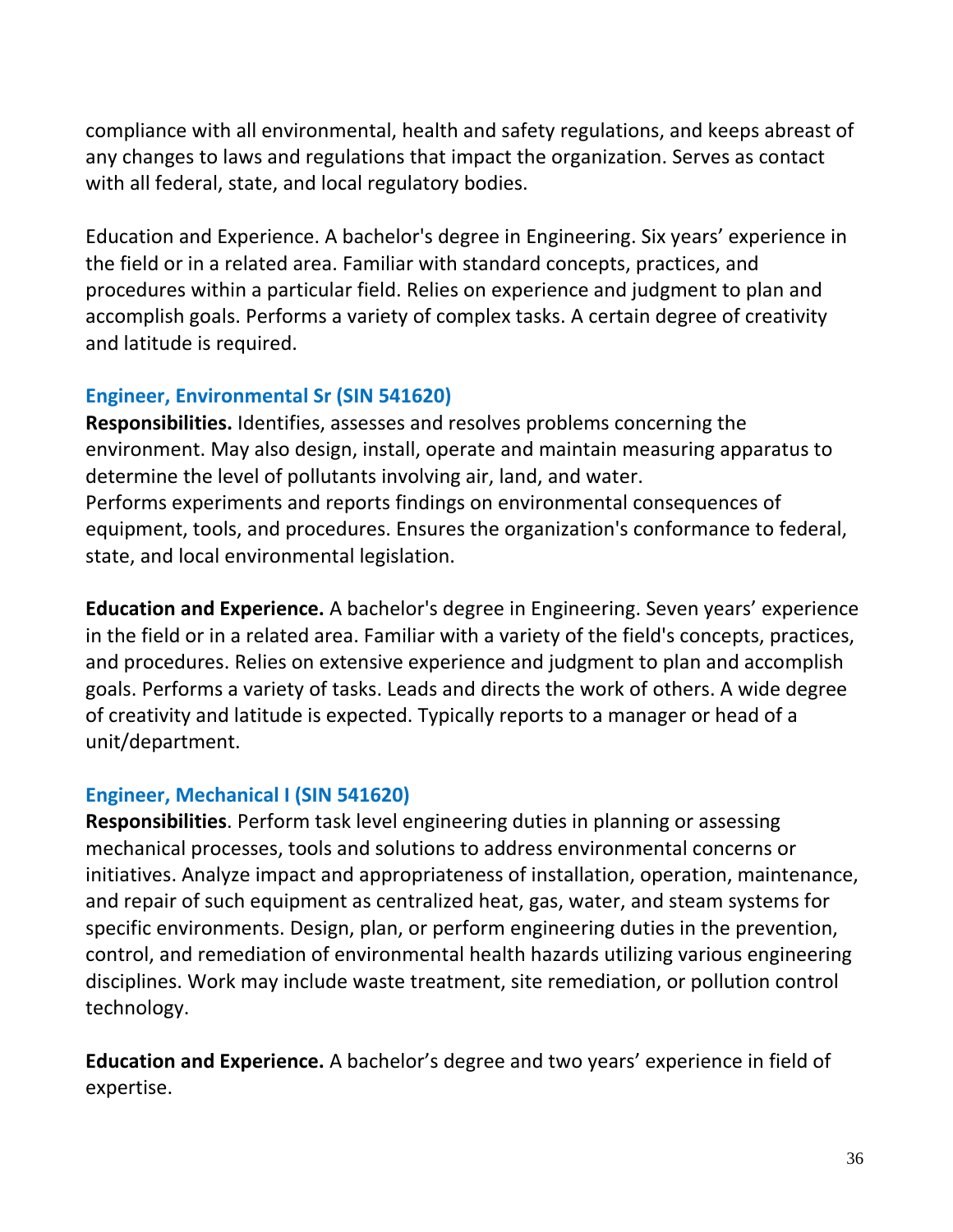### **Engineer, Mechanical II (SIN 541620)**

**Responsibilities.** Perform project level engineering duties in planning or assessing mechanical processes, tools and solutions to address environmental concerns or initiatives. Analyze impact and appropriateness of installation, operation, maintenance, and repair of such equipment as centralized heat, gas, water, and steam systems for specific environments. Design, plan, or perform engineering duties in the prevention, control, and remediation of environmental health hazards utilizing various engineering disciplines. Work may include waste treatment, site remediation, or pollution control technology.

**Education and Experience.** A bachelor's degree and four years' experience in field of expertise.

### **Engineer, Mechanical III (SIN 541620)**

Responsibilities. Perform project level engineering duties in planning or assessing mechanical processes, tools and solutions to address environmental concerns or initiatives. Analyze impact and appropriateness of installation, operation, maintenance, and repair of such equipment as centralized heat, gas, water, and steam systems for specific environments. Design, plan, or perform engineering duties in the prevention, control, and remediation of environmental health hazards utilizing various engineering disciplines. Work may include waste treatment, site remediation, or pollution control technology

**Education and Experience.** A bachelor's degree and six years' experience in field of expertise.

### **Engineer, Sanitary I (SIN 541620)**

**Responsibilities.** Collaborate with environmental scientists, planners, hazardous waste technicians, engineers, and other specialists, and experts in law and business to address environmental problems. Prepare, review, and update environmental investigation and recommendation reports. Design and supervise the development of systems processes for equipment for control, management, or remediation of water, air, or soil quality. Design and supervise the development of systems processes or equipment for control, management, or remediation of water, air, or soil quality. Provide environmental engineering assistance in network analysis, regulatory analysis, and planning or reviewing database development Obtain, update and maintain plans, permits and standard operating procedures.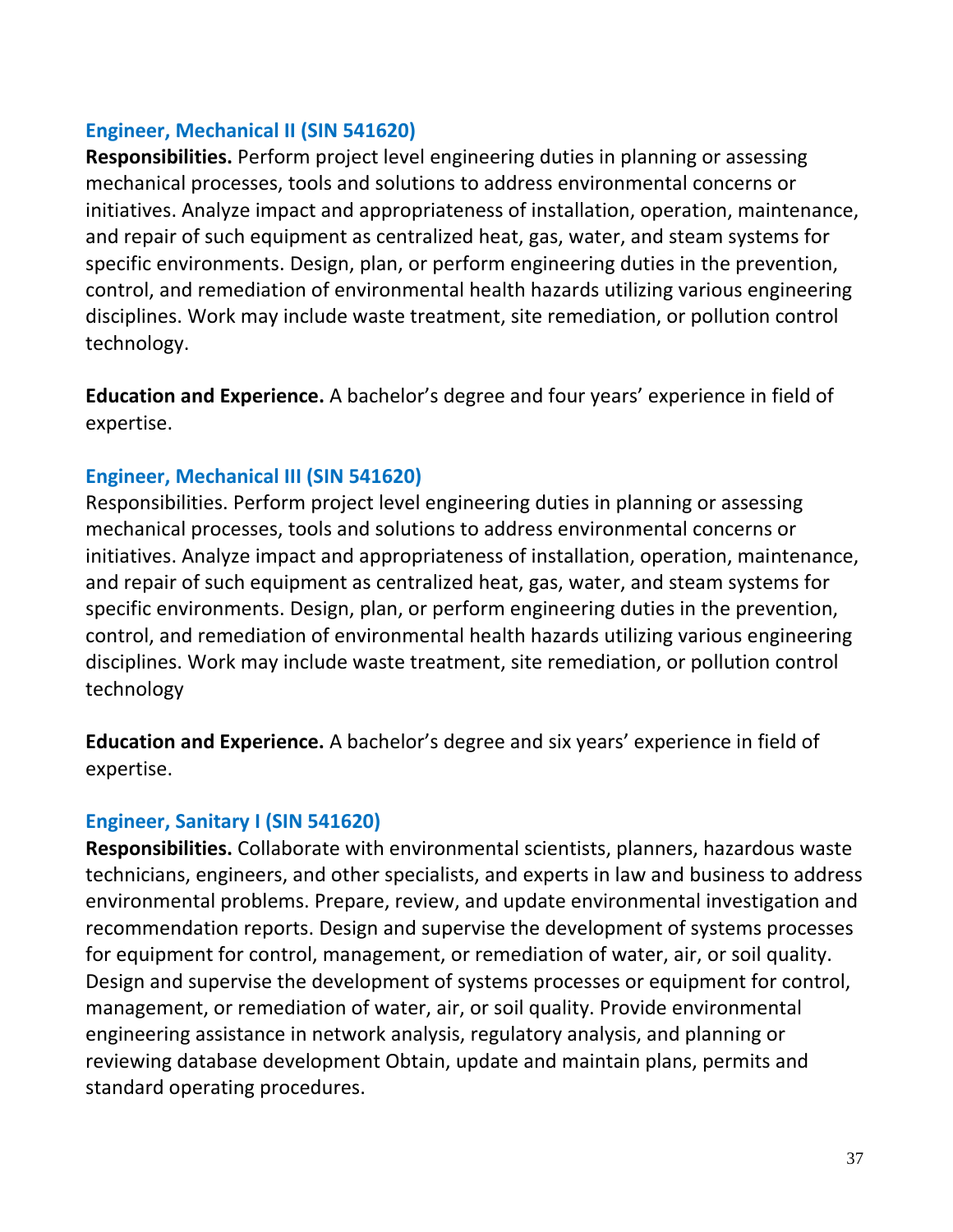Advise corporations and Government agencies of procedures to follow in cleaning up contaminated sites to protect people and the environment.

**Education and Experience.** A bachelor's degree and two years' experience in field of expertise.

### **Engineer, Sanitary II (SIN 541620)**

**Responsibilities.** Collaborate with environmental scientists, planners, hazardous waste technicians, engineers, and other specialists, and experts in law and business to address environmental problems. Prepare, review, and update environmental investigation and recommendation reports. Design and supervise the development of systems processes for equipment for control, management, or remediation of water, air, or soil quality. Design and supervise the development of systems processes or equipment for control, management, or remediation of water, air, or soil quality. Provide environmental engineering assistance in network analysis, regulatory analysis, and planning or reviewing database development Obtain, update and maintain plans, permits and standard operating procedures. Advise corporations and Government agencies of procedures to follow in cleaning up contaminated sites to protect people and the environment.

**Education and Experience.** A bachelor's degree and four years' experience in field of expertise.

#### **Engineer, Sanitary III (SIN 541620)**

**Responsibilities**. Collaborate with environmental scientists, planners, hazardous waste technicians, engineers, and other specialists, and experts in law and business to address environmental problems. Prepare, review, and update environmental investigation and recommendation reports. Design and supervise the development of systems processes for equipment for control, management, or remediation of water, air, or soil quality. Design and supervise the development of systems processes or equipment for control, management, or remediation of water, air, or soil quality. Provide environmental engineering assistance in network analysis, regulatory analysis, and planning or reviewing database development Obtain, update and maintain plans, permits and standard operating procedures. Advise corporations and Government agencies of procedures to follow in cleaning up contaminated sites to protect people and the environment.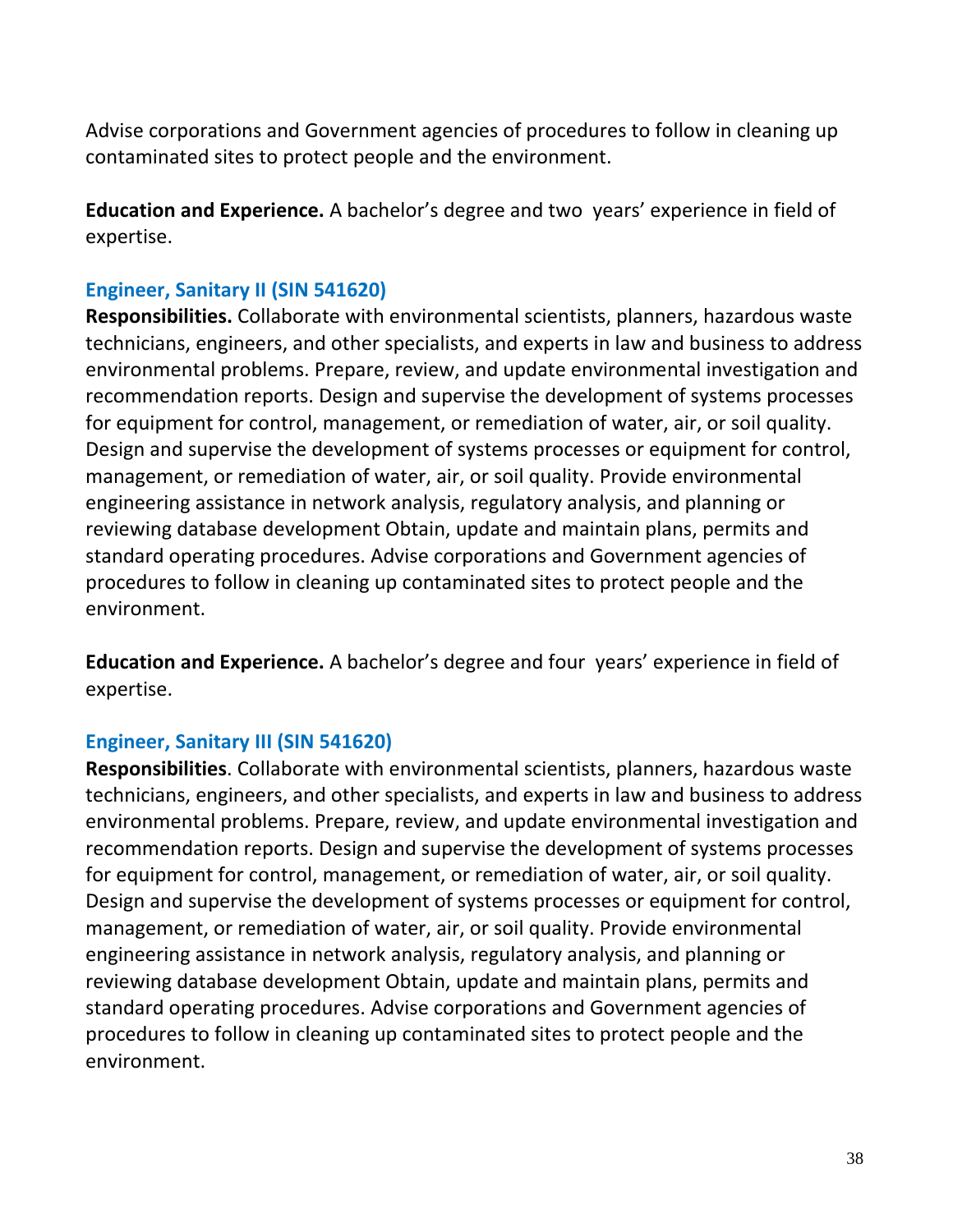**Minimum Education and Experience.** A bachelor's degree and six years' experience in field of expertise.

### **Engineer, Structural II (SIN 541620)**

**Responsibilities**. Inspect structures using engineering skills to determine structural soundness and compliance with specifications, building codes, and to assess impact on environment and other regulations. Inspections may be general in nature or may be limited to a specific area.

**Education and Experience.** A bachelor's degree and four years' experience in field of expertise.

### **Engineer, Structural III (SIN 541620)**

**Responsibilities.** Inspect structures using engineering skills to determine structural soundness and compliance with specifications, building codes, and to assess impact on environment and other regulations. Inspections may be general in nature or may be limited to a specific area.

**Education and Experience**. A bachelor's degree and six years' experience in field of expertise.

### **Engineering Technician I (SIN 541620)**

**Responsibilities.** Assists the engineers in the planning of projects. Estimates workload to establish completion dates. Familiar with commonly-used concepts, practices, and procedures within a particular field. Relies on instructions and pre-established guidelines to perform the functions of the job. Works under immediate supervision. Primary job functions do not typically require exercising independent judgment.

**Education and Experience.** High school diploma and one year experience in the field or a related area.

### **Engineering Technician II (SIN 541620)**

**Responsibilities.** Assists the engineers in the planning of projects. Estimates workload to establish completion dates. Has knowledge of commonly-used concepts, practices, and procedures within a particular field. Relies on instructions and pre-established guidelines to perform the functions of the job. Works under immediate supervision. Primary job functions do not typically require exercising independent judgment. Minimum Education and Experience. High school diploma and two years' experience in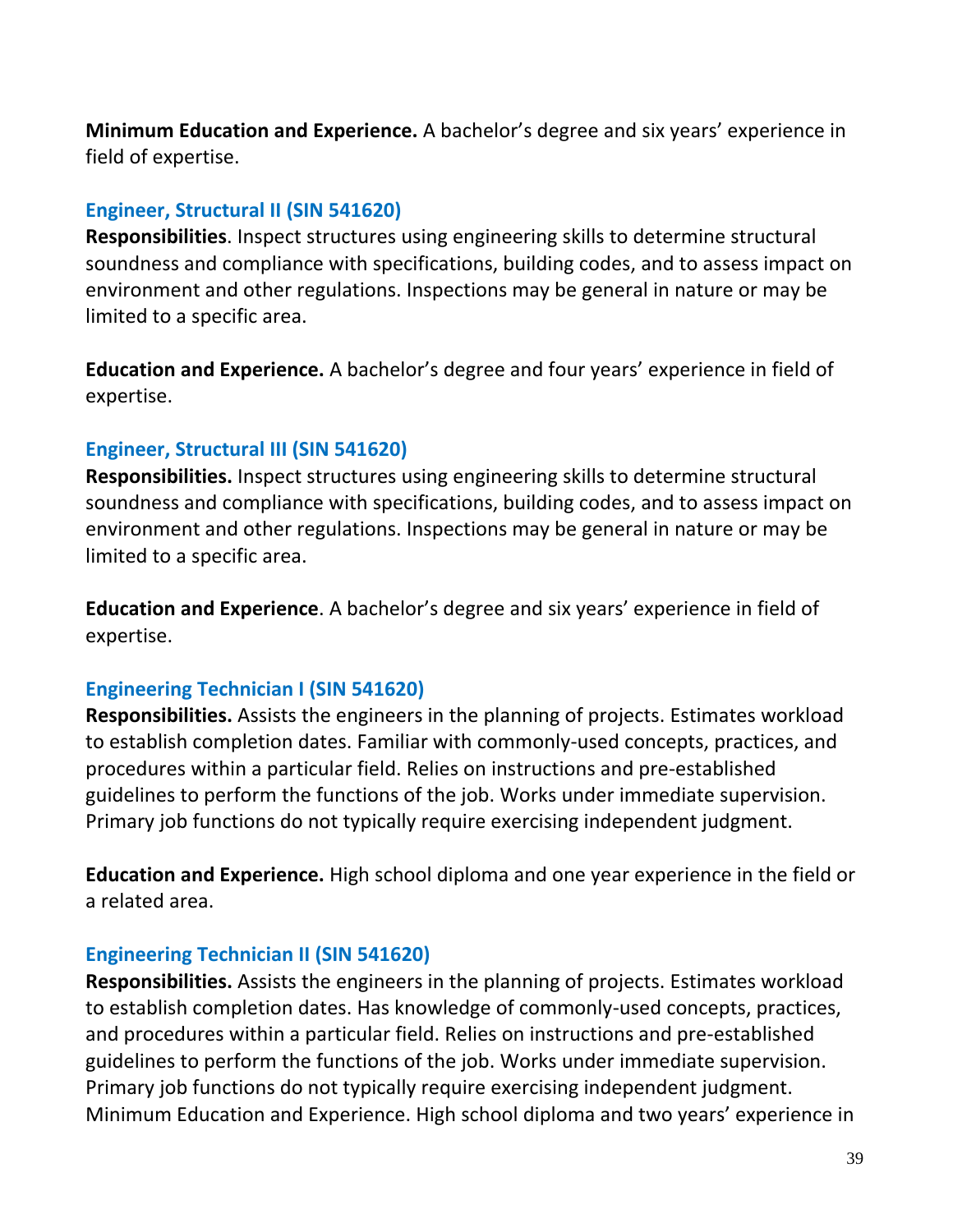the field or a related area.

### **Engineering Technician III (SIN 541620)**

**Responsibilities.** Assists the engineers in the planning of projects. Estimates workload to establish completion dates. Has knowledge of commonly-used concepts, practices, and procedures within a particular field. Relies on instructions and pre-established guidelines to perform the functions of the job. Works under immediate supervision. Primary job functions do not typically require exercising independent judgment.

**Education and Experience**. High school diploma and four years' experience in the field or a related area.

### **Environmental Scientist (SIN 541620)**

**Responsibilities.** Conduct research or perform investigation for the purpose of identifying, abating, or eliminating sources of pollutants or hazards that affect either the environment or the health of the population. Utilizing knowledge of various scientific disciplines may collect, synthesize, study, report, and act based on data derived from measurements or observations of air, food, soil, water, and other sources. Collect, synthesize, analyze, manage, and report environmental data, such as pollution emission measurements, atmospheric monitoring measurements, meteorological and mineralogical information, and soil or water samples. Analyze data to determine validity, quality, and scientific significance, and to interpret correlations between human activities and environmental effects. Provide scientific and technical guidance, support, coordination, and oversight to governmental agencies, environmental programs, industry, or the public. Process and review environmental permits, licenses, and related materials. Review and implement environmental technical standards, guidelines, policies, and formal regulations that meet all appropriate requirements. Research sources of pollution to determine their effects on the environment and to develop theories or methods of pollution abatement or control.

**Education and Experience.** A bachelor's degree and five years' experience in field of expertise.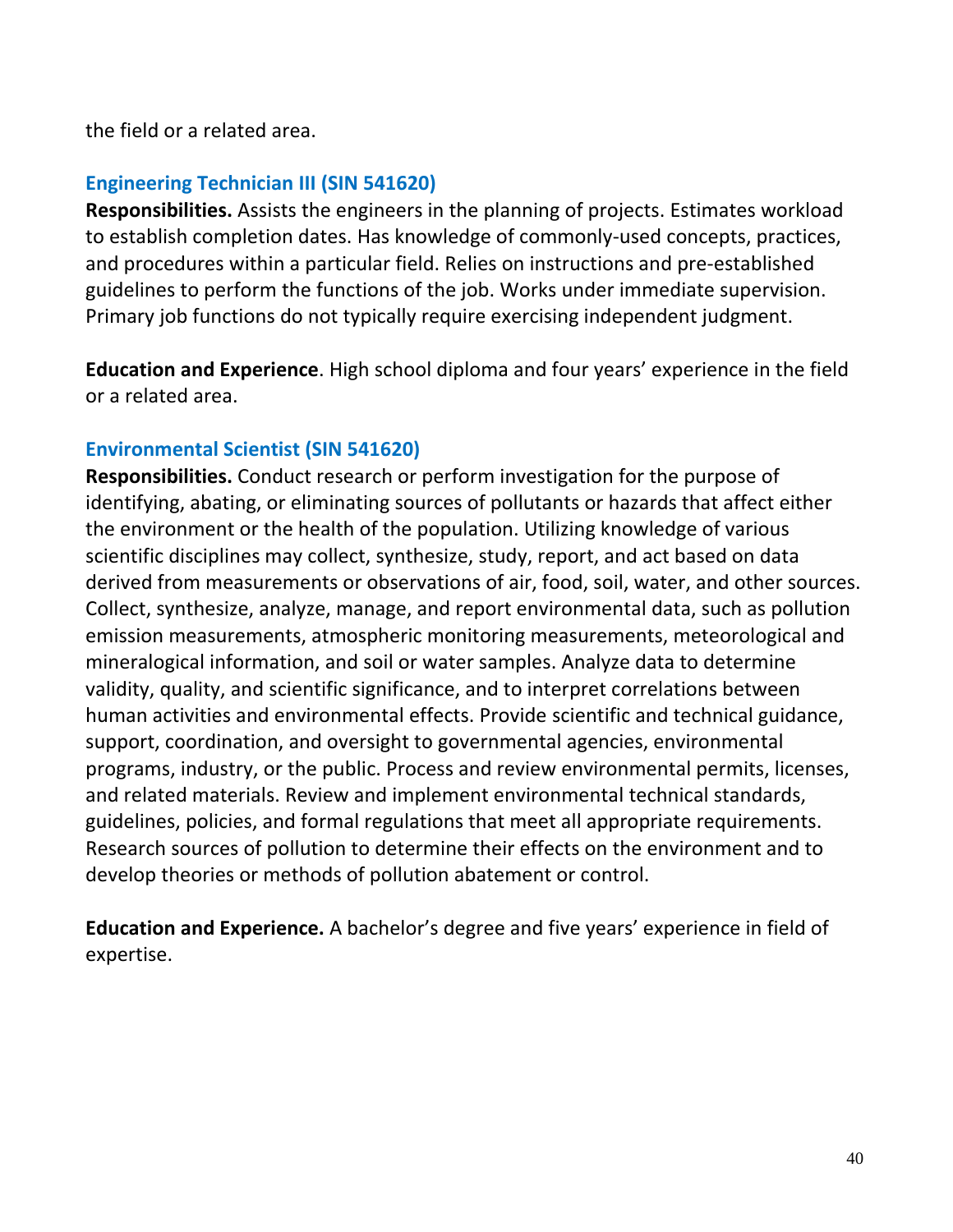### **Environmental Technician (SIN 541620)**

**Responsibilities.** Modify, test, and operate equipment and devices used in the prevention, control, and remediation of environmental pollution, including waste treatment and site remediation. May assist in the development of environmental pollution remediation devices under direction of engineer. Receive, set up, test, and decontaminate equipment. Maintain project logbook records and computer program files. Conduct pollution surveys, collecting and analyzing samples such as air and ground water. Perform environmental quality work in field and office settings. Review technical documents to ensure completeness and conformance to requirements. Perform laboratory work such as logging numerical and visual observations, preparing and packaging samples, recording test results, and performing photo documentation. Review work plans to schedule activities. Inspect facilities to monitor compliance with regulations governing substances such as asbestos, lead, and wastewater. Arrange for the disposal of lead, asbestos and other hazardous materials.

**Education and Experience.** High school diploma and three years' experience in field of expertise

### **Estimator I (SIN 541620)**

**Responsibilities.** Prepare cost estimates for projects or services. May specialize according to particular service performed. Consult with clients, vendors, stakeholders, and personnel to discuss and formulate estimates and resolve issues. Analyze plans and other documentation to prepare time, cost, materials, and labor estimates. Prepare estimates used by management for purposes such as planning, organizing, and scheduling work. Confer with project staff and Stakeholders on changes and adjustments to cost estimates. Assess cost effectiveness of products, projects or services, tracking actual costs relative to planned.

**Education and Experience.** A bachelor's degree and four years' experience in field of expertise.

### **Estimator II (SIN 541620)**

**Responsibilities.** Prepare cost estimates for projects or services. May specialize according to particular service performed. Consult with clients, vendors, stakeholders, and personnel to discuss and formulate estimates and resolve issues. Analyze plans and other documentation to prepare time, cost, materials, and labor estimates. Prepare estimates used by management for purposes such as planning, organizing, and scheduling work. Confer with project staff and Stakeholders on changes and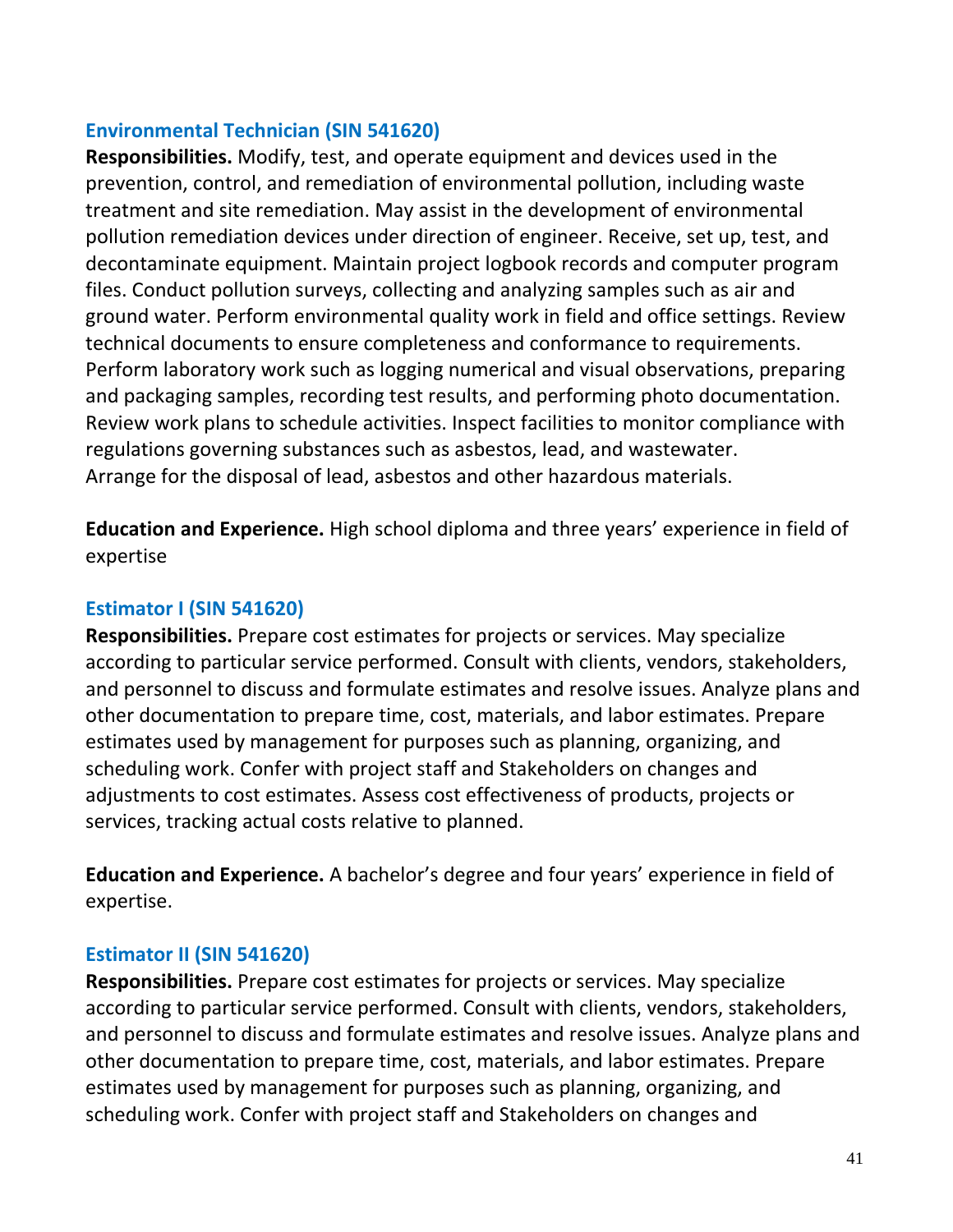adjustments to cost estimates. Assess cost effectiveness of products, projects or services, tracking actual costs relative to planned.

**Education and Experience.** A bachelor's degree and six years' experience in field of expertise.

#### **Exhibit Dealer (SIN 541620)**

**Responsibilities.** Examine objects to be included in exhibits in order to plan where and how to display them. Acquire, or arrange for acquisition of, specimens or graphics required to complete exhibits. Prepare rough drafts and scale working drawings of sets, including floor plans, scenery, and properties to be constructed. Confer with clients and staff in order to gather information about exhibit space, proposed themes and content, timelines, budgets, materials, and/or promotion requirements. Estimate set- or exhibitrelated costs including materials, construction, and rental of props or locations. Develop set designs based on evaluation of scripts, budgets, research information, and available locations. Direct and coordinate construction, erection, or decoration activities in order to ensure that sets or exhibits meet design, budget, and schedule requirements. Inspect installed exhibits for conformance to specifications, and satisfactory operation of special effects components. Plan for location-specific issues such as space limitations, traffic flow patterns, and safety concerns. Submit plans for approval, and adapt plans to serve intended purposes, or to conform to budget or fabrication restrictions.

**Education and Experience.** A bachelor's degree and three years' experience in field of expertise.

#### **Geologist I (SIN 541620)**

**Responsibilities.** Applies knowledge of geology, chemistry, physics, biology, and mathematics to explain geological phenomena and develop the infrastructure and methodologies to better understand environmental issues and impacts assessment. Applies geological knowledge to explain and describe scientific and engineering problems encountered in NEPA-related studies. Prepares geological reports and maps, interprets and reports research data, and recommends further study or action. Conducts or participate in environmental studies and prepares reports in response to environmental issues.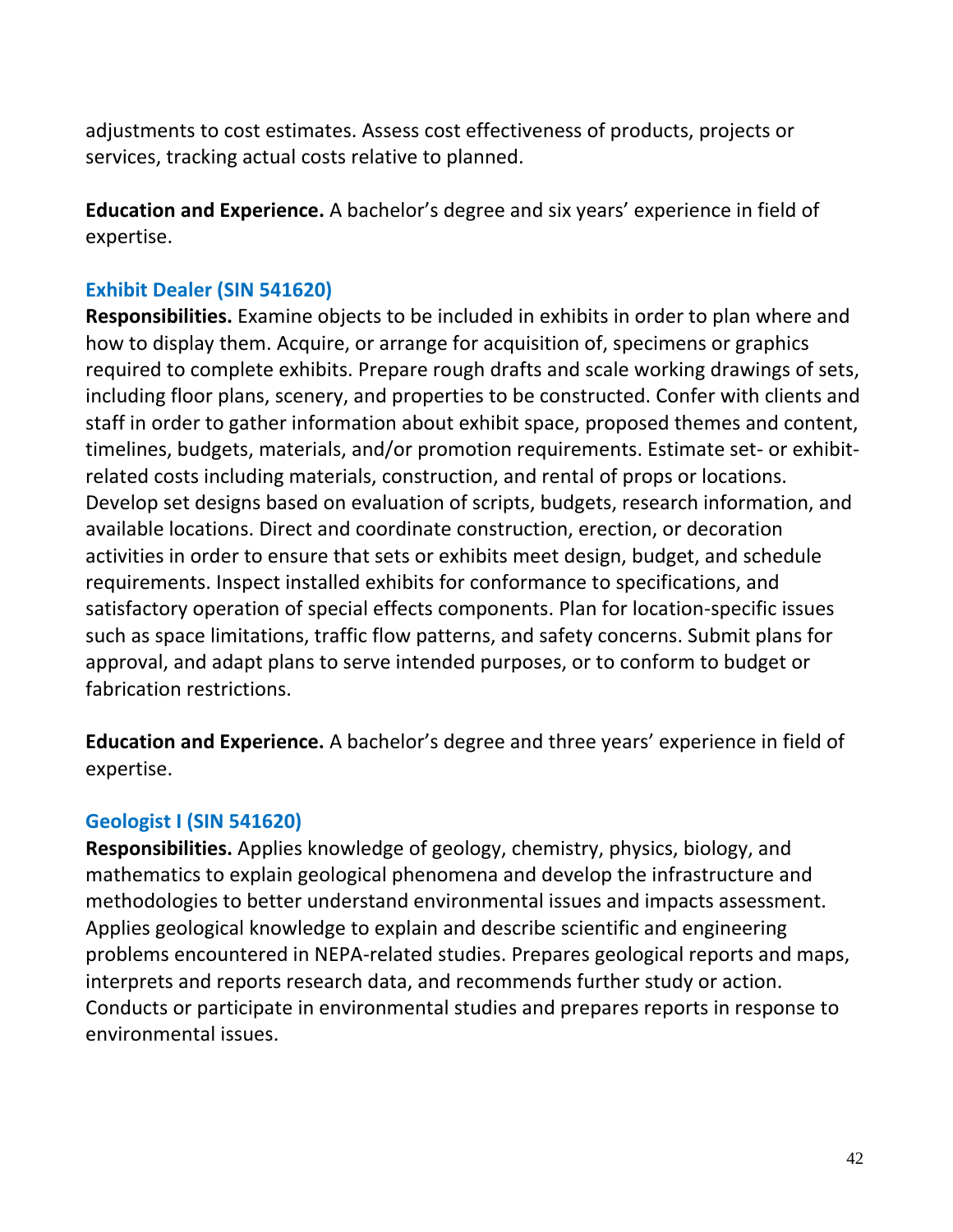**Education and Experience.** A bachelor's degree in Geology with entry level experience working with environmental issues. Familiarity with National Environmental Policy Act (NEPA) requirements.

### **Geologist II (SIN 541620)**

**Responsibilities.** Applies advanced knowledge of geology, chemistry, physics, biology, and mathematics to explain geological phenomena and develop the infrastructure and methodologies to better understand environmental issues and impacts assessment. Applies geological knowledge to explain and describe scientific and engineering problems encountered in NEPA-related studies. Prepares geological reports and maps, interprets and reports research data, and recommends further study or action. Conducts or participate in environmental studies and prepares reports in response to environmental issues.

**Education and Experience.** A bachelor's degree in Geology, four years' general experience working with environmental issues and substantive projects. Knowledgeable with National Environmental Policy Act (NEPA) methodologies and assessment techniques. A master's degree may be substituted for the general experience requirement.

### **Geologist III (SIN 541620)**

**Responsibilities.** Applies advanced knowledge and experience of geology, chemistry, physics, biology, and mathematics to explain geological phenomena and develop the infrastructure and methodologies to better understand environmental issues and impacts assessment. Applies geological knowledge to explain and describe scientific and engineering problems encountered in NEPA-related studies. Directs and supervises the preparation of geological reports and maps, interprets and reports research data, and recommends further study or action. Supervises the development of environmental studies and prepares reports in response to environmental issues.

**Education and Experience.** A master's degree in Geology with at least six years' general experience working with environmental issues and substantive projects, at least three of which are specialized. Knowledgeable with National Environmental Policy Act (NEPA) methodologies and assessment techniques. A Doctor of Philosophy (PhD) degree may be substituted for three years' the general experience requirement.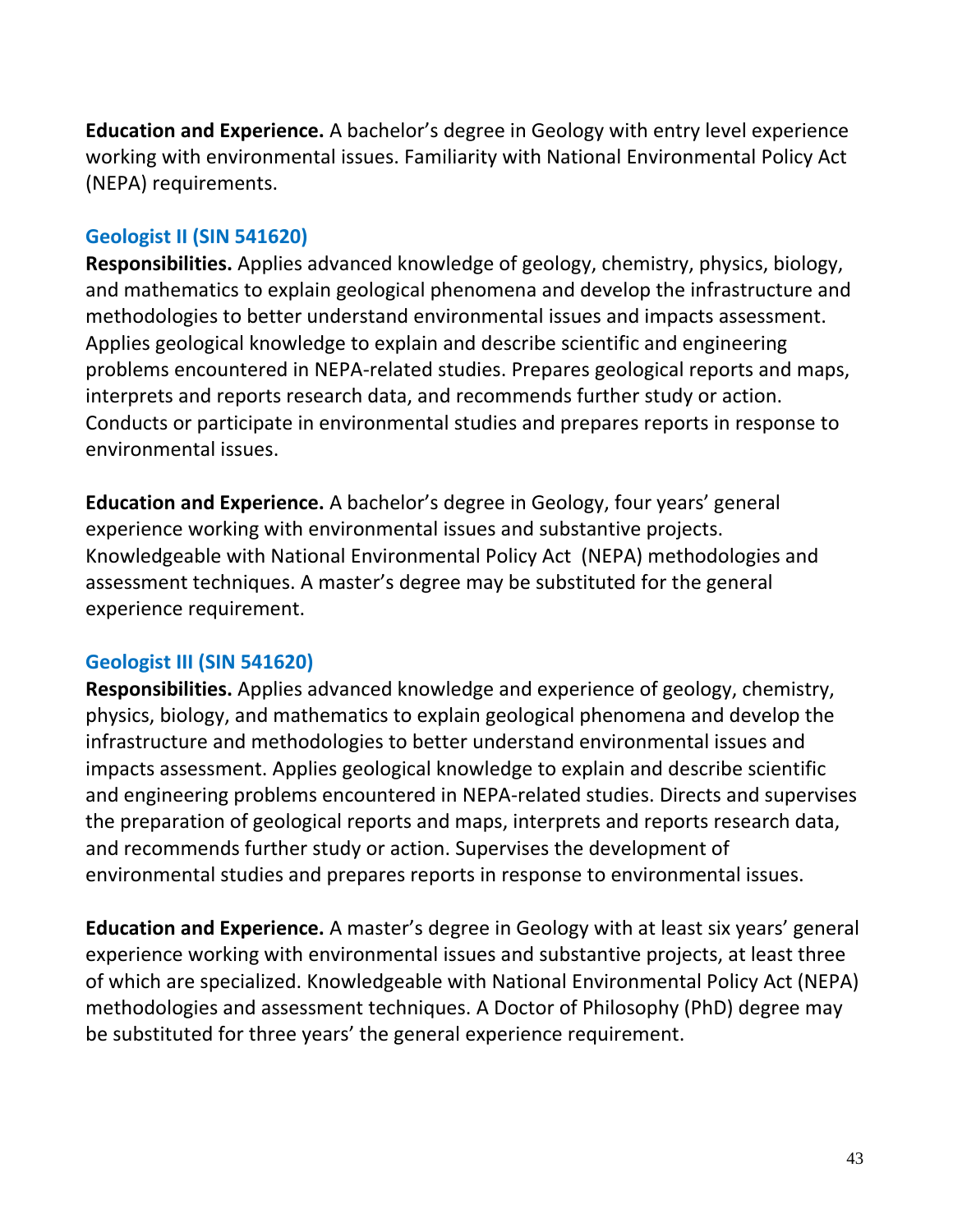### **GIS Specialist/Remote Sensing (SIN 541620 and 54137GEO)**

**Responsibilities**. Performs high quality data processing tasks including the processing, management, manipulation and archiving of LiDAR and GIS data. Writes reports and generates documents to support the validity of LIDAR and GIS data. Performs a wide variety of the following tasks: reports, statistics, document preparation, data management, data analysis relating. Performs GPS, Inertial and LiDAR processing using provided software. Compiles geospatial data required for multiple-scale map production from scanned aerial and digital photographs. Applies standard photogrammetric techniques to geo-reference three-dimensional image information interpretable from digital photography or other imagery. Uses softcopy photogrammetric workstation technology to classify, measure and record features.

**Education and Experience.** A bachelor's degree in Geography, Cartography, Engineering, or a related field that encompasses Remote Sensing or Surveying, or five years' specialized experience. Post-secondary training or certification in Geography, Photogrammetry, Cartography, Imagery Analysis, GIS, Survey or Civil Engineering.

### **GIS Technician/Remote Sensing (SIN 541620 and 541370GEO)**

**Responsibilities**. Applies practical knowledge of processes, practices, methods and techniques involved in the construction of new or the revision of existing maps and charts. Performs pre-compilation tasks, assembling aerial photographs into mosaics, drafting, digitizing and editing. Creates a variety of digital mapping products related to flood hazard mapping using various software platforms and commercial GIS platforms. Perform functions such as digitizing spatial data, type placement, data capture, and cell manipulation, and plotting functions related to Flood Insurance Rate Maps.

**Education and Experience.** High school diploma or equivalent, three years' general experience, and one year specialized experience.

### **GIS/Programmer (SIN 541620 and 541370GEO)**

**Responsibilities.** Translates requirements and designs into computer software using commercial GIS or remote sensing technology platforms. Tests, debugs, and refines computer software to produce the required product. Prepares required documentation including both computer software and user level documentation. Enhances software to reduce operating time or improve efficiency. May provide technical direction to other mapping professionals.

**Education and Experience.** A bachelor's degree in Computer Science, Information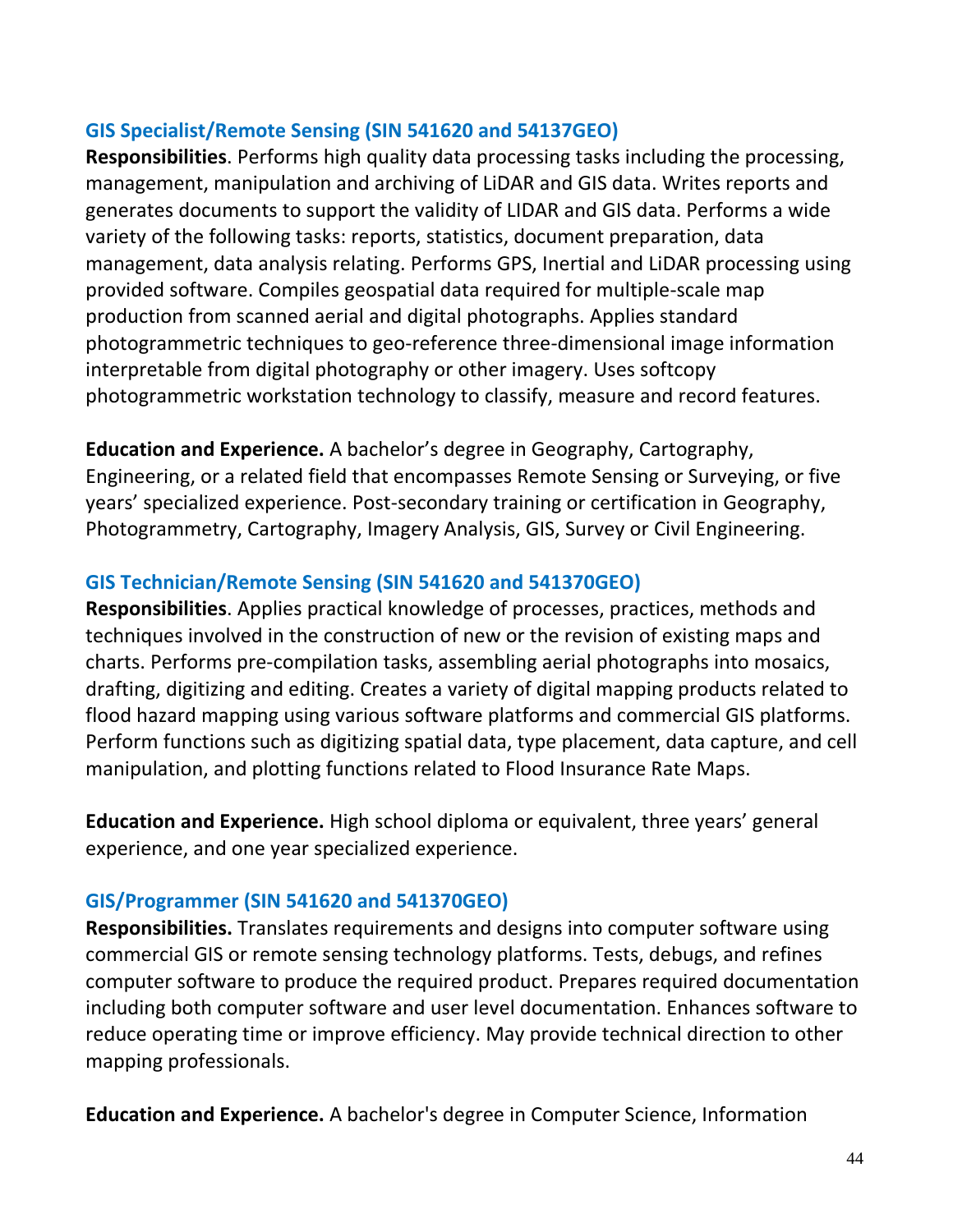Systems, Software Engineering, Geography, Cartography, GIS, or other discipline related to GIS or Mapping Technology. Two years' general experience, one of which must be specialized. Specialized experience includes experience in the extraction of GIS information and attributing information to client standards and specifications, development within the specific information technology platform identified as the technical solution for the system and extraction of GIS information and attributing information in accordance with client standards and specifications and experience in the development of technical solutions and code for GIS applications.

### **GPS Analyst (SIN 541620 and 541370GEO)**

**Responsibilities.** Applies professional knowledge and skills in the GIS sciences and relevant mathematics and statistics to plan, design, research, develop, construct, evaluate and modify mapping and charting systems and products such as digital orthophotography, GIS databases, and remote sensing products.

**Education and Experience.** A bachelor's degree and three years' specialized experience. Must be proficient in current GIS-related software.

## **Graphic Artist (SIN 541620)**

**Responsibilities.** Designs and creates graphics that meet specific guidelines for commercial and marketing needs for displays, packing, logos, advertising, proposal preparation, or customer needs. Participates in such areas as: the layout and production of print media, publications, web pages, and marketing design efforts.

**Education and Experience.** A bachelor's degree or post-secondary education and training in art and design accredited by the National Association of Art and Design (NASAD). Three years' general experience creating graphics using computer technology and contributing to business proposals or customer support.

### **Hydrogeologist (SIN 541620)**

**Responsibilities.** Applies knowledge of geology, chemistry, physics, biology, and mathematics to explain geological phenomena as it pertains to hydrology and hydraulic issues. Maps and charts water flow and disposition of sediment as it applies to geological phenomena and formations. Applies geological knowledge to the evaluation of data in reference to such problems as flooding and forecasting, soil and water conservation programs in NEPA- related studies. Prepares geological/hydrological reports and maps, interprets and reports research data, and recommends further study or action.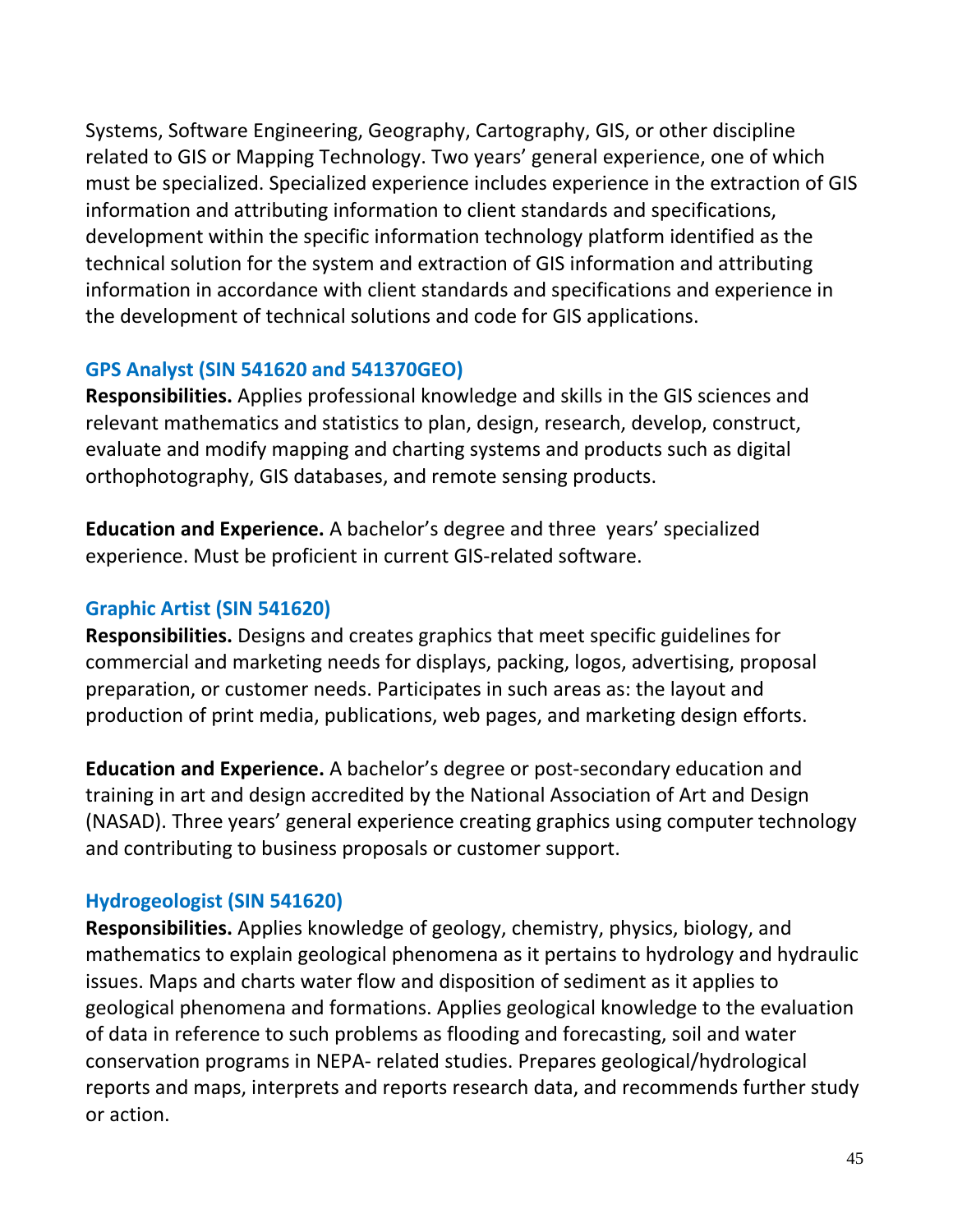**Education and Experience.** A bachelor's degree in Hydrology or Engineering. General and specific environmental knowledge of geological issues pertaining to water quality assessments and impacts. Five years' general experience with two years' specialized experience.

### **Hydrologist I(SIN 541620)**

**Responsibilities**. Studies distribution, disposition, and development of waters of land areas, including form and intensity of precipitation, and modes of return to ocean and atmosphere. Performs hydrology and hydraulic engineering analyses. Maps and charts water flow and disposition of sediment. Measures changes in water volume due to evaporation and melting of snow. Studies storm occurrences and determines rate of ground absorption and ultimate disposition of water. Evaluates data obtained in reference to such problems as flood and forecasting, soil and water conservation programs, and planning water supply, waterpower, and flood control.

**Education and Experience.** A bachelor's degree in Hydrology or Engineering and at least six years' experience writing and editing. General environmental knowledge of water quality assessments and impacts.

### **Hydrologist II (SIN 541620)**

**Responsibilities.** Studies distribution, disposition, and development of waters of land areas, including form and intensity of precipitation, and modes of return to ocean and atmosphere. Performs hydrology and hydraulic engineering analyses. Maps and charts water flow and disposition of sediment. Measures changes in water volume due to evaporation and melting of snow. Studies storm occurrences and determines rate of ground absorption and ultimate disposition of water. Evaluates data obtained in reference to such problems as flood and forecasting, soil and water conservation programs, and planning water supply, waterpower, and flood control.

**Education and Experience.** A bachelor's degree in Hydrology or Engineering with four years' general and specialized experience in environmental planning and assessment issues. Familiarity with NEPA as it applies to environmental issues such as wetlands and storm management. A master's degree may be substituted for three years' experience.

#### **Hydrologist III (SIN 541620)**

**Responsibilities.** Studies distribution, disposition, and development of waters of land areas, including form and intensity of precipitation, and modes of return to ocean and atmosphere. Performs hydrology and hydraulic engineering analyses. Maps and charts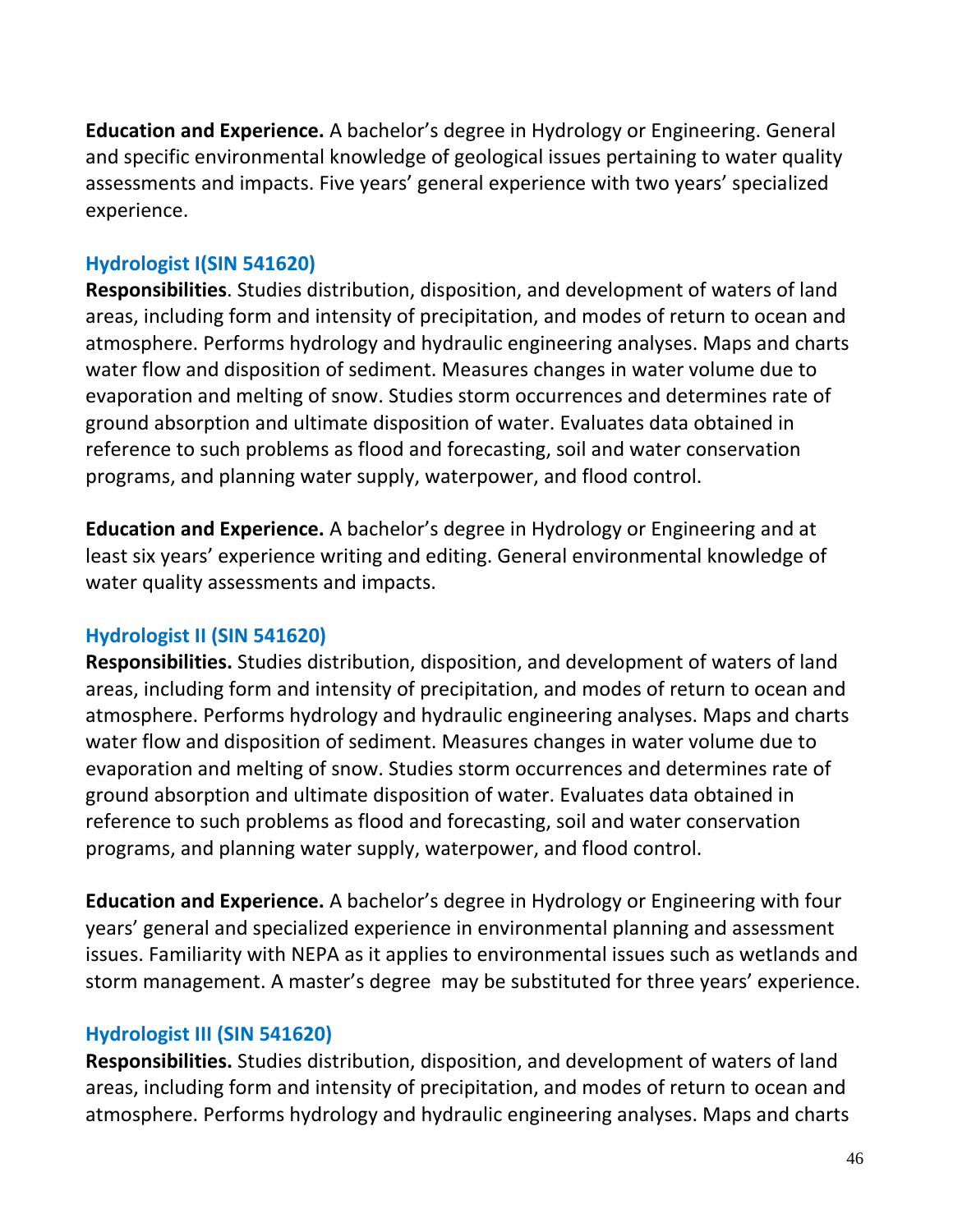water flow and disposition of sediment. Measures changes in water volume due to evaporation and melting of snow. Studies storm occurrences and determines rate of ground absorption and ultimate disposition of water. Evaluates data obtained in reference to such problems as flood and forecasting, soil and water conservation programs, and planning water supply, waterpower, and flood control. Depending on the size of the project and available staff, provide supervisory management and guidance on a project.

**Education and Experience.** A bachelor's degree in Hydrology or Engineering with six years' general and specialized experience in environmental planning and assessment issues. Knowledgeable with NEPA as it applies to environmental issues such as wetlands and storm management. A master's degree may be substituted for three years' experience.

### **Landscape Architect I (SIN 541620)**

**Responsibilities:** Knowledgeable in drafting projects that effectively utilize the environment (soil, water, plants) to create to achieve the planned objectives. Experienced in working with other professional disciplines, e.g., architects, engineers, surveyors, environmental scientists, to achieve or conserve natural resources. Experience in using computer technology, Computer-Aided Design (CAD), and geographic information systems (GIS) to model projects. Experience in drafting and producing reports and developing cost estimates that permit planners cost and planning options. Familiarity with environmental issues and trade-offs, and the ability to make assessments in conformance with NEPA.

**Education and Experience.** A bachelor's degree in Landscape Architecture and appropriate professional certification.

### L**andscape Architect II (SIN 541620)**

**Responsibilities:** Knowledgeable in drafting projects that effectively utilize the environment (soil, water, plants) to create to achieve the planned objectives. Experienced in working with other professional disciplines, e.g., architects, engineers, surveyors, environmental scientists, to achieve or conserve natural resources. Experience in using computer technology, Computer-Aided Design (CAD), and geographic information systems (GIS) to model projects. Experience in drafting and producing reports and developing cost estimates that permit planners cost and planning options. Familiarity with environmental issues and trade-offs, and the ability to make assessments in conformance with NEPA guidelines.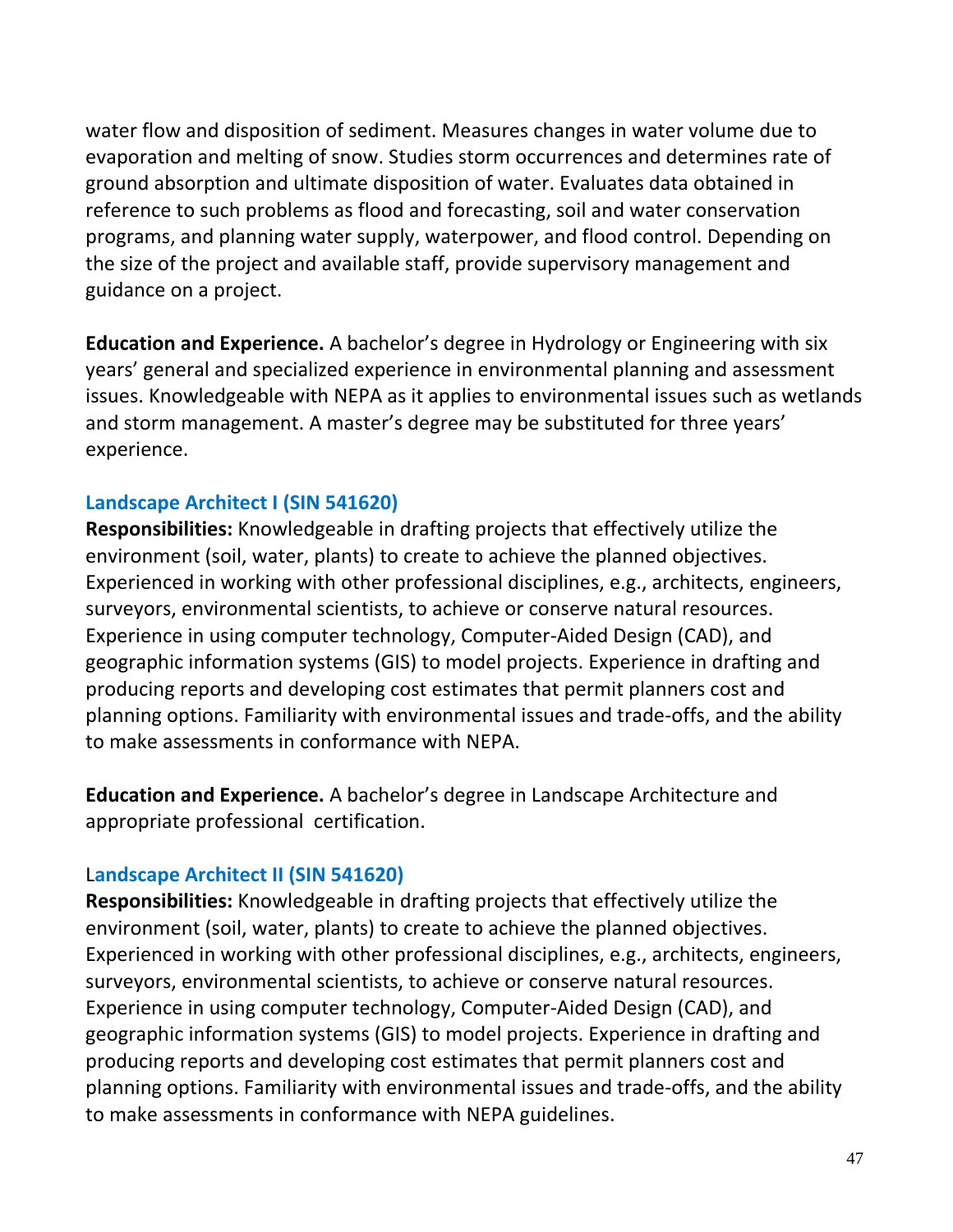**Education and Experience**. A bachelor's degree in Landscape Architecture and appropriate professional certification. Minimum of two years' general experience in landscape architecture design.

### **Landscape Architect III (SIN 541620)**

**Responsibilities:** Knowledgeable in drafting projects that effectively utilize the environment (soil, water, plants) to create to achieve the planned objectives. Experienced in working with other professional disciplines, e.g., architects, engineers, surveyors, environmental scientists, to achieve or conserve natural resources. Experience in using computer technology, Computer-Aided Design (CAD), and geographic information systems (GIS) to model projects. Experience in drafting and producing reports and developing cost estimates that permit planners cost and planning options. Familiarity with environmental issues and trade-offs, and the ability to make assessments in conformance with NEPA guidelines.

**Education and Experience.** A bachelor's degree in Landscape Architecture and appropriate professional certification. Minimum of six years' general experience in landscape architecture design, three of which are specialized experience dealing cultural resource management or environmental work.

### **Photogrammetrist, Certified (SIN 541620)**

**Responsibilities.** Collects, analyzes, and interprets geographic information provided by geodetic surveys, aerial photographs, and satellite data. Researches, studies, and prepares maps and other spatial data in digital or graphic form for legal, social, political, educational, and design purposes. May work with Geographic Information Systems (GIS). May design and evaluate algorithms, data structures, and user interfaces for GIS and mapping systems. Knowledge of principles and methods for describing the features of land, sea, and air masses, including their physical characteristics, locations, interrelationships, and distribution of plant, animal, and human life. Delineates aerial photographic detail, such as control points, hydrography, topography, and cultural features, using precision stereo-plotting apparatus or drafting instruments. Determines guidelines that specify which source material is acceptable for use. Determines map content and layout, as well as production specifications such as scale, size, projection, and colors, and direct production in order to ensure that specifications are followed. Examines and analyzes data from ground surveys, reports, aerial photographs, and satellite images in order to prepare topographic maps, aerial-photograph mosaics, and related charts.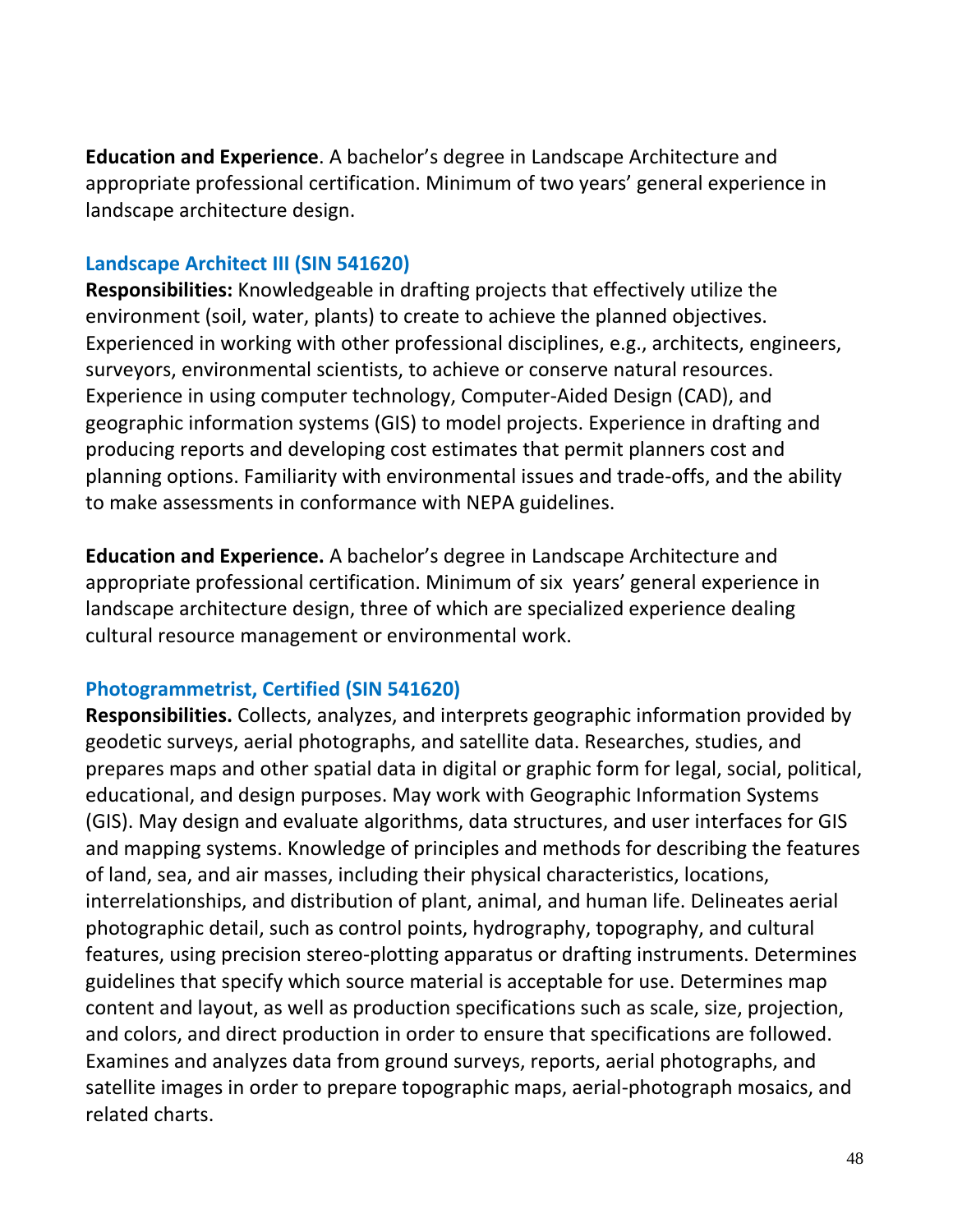**Education and Experience.** A bachelor's degree in Civil and Land Surveying, five years' experience in photogrammetry, and professional certification. PLS Registration preferred.

### **Planner, Environmental I (SIN 541620)**

**Responsibilities.** Experience in environmental planning and analysis, CEQA/NEPA Compliance, demonstrated business development and client interaction experience, public involvement, technical writing, and project management. Works as a team member on a project providing deliverables, monitors schedule and budget, and interfaces with internal Project Managers and clients.

**Education and Experience.** A bachelor's in Landscape Architecture, Environmental Planning, Environmental Science, Biology or Engineering. Two years' experience in environmental projects. Knowledge of NEPA/CEQA compliance projects. Experience in proposal writing and presentations.

### **Planner, Environmental II (SIN 541620)**

**Responsibilities**. Experience in environmental planning and analysis, CEQA/NEPA compliance, demonstrated business development and client interaction experience, public involvement, technical writing, and project management. Works as a team member or project lead on a project providing deliverables, monitors schedule and budget, and interfaces and coordinates with internal Project Managers and clients.

**Education and Experience**. A bachelor's in Landscape Architecture, Environmental Planning, Environmental Science, Biology or Engineering. Four years' experience in environmental projects. Knowledge and experience with NEPA/CEQA compliance projects. Experience in proposal writing and presentations. A master's in an above discipline may be substituted for three years' general experience.

### **Planner, Environmental III (SIN 541620)**

**Responsibilities.** Experience in environmental planning and analysis, CEQA/NEPA compliance, demonstrated business development and client interaction experience, public involvement, technical writing, and project management. Works as a project lead on a project providing deliverables and ensuring that deliverable schedules are met. Controls schedule and budget, and interfaces and coordinates with internal project managers and clients.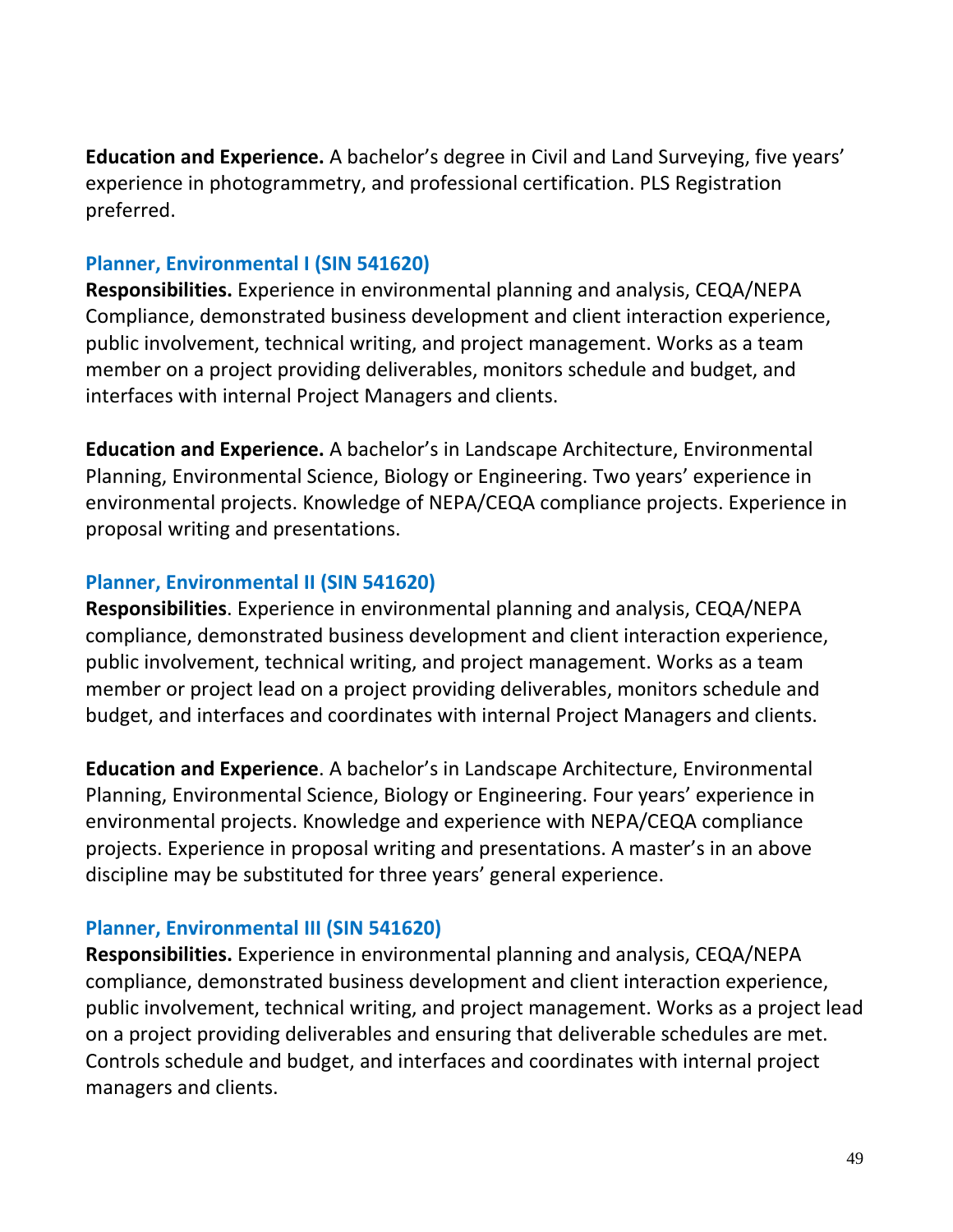**Education and Experience**. A bachelor's in Landscape Architecture, Environmental Planning, Environmental Science, Biology or Engineering. Six years' experience in environmental projects with at least three years' as a project lead. Knowledge and experience with NEPA/CEQA compliance projects. Experience in proposal writing and presentations. A master's in an above discipline may be substituted for three years' general experience.

### **Principal (SIN 541620 and 541370GEO)**

**Responsibilities**. Directs, coordinates, and exercises oversight authority for planning, organizing, controlling, integrating, and completing programs. Supports Project Manager on concept development and system design to support life-cycle program activities. Executes and implements program directives and develops systems and controls to carry out program tasks. Sets priorities and implements procedures for performing work activities. Directs and monitors work results for meeting customer requirements, specifications, and quality assurance standards. Evaluates performance of assigned program tasks in terms of quality, cost control, and program schedules.

**Education and Experience.** A bachelor's in Environmental Sciences, 15 years' experience in water resources engineering, floodplain or related field. P.E. registration and ASFPM certification desired.

### **Project Director/QC (SIN 541620 and 541370GEO)**

**Responsibilities.** Coordinates and monitors the scheduling, pricing, and technical performance of programs. Responsibilities also include aiding in the negotiation of contracts, task orders, and contractual changes and coordinating preparations of proposals, plans, specifications, and financial conditions of contracts. Develops new business and expands product line. Ensures adherence to master plans and schedules, develops solutions to program problems, and directs work of incumbents assigned to a program from various departments. Ensures projects are completed on time and within budget. Acts as advisor to program team regarding projects, tasks, and operations. Relies on extensive experience and judgment to plan and accomplish goals. Performs a variety of complex tasks. A certain degree of creativity and latitude is required.

**Education and Experience.** A bachelor's degree and at least 12 years' experience in the field or in a related area. Familiar with standard concepts, practices, and procedures within a particular field.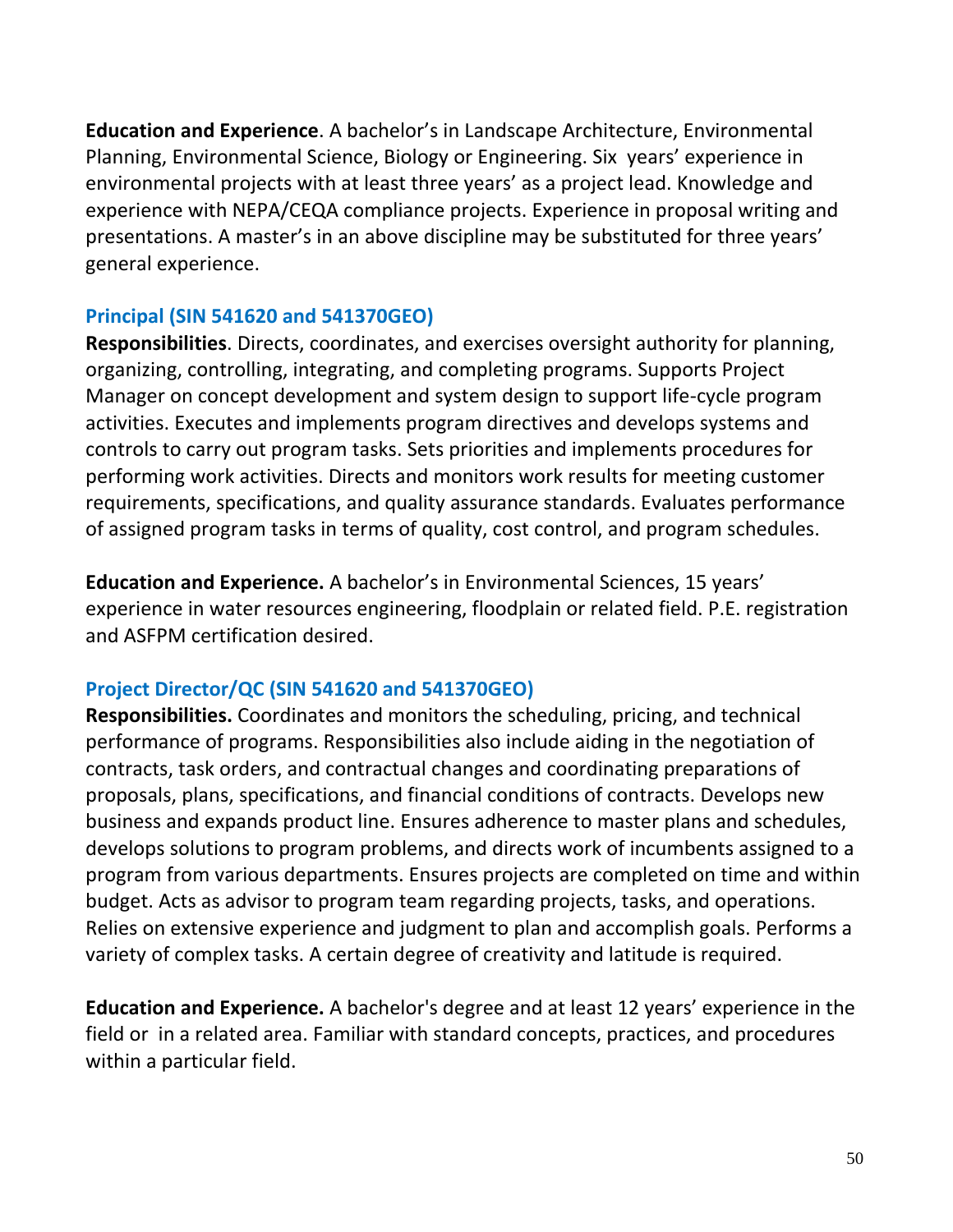#### **Program Manager (SIN 541620 and 541370GEO)**

**Responsibilities.** Directs, coordinates, and exercises supervisory authority for planning, organizing, controlling, integrating, and completing programs. Develops and establishes procedures and guidelines for daily operation of assigned program. Executes and implements program directives and develops systems and controls to carry out program tasks. Determines work schedules, sets priorities, and implements procedures for performing work activities. Directs and monitors work results for meeting customer requirements, specifications, and quality assurance standards. Evaluates performance of assigned program tasks in terms of quality, cost control, and program schedules.

**Minimum Education and Experience.** A bachelor's degree or equivalent and 10 years' which at least seven years' must be specialized. Specialized experience in general program management. Specialized experience must be in a technical or functional discipline and must have involved management of multiple programs simultaneously.

### **Project Manager I (SIN 541620 and 541370GEO)**

**Responsibilities.** Responsible for all aspects of the development and implementation of assigned projects and provides a single point of contact for those projects. Takes projects from original concept through final implementation. Interfaces with all areas affected by the project including end users, stakeholder and client services. Defines project scope and objectives. Develops detailed work plans, schedules, project estimates, resource plans, and status reports. Conducts project meetings and is responsible for project tracking and analysis. Ensures adherence to quality standards and reviews project deliverables. Manages the integration of vendor tasks and tracks and reviews vendor deliverables. Provides technical and analytical guidance to project team. Recommends and takes action to direct the analysis and solutions of problems.

**Education and Experience.** A bachelor's degree or equivalent and 6 years' specialized experience in general program management. Specialized experience must be in a technical or functional discipline and must have involved management of multiple programs simultaneously.

### **Project Manager II (SIN 541620 and 541370GEO)**

**Responsibilities.** Responsible for all aspects of the development and implementation of assigned projects and provides a single point of contact for those projects. Takes projects from original concept through final implementation. Interfaces with all areas affected by the project including end users, stakeholder and client services. Defines project scope and objectives. Develops detailed work plans, schedules, project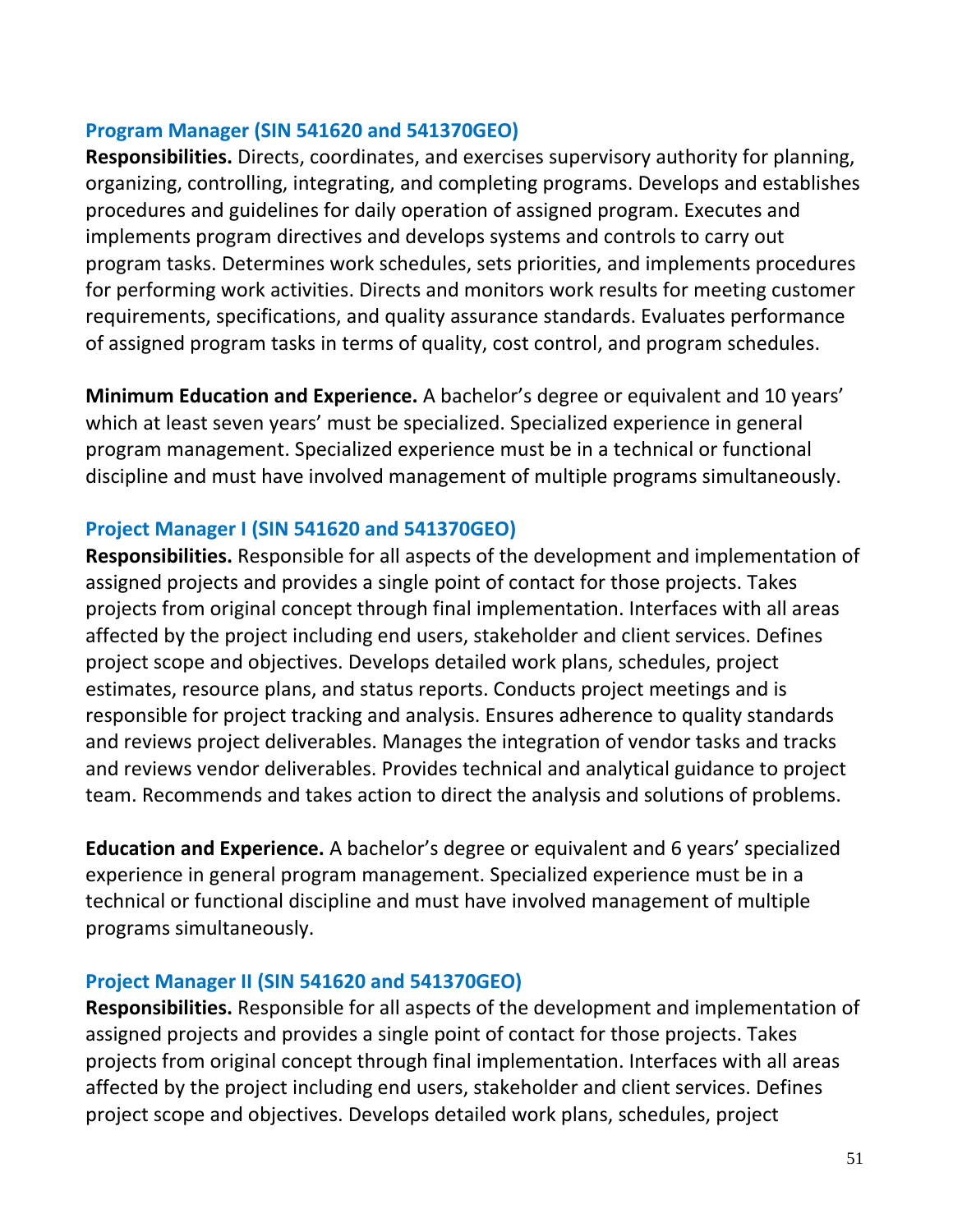estimates, resource plans, and status reports. Conducts project meetings and is responsible for project tracking and analysis. Ensures adherence to quality standards and reviews project deliverables. Manages the integration of vendor tasks and tracks and reviews vendor deliverables. Provides technical and analytical guidance to project team. Recommends and takes action to direct the analysis and solutions of problems.

**Education and Experience.** A bachelor's degree or equivalent and eight years' specialized experience in general program management. Specialized experience must be in a technical or functional discipline and must have involved management of multiple programs simultaneously.

### **Surveyor I (SIN 541620)**

**Responsibilities.** Surveys and investigates land surfaces to project precise measurement and location of lines, angles, points, areas, and elevations. Performs project research, boundary calculations, and records accuracy of survey data, notes, and sketches. Relies on instructions and pre-established guidelines to perform the functions of the job.

**Education and Experience.** High school diploma or its equivalent. May have to complete an apprenticeship, and/or formal training in area of specialty. Has knowledge of commonly used concepts, practices, and procedures within a particular field.

### **Surveyor II (SIN 541620)**

**Responsibilities.** Surveys and investigates land surfaces to project precise measurement and location of lines, angles, points, areas, and elevations. Performs project research, boundary calculations, and records accuracy of survey data, notes, and sketches. Performs a variety of tasks. A certain degree of creativity and latitude is required.

**Education and Experience**. High school diploma or its equivalent with two years' experience in the field. May have to complete an apprenticeship, and/or formal training in area of specialty. Familiar with standard concepts, practices, and procedures within a particular field. Relies on limited experience and judgment to plan and accomplish goals.

### **Surveyor III (SIN 541620)**

**Responsibilities.** Surveys and investigates land surfaces to project precise measurement and location of lines, angles, points, areas, and elevations. Performs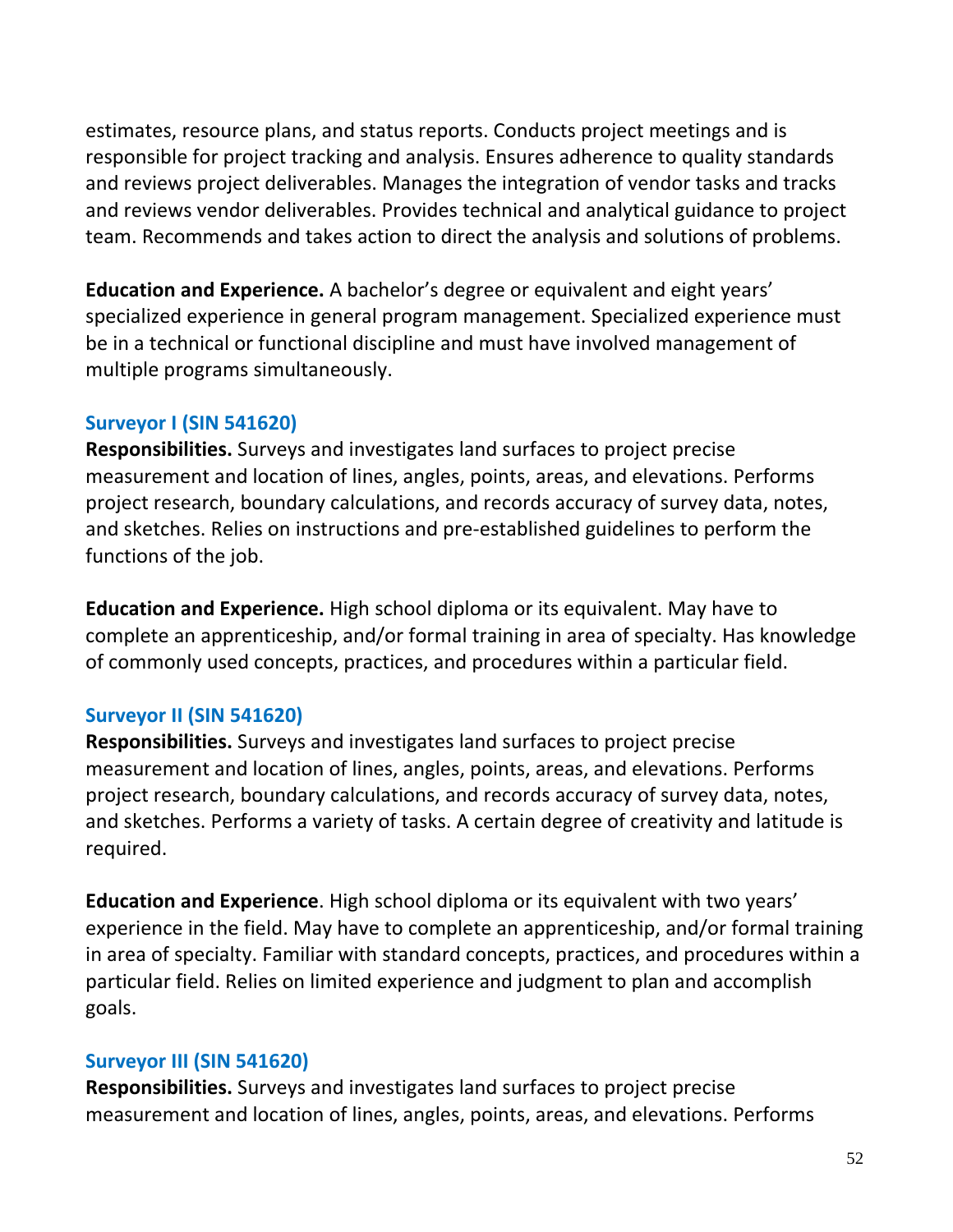project research, boundary calculations, and records accuracy of survey data, notes, and sketches. Performs a variety of tasks. May lead and direct the work of others. A wide degree of creativity and latitude is expected.

**Education and Experience.** High school diploma or its equivalent with at least three years' experience in the field. May have to complete an apprenticeship, and/or formal training in area of specialty. Familiar with a variety of the field's concepts, practices, and procedures. Relies on limited experience and judgment to plan and accomplish goals.

### **Survey Technician (SIN 541620)**

**Responsibilities.** Assists in conducting surveys to ascertain the locations of natural features and man-made structures on the Earth's surface, underground, and underwater using electronic distance-measuring equipment and other surveying instruments.

**Education and Experience.** High school diploma or its equivalent with two years' experience in the field. May have to complete an apprenticeship, and/or formal training in area of specialty. Familiar with standard concepts, practices, and procedures within a particular field.

### **Technical Writer (SIN 541620 and 541370GEO)**

**Responsibilities.** Writes a variety of technical articles, reports, brochures, and/or manuals for documentation for a wide range of uses. May be responsible for coordinating the display of graphics and the production of the document.

**Education and Experience.** A bachelor's degree in a related area and two years' experience in the field or in a related area. Has knowledge of commonly-used concepts, practices, and procedures within a particular field. Relies on instructions and preestablished guidelines to perform the functions of the job. Primary job functions do not typically require exercising independent judgment.

### **Wetlands Specialist I (SIN 541620)**

**Responsibilities.** Responsible for maintaining and investigating numerous wetland areas, mitigation sites, storm water detention ponds, and natural areas. Assists with collection and analysis of field data involving wetlands and NEPA issues and assessments. Performs analytical studies and develops reports based upon those studies. Uses a wide range of principles, theories, concepts, and techniques to develop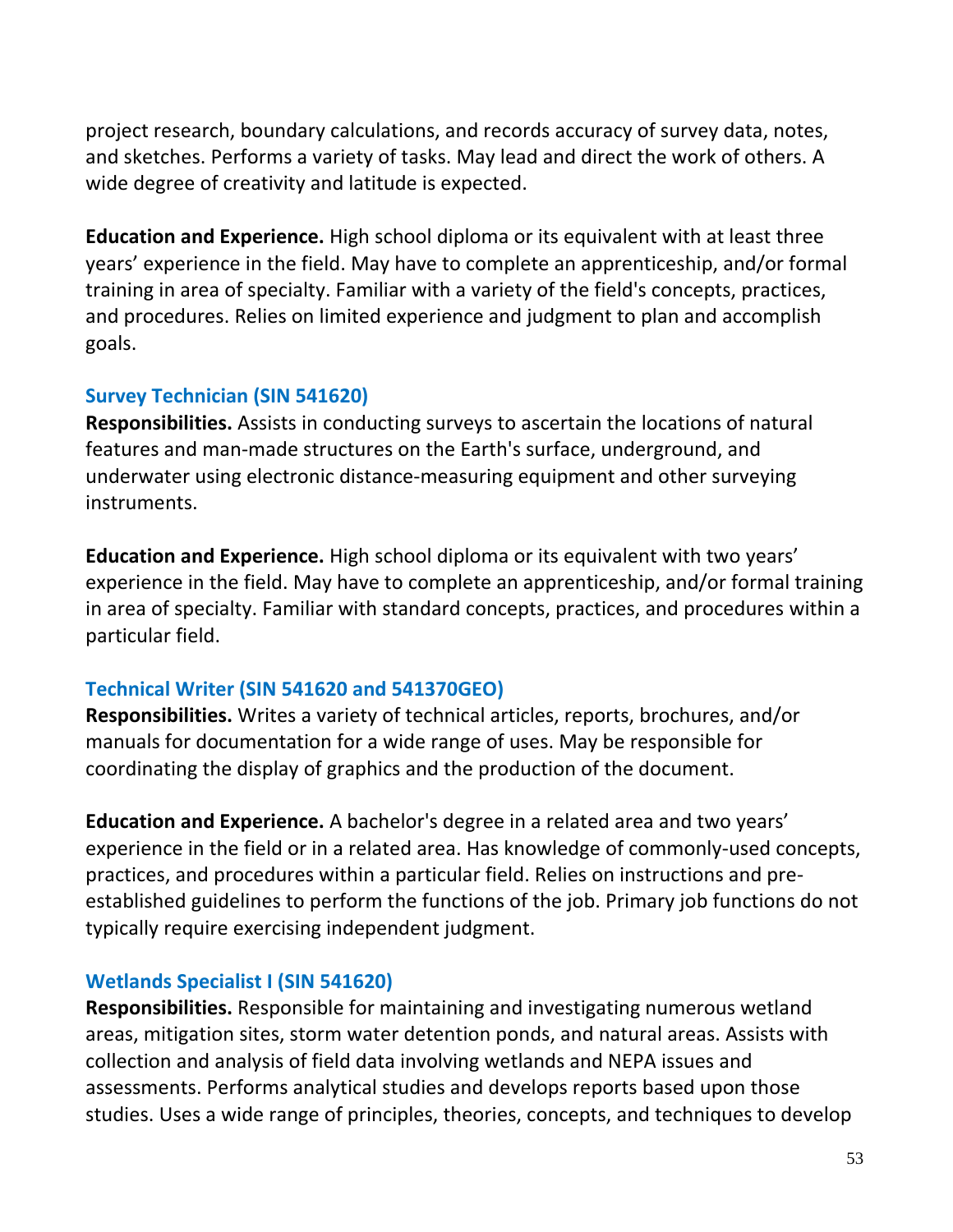innovative solutions to problems and tasks. Applies expert knowledge to research, analyze data, and develop conclusions and recommendations

**Education and Experience.** A bachelor's degree in Biology, Botany, Environmental Studies, Fisheries, Soil Science, Wildlife, Agriculture or related field. Two years' related work experience; and minimum of one-year experience delineating wetlands and preparing wetland reports and mitigation plans.

### **Wetlands Specialist II (SIN 541620)**

**Responsibilities.** Responsible for maintaining and investigating numerous wetland areas, mitigation sites, storm water detention ponds, and natural areas. Assists with collection and analysis of field data involving wetlands and NEPA issues and assessments. Performs analytical studies and develops reports based upon those studies. Uses a wide range of principles, theories, concepts, and techniques to develop innovative solutions to problems and tasks. Applies expert knowledge to research, analyze data, and develop conclusions and recommendations

**Education and Experience.** A bachelor's degree in Biology, Botany, Environmental Studies, Fisheries, Soil Science, Wildlife, Agriculture or related field. Four years' related work experience and minimum of one-year experience delineating wetlands and preparing wetland reports and mitigation plans.

### **Wetlands Specialist III (SIN 541620)**

**Responsibilities**. Responsible for maintaining and investigating numerous wetland areas, mitigation sites, storm water detention ponds, and natural areas. Assists with collection and analysis of field data involving wetlands and NEPA issues and assessments. Performs analytical studies and develops reports based upon those studies. Uses a wide range of principles, theories, concepts, and techniques to develop innovative solutions to problems and tasks. Applies expert knowledge to research, analyze data, and develop conclusions and recommendations

**Education and Experience.** A bachelor's degree in Biology, Botany, Environmental Studies, Fisheries, Soil Science, Wildlife, Agriculture or related field. Six years' related work experience and minimum of one-year experience delineating wetlands and preparing wetland reports and mitigation plans.

### **Word Processor (SIN 541620 and 541370GEO)**

**Responsibilities.** Checks completed work for spelling, grammar, punctuation, and